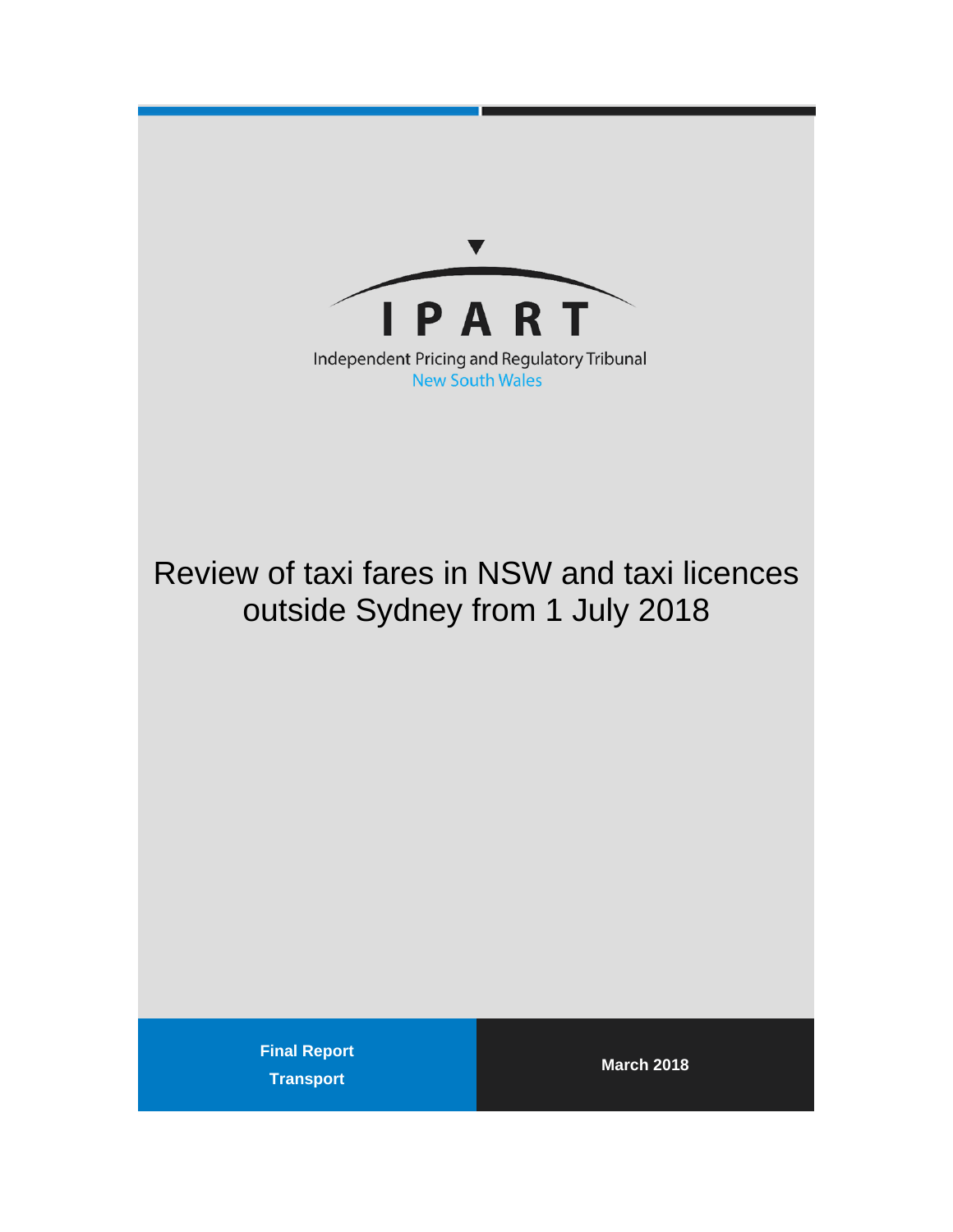#### **© Independent Pricing and Regulatory Tribunal (2018)**

With the exception of any:

- (a) coat of arms, logo, trade mark or other branding;
- (b) third party intellectual property; and
- (c) personal information such as photos of people,

this publication is licensed under the Creative Commons Attribution-NonCommercial-NoDerivs 3.0 Australia Licence.



The licence terms are available at the Creative Commons website: https://creativecommons.org/licenses/by-nc-nd/3.0/au/legalcode

IPART requires that it be attributed as creator of the licensed material in the following manner: © Independent Pricing and Regulatory Tribunal (2018).

The use of any material from this publication in a way not permitted by the above licence or otherwise allowed under the *Copyright Act 1968* (Cth) may be an infringement of copyright. Where you wish to use the material in a way that is not permitted, you must lodge a request for further authorisation with IPART.

#### **Disclaimer**

IPART does not guarantee or warrant, and accepts no legal liability whatsoever arising from or connected to, the accuracy, reliability, currency or completeness of any material contained in this publication.

Information in this publication is provided as general information only and is not intended as a substitute for advice from a qualified professional. IPART recommends that users exercise care and use their own skill and judgment in using information from this publication and that users carefully evaluate the accuracy, currency, completeness and relevance of such information. Users should take steps to independently verify the information in this publication and, where appropriate, seek professional advice.

Nothing in this publication should be taken to indicate IPART's or the NSW Government's commitment to a particular course of action.

ISBN 978-1-76049-184-0

#### **The Independent Pricing and Regulatory Tribunal (IPART)**

IPART provides independent regulatory decisions and advice to protect the ongoing interests of the consumers, taxpayers and citizens of NSW. IPART's independence is underpinned by an Act of Parliament. Further information on IPART can be obtained from IPART's website: https://www.ipart.nsw.gov.au/Home.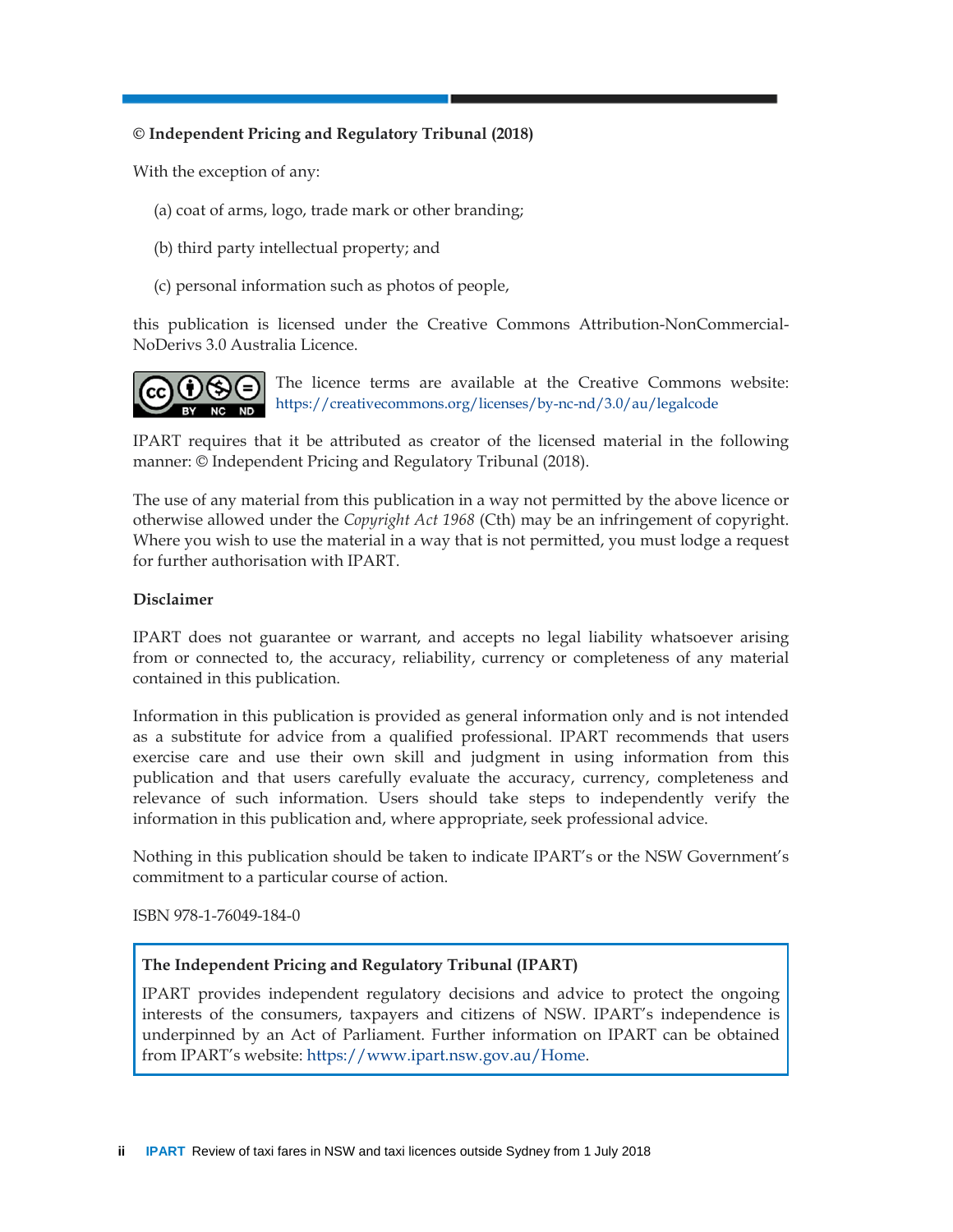## Tribunal Members

The Tribunal members for this review are:

Dr Peter J Boxall AO, Chair Mr Ed Willett Ms Deborah Cope

Enquiries regarding this document should be directed to a staff member:

| Jennifer Vincent | $(02)$ 9290 8418 |
|------------------|------------------|
| Heather Dear     | $(02)$ 9290 8481 |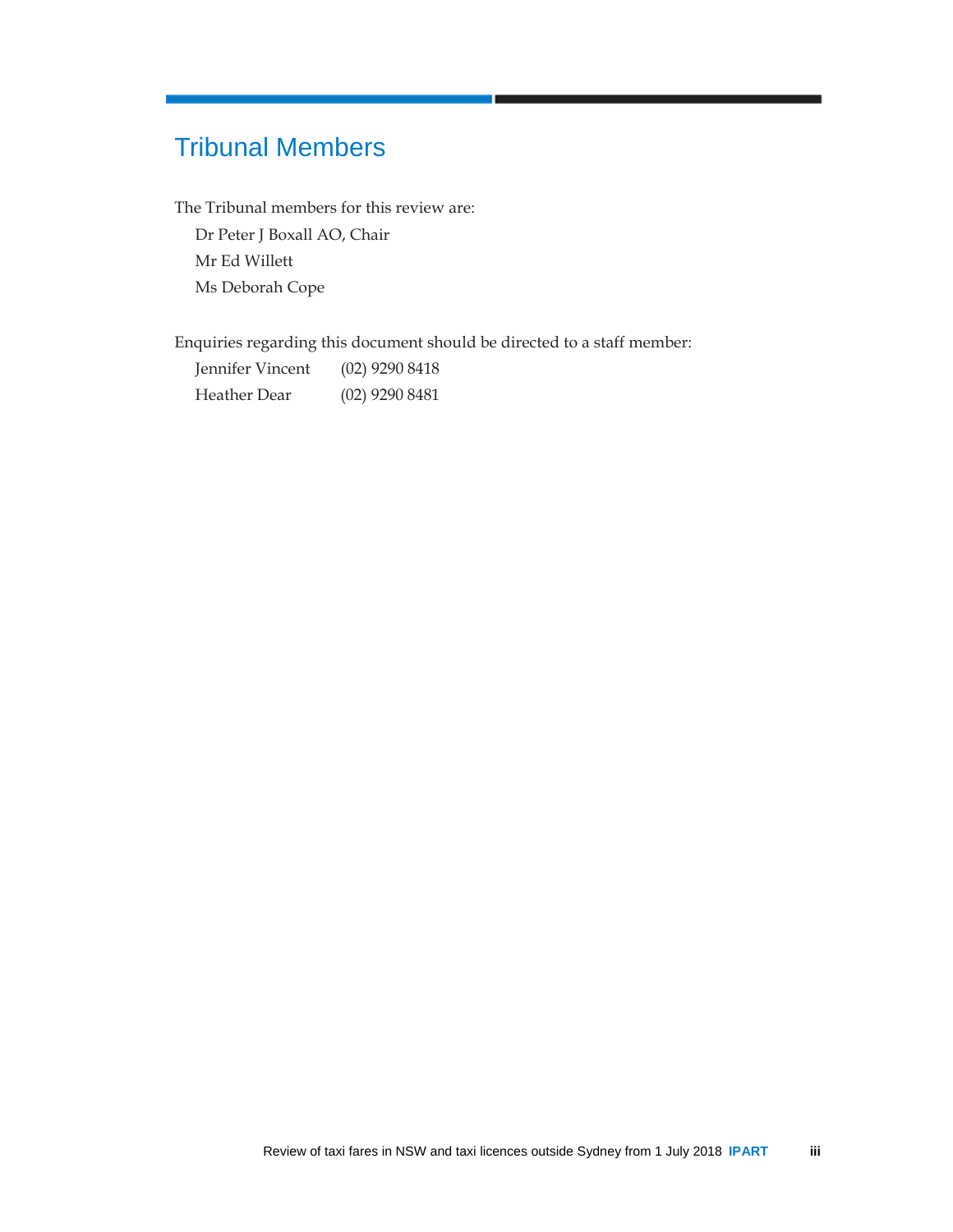## **Contents**

| 1            | <b>Executive Summary</b><br>1 |                                                                                                    |                |  |  |
|--------------|-------------------------------|----------------------------------------------------------------------------------------------------|----------------|--|--|
|              | 1.1                           | Key recommendations                                                                                | $\mathbf{1}$   |  |  |
|              | 1.2                           | Issue taxi licences on request for an administration fee outside Sydney from<br>1 July 2020        | 3              |  |  |
|              | 1.3                           | Release a small number of new annual taxi licences outside Sydney from<br>1 July 2018              | 4              |  |  |
|              | 1.4                           | Remove maximum fare regulation in country areas from 1 July 2020, or earlier 5                     |                |  |  |
|              | 1.5                           | Freeze maximum rank and hail fares in nominal terms in urban and country<br>areas from 1 July 2018 | 5              |  |  |
|              | 1.6                           | Other recommendations                                                                              | 6              |  |  |
|              | 1.7                           | Consultation and data analysis during our review                                                   | $\overline{7}$ |  |  |
|              | 1.8                           | The structure of this report                                                                       | 8              |  |  |
|              | 1.9                           | List of all findings and recommendations                                                           | 8              |  |  |
| $\mathbf{2}$ | <b>Context</b>                |                                                                                                    | 10             |  |  |
|              | 2.1                           | The Point to Point Transport Act changed the regulatory framework for taxis                        | 10             |  |  |
|              | 2.2                           | Taxis must be licensed in NSW                                                                      | 12             |  |  |
|              | 2.3                           | Transport for NSW regulates maximum fares for passenger services                                   | 13             |  |  |
|              | 2.4                           | Reviews of other aspects of point to point transport are relevant for our review                   |                |  |  |
|              |                               | of fares and licences                                                                              | 15             |  |  |
| 3            |                               | Our approach to this review                                                                        | 17             |  |  |
|              | 3.1                           | Matters we were required to consider                                                               | 17             |  |  |
|              | 3.2                           | Our objective for this review                                                                      | 18             |  |  |
|              | 3.3                           | Our approach to this review                                                                        | 19             |  |  |
|              | 3.4                           | Approach for finalising findings and recommendations                                               | 20             |  |  |
| 4            |                               | <b>Competition for NSW rank and hail services</b>                                                  | 21             |  |  |
|              | 4.1                           | Summary of findings and recommendations                                                            | 22             |  |  |
|              | 4.2                           | Competition benefits customers and expands opportunities for industry<br>participants              | 22             |  |  |
|              | 4.3                           | Competition in country NSW is sufficient to deregulate fares                                       | 23             |  |  |
|              | 4.4                           | Competition in Urban NSW is developing quickly                                                     | 29             |  |  |
|              | 4.5                           | Data collection would help Government assess competition                                           | 32             |  |  |
| 5            |                               | New annual taxi licences outside Sydney                                                            | 34             |  |  |
|              | 5.1                           | Summary of recommendations on new annual taxi licences                                             | 34             |  |  |
|              | 5.2                           | Taxi industry stakeholders oppose the release of new taxi licences outside<br>Sydney               | 35             |  |  |
|              | 5.3                           | Deregulating the supply of taxi licences would help the industry to remain viable<br>and compete   | 36             |  |  |
|              | 5.4                           | New licences should be able to provide rank and hail services anywhere in<br>NSW outside Sydney    | 41             |  |  |
|              | 5.5                           | No other restrictions are necessary for new licences                                               | 44             |  |  |
| 6            |                               | <b>Maximum fares for rank and hail services</b>                                                    | 45             |  |  |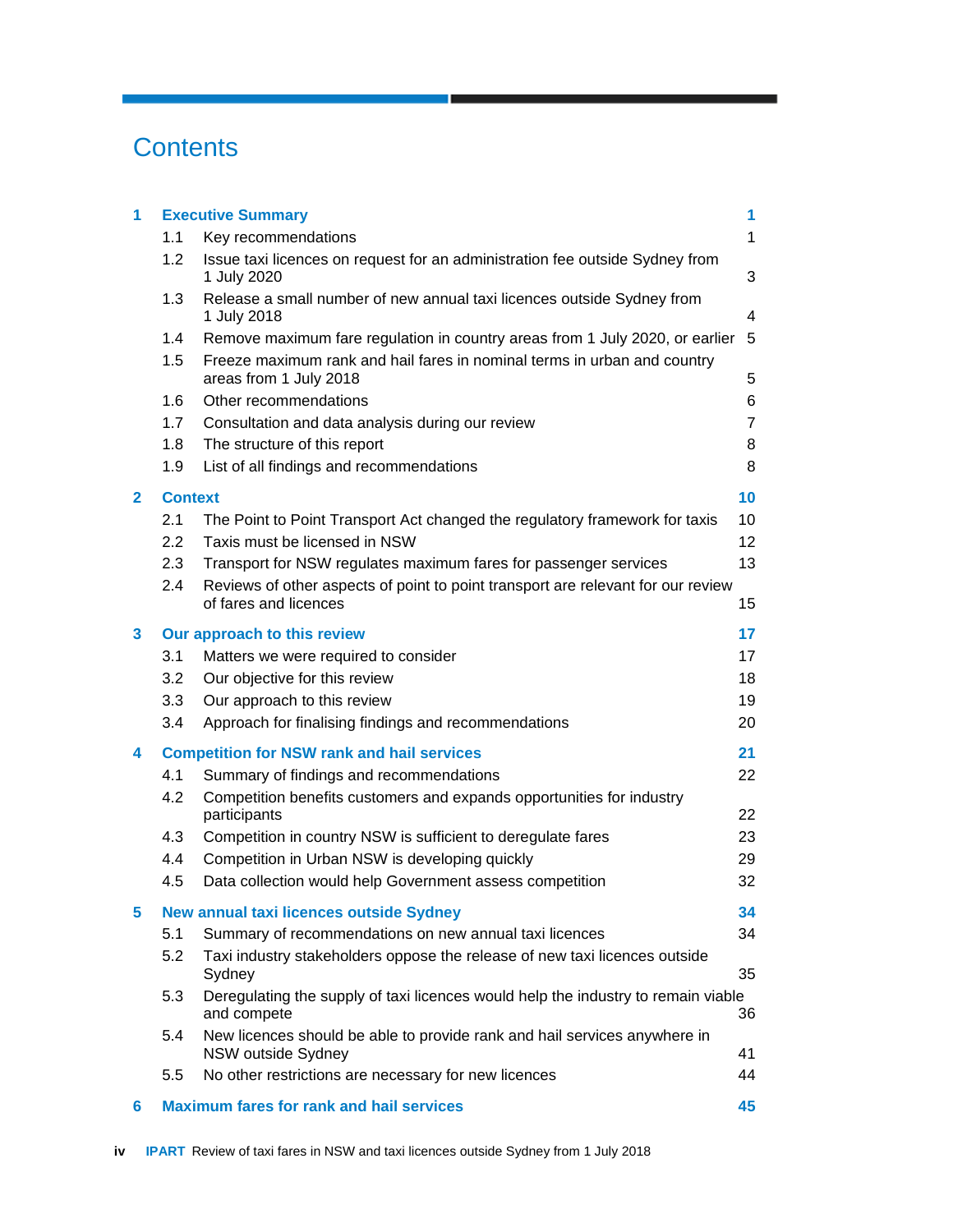|   | 6.1 | Summary of recommendations on maximum fares for rank and hail services  | 45 |
|---|-----|-------------------------------------------------------------------------|----|
|   | 6.2 | A nominal fare freeze for urban and country fares from 1 July 2018      | 46 |
|   | 6.3 | No maximum fare regulation in the Country Fare Area from 1 July 2020 or |    |
|   |     | earlier if possible                                                     | 51 |
|   | 6.4 | Our recommendations would not have an impact on the TTSS                | 55 |
|   | 6.5 | No changes to out-of-area fare arrangements                             | 56 |
| A |     | <b>Terms of Arrangement for taxi licence review</b>                     | 57 |
| В |     | <b>Referrals for fare reviews</b>                                       | 59 |
|   |     | <b>C</b> List of submissions                                            | 62 |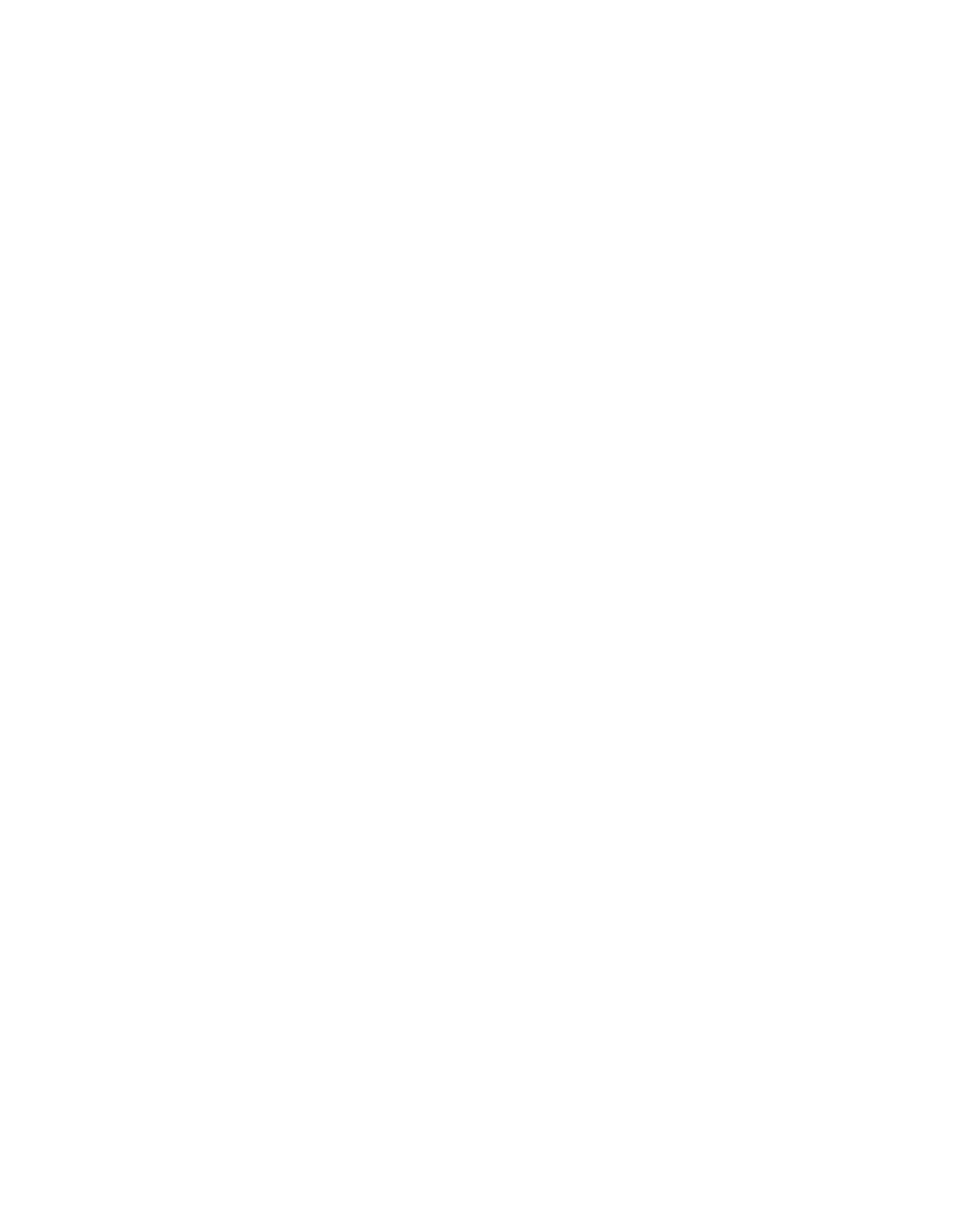## 1 Executive Summary

Since 1 November 2017, the taxi industry in NSW has been regulated under a new framework that covers all point to point transport service providers. Vehicles covered by the framework are either taxis or 'hire vehicles'. Hire vehicles include vehicles used for ridesharing, as well as those previously regulated as 'hire cars' or 'tourist vehicles'.

Under this framework, both taxis and hire vehicles can provide booked trips anywhere in the state, and the fares they charge for these trips are not subject to regulated maximums. But only taxis can provide rank and hail services, and they can only provide these services in the operating area specified on their licence. Maximum fares for these services continue to be regulated.

In the context of this framework, the Government asked IPART to review and make recommendations on:

- 1. The number of new annual taxi licences to be released **outside Sydney** from July 2018.<sup>1</sup>
- 2. The maximum fares for rank and hail services throughout **NSW** from July 2018.

To inform our decision-making, we assessed competition for rank and hail services and for broader point to point transport services to consider whether it is sufficient to move to a less prescriptive approach to fare regulation. We also gathered information, conducted analysis, and considered stakeholder submissions and feedback from public forums.

This report sets out our recommendations, discusses the findings and analysis that support these recommendations, and highlights where they differ from what we proposed in our Draft Report.

## **1.1 Key recommendations**

In our view, the most effective way to encourage the efficient supply of taxi services, improve services for customers and enhance the sustainability and viability of the taxi industry is through competition.

For many years, the taxi industry was the predominant provider in NSW of point to point transport services, and the level of competition was quite low. Taxi fares and the supply of taxi licences were both tightly regulated.

Recent technological and regulatory changes have increased the potential for competition, as well as increasing opportunities for the taxi industry to respond to that competition. But

l 1 The Government has previously announced that it will not issue any new "growth" annual taxi licences in Sydney in 2018-19, although it may issue replacements. (NSW Government, *Point to point transport – The NSW Government response to the taskforce report, p 2).*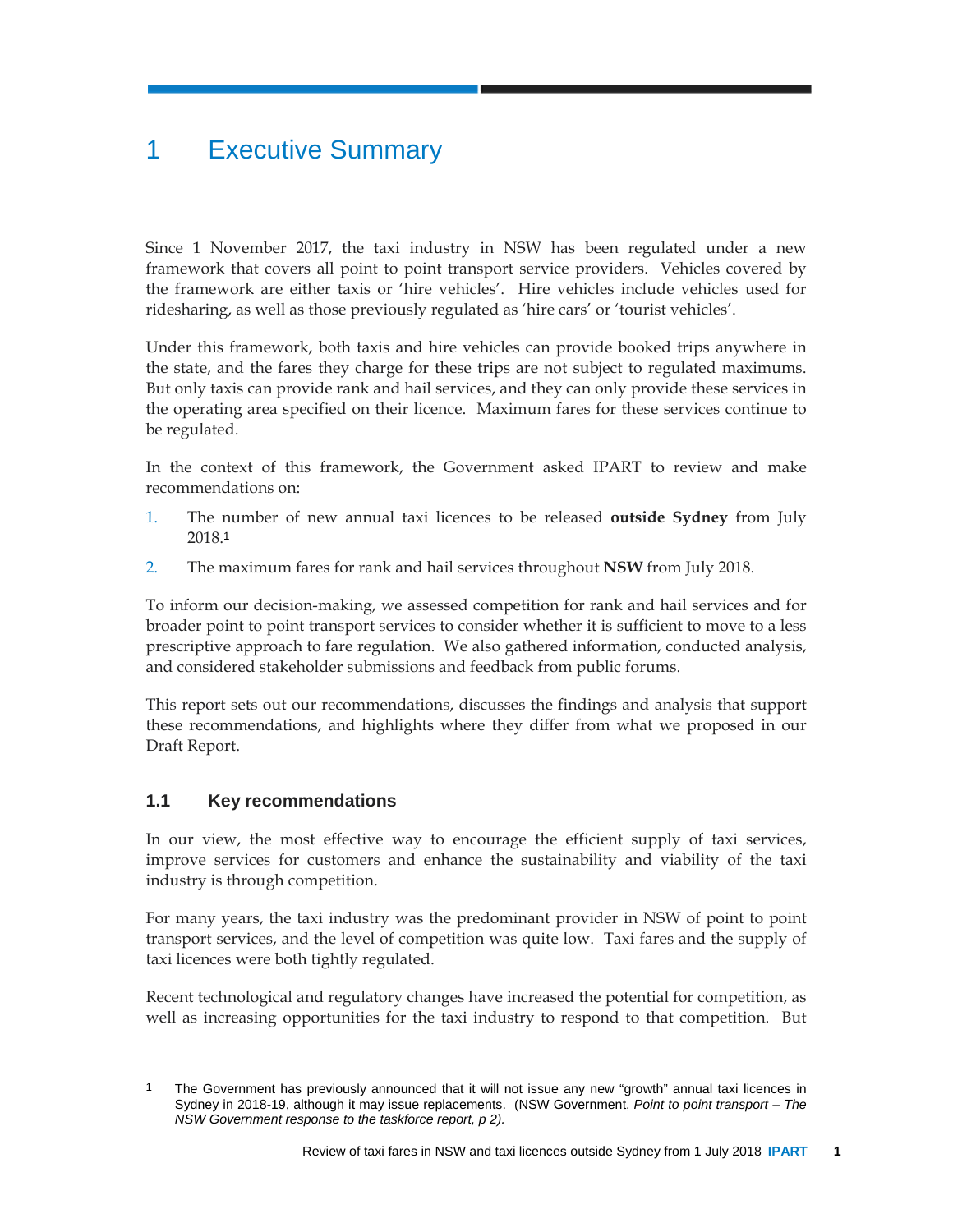there has been a lot of change for the taxi industry to deal with and time to adjust to those changes is appropriate.

Therefore, we have made recommendations for the year commencing 1 July 2018, and also made recommendations for fares and licences outside Sydney from 1 July 2020 to provide up to a two year transition period. The market has fundamentally changed and restricting taxi licence numbers and retaining prescriptive controls on rank and hail fares will hinder rather than help the taxi industry.

On new taxi licences outside Sydney, we are recommending that:

- To better meet passenger needs and to enhance the viability of the taxi industry, from 1 July 2020 Transport for NSW (TfNSW) issue on request, for an administration fee, annual taxi licences to operate anywhere in NSW outside Sydney, and
- For the year commencing 1 July 2018, TfNSW issue by tender new annual taxi licences to operate anywhere in NSW outside Sydney in three tranches of 12 licences each.

On maximum fares for rank and hail services, we are recommending that:

- from 1 July 2020, or earlier if possible, in areas where the Country Fare Schedule currently applies, there be no regulated maximum fares, and
- from 1 July 2018 in the Country Fare Area, and in Sydney and other areas where the Urban Fare Schedule currently applies,2 there be no change in the current regulated maximum fares in nominal terms.

Our recommendations on new licences outside Sydney and fares for rank and hail services in the Country Fare Area differ from those in our Draft Report, based on revisions to our findings on the level of competition for rank and hail services and broader point to point transport services (discussed below).

Our recommendations on fares for rank and hail services in the Urban Fare Area have not changed since the Draft Report. The recommended maximum fare components are shown in Table 1.1.

l <sup>2</sup> The Urban Fare Schedule applies in Sydney, the Blue Mountains, Newcastle and surrounds, the Central Coast, and the Illawarra. The Country Fare Schedule applies everywhere else except in 6 towns near the Victorian border, which are exempt from fare regulation. See the Glossary for a more detailed description of the fare areas.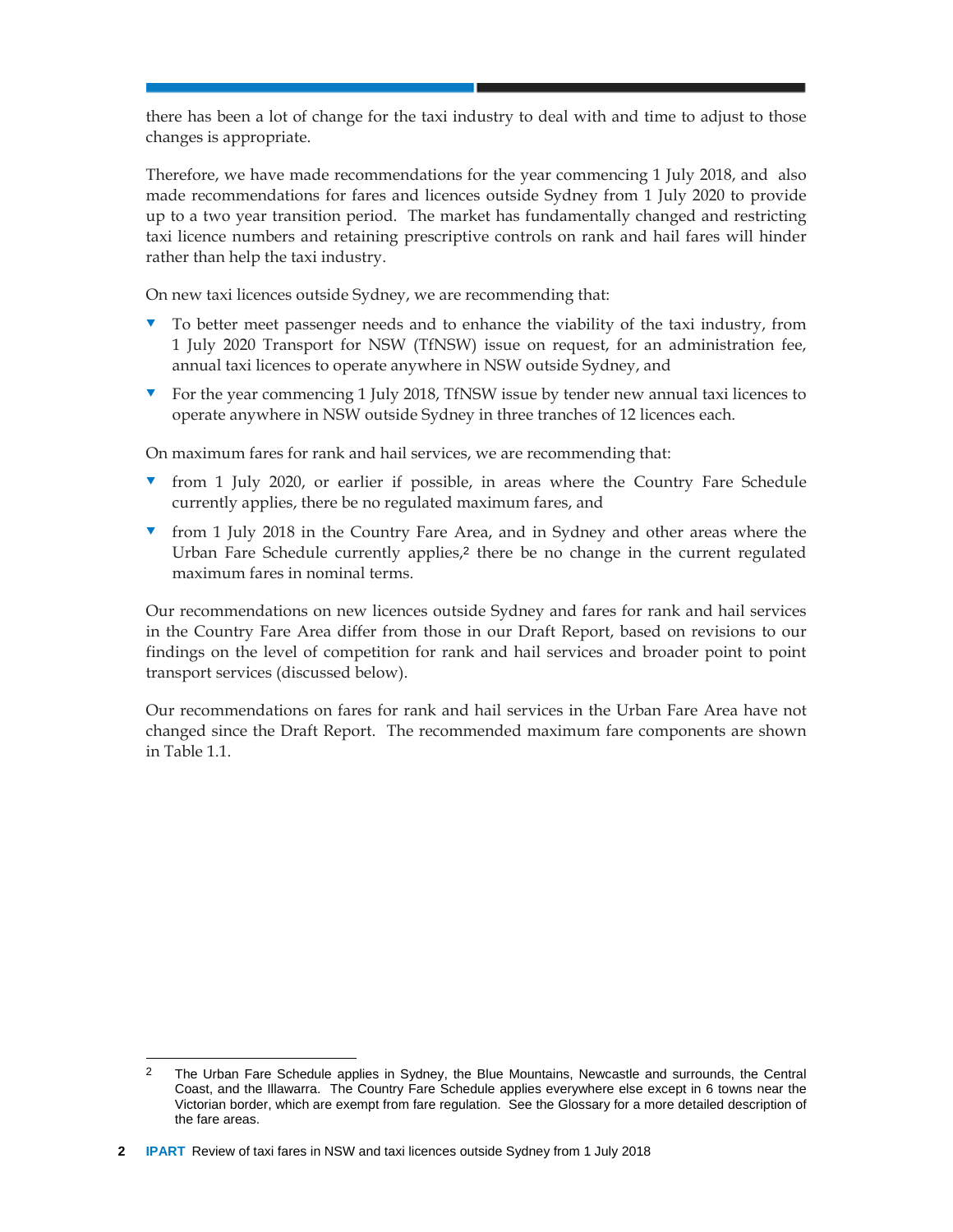| <b>Fare component</b>                                                          | <b>Urban Fare</b><br><b>Schedule</b> | <b>Country Fare Schedule</b>                             |
|--------------------------------------------------------------------------------|--------------------------------------|----------------------------------------------------------|
| Hiring charge                                                                  | \$3.60                               | \$4.10                                                   |
| Peak time hiring charge payable in addition<br>to the hiring chargea           | \$2.50                               | n/a                                                      |
| Distance rate                                                                  | \$2.19/km                            | \$2.26/km for the first 12km<br>and \$3.13/km thereafter |
| Night distance rateb (and holiday distance<br>rate <sup>c</sup> country areas) | \$2.63/km                            | \$2.71/km for the first 12km<br>and \$3.75/km thereafter |
| Waiting time charge                                                            | 94.4c/minute                         | 96.0c/minute                                             |
| Waiting time threshold speed                                                   | $26$ km/h                            | $26$ km/h                                                |
| Passenger service levy                                                         | \$1.10                               | \$1.10                                                   |
| Maxi-taxi surcharged                                                           | 150% max fare                        | 150% max fare                                            |

#### **Table 1.1 Recommended maximum rank and hail fares from 1 July 2018**

**a** Charged between 10pm and 6am on Friday and Saturday nights and the night before a public holiday.

**b** The night distance rate is calculated as a 20% surcharge on the distance rate. It applies between 10pm and 6am.

**c** In country areas, the holiday distance rate applies between 6am and 10pm on Sundays and public holidays.

**d** The maxi taxi surcharge may only be charged if a maxi-cab is requested upon booking (regardless of the number of passengers) or if it is hired from a taxi zone or street hail to carry 5 or more adult passengers.

## **1.2 Issue taxi licences on request, for an administration fee, outside Sydney from 1 July 2020**

We found that, to facilitate improved services for customers and to enable the taxi industry to compete more effectively with other forms of point to point transport, the supply of taxi licences should be deregulated. This would allow taxi service providers to operate more flexibly in response to changing demand and lower their licence lease costs, and encourage more people to catch taxis through more competitive pricing, increased availability and lower waiting times.

It is not practical for this deregulation to occur immediately, as it requires legislative change. Immediate deregulation would also quickly reduce the value of existing licences outside Sydney towards zero (as there would no longer be any scarcity value attached to them), with no time for the taxi industry to transition to the deregulated environment.

Therefore, we are recommending that deregulation take place from 1 July 2020. From this date, licences to provide rank and hail services anywhere outside Sydney should be available on demand, for an administration fee.

This is a new recommendation, as in our Draft Report we focused just on the number of licences to be released during the year commencing 1 July 2018. We have modified the finding from the Draft Report that taxi service providers continued to have dominant positions in point to point transport markets outside Sydney. We had observed very high taxi licence values in many operating areas. These high licence prices create barriers, both to new taxi service providers entering the market, and to incumbent taxi service providers wanting to expand their fleets to compete more effectively with other providers. We concluded therefore that competition is not sufficiently effective in most areas outside Sydney to move towards fare deregulation at this time.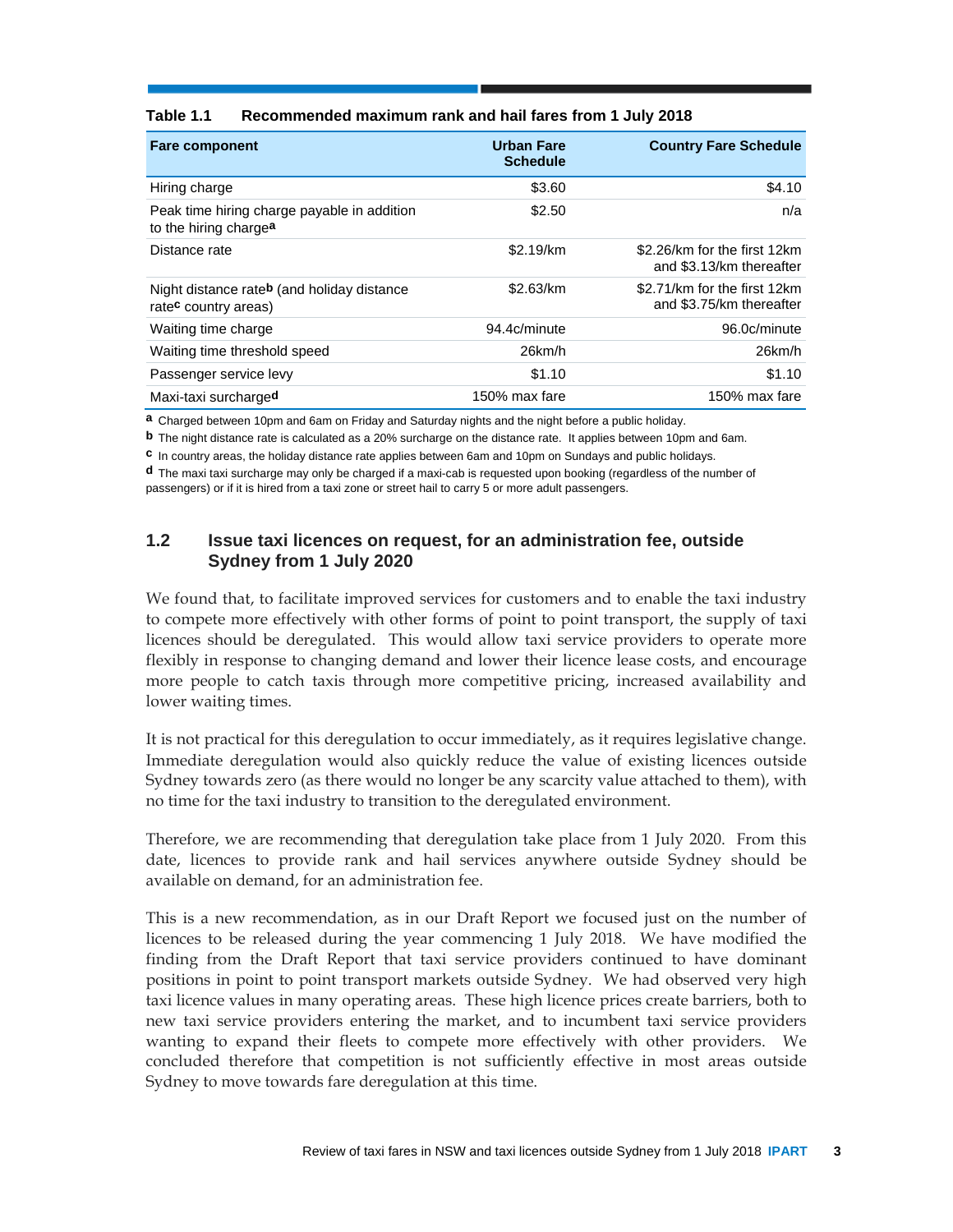However, most submissions to the Draft Report and stakeholder comments at our public forums disagreed with our draft findings. We received feedback that the taxi industry is experiencing tougher business conditions due to increased competition from the growth of alternative point to point transport operators such as community transport, courtesy transport (and rideshare in larger areas). Such competition appears to have increased more quickly than our finding in the Draft Report suggested, and we consider that continuing to restrict the supply of taxi licences limits the ability of taxis to respond to this competition.

We recognise that, while taxi industry stakeholders agree they are facing more competition, they consider that the number of licences should remain restricted, or that licence owners should be allowed to trade or lease 'on hold' licences to other operating areas. Our recommendation for fares to be deregulated in the Country Fare Area could provide incentives for licence holders to operate licences currently 'on hold'. Alternatively, our recommendation to increase the supply of licences would allow new licences to enter areas where licences are currently 'on hold'.

We also recognise that industry participants who have benefited from previous low levels of competition may experience negative impacts from increased competition and deregulation. In particular, licence owners who gain income from leasing licences to taxi service providers or who are looking to sell their licences to fund their retirement, are likely to receive lower income and/or lower sale prices. We note that the Government has established an industry assistance package to mitigate these impacts.

It is important to remember that the viability and sustainability of individual industry participants is different from the viability and sustainability of the industry as a whole. As the market becomes more competitive, we would expect entry and exit as a normal and healthy aspect of market operation. Fare and licence deregulation help make the industry sustainable as a whole. As stakeholders have identified, increased competition from alternative point to point transport service providers already exists and attempting to retain prescriptive regulatory controls over taxi services to limit one type of competition would only harm the taxi industry.

## **1.3 Release a small number of new annual taxi licences outside Sydney from 1 July 2018**

Pending deregulation, we are recommending TfNSW release 36 new annual licences outside Sydney in three tranches over the year from 1 July 2018. We consider these licences should be released by tender, with the fee determined by the amount bid. This is consistent with the way annual licences have been released in Sydney since 2009.

These new licences should also be able to provide rank and hail services in any part of NSW other than Sydney. This would allow them to move to wherever there is high demand for rank and hail services. It is also consistent with the arrangements for newly issued Wheelchair Accessible Taxi (WAT) licences which can operate anywhere in NSW excluding the Metropolitan Transport District (Sydney). Booked services in taxis and hire vehicles can be provided anywhere in NSW.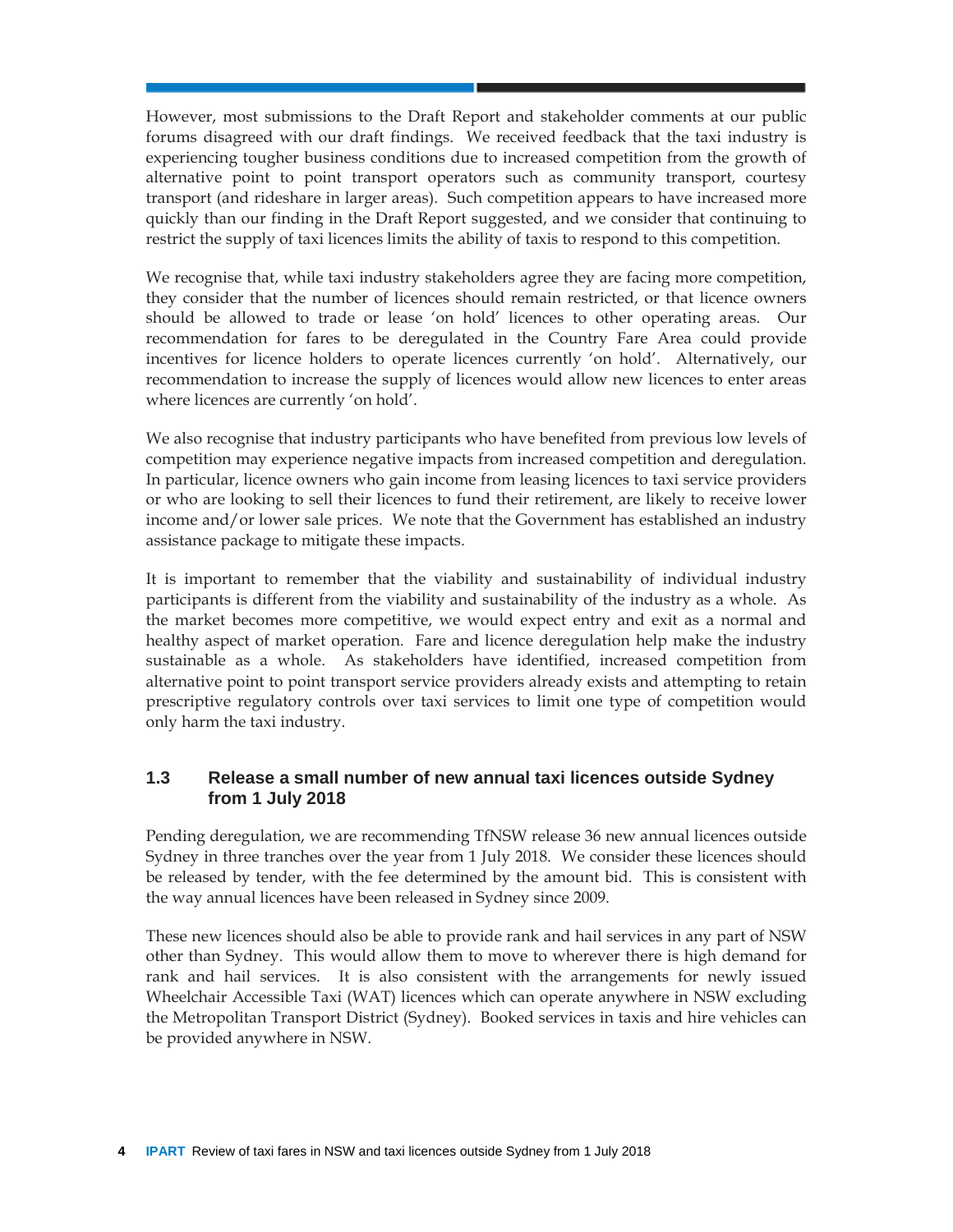This gradual release of a small number of new annual licences would help to address a shortage of taxi licences and improve taxi services in the short term, while giving the taxi industry time to transition to deregulated supply.

Our recommended number of new annual licences is much less than we proposed to recommend in our Draft Report. We consider that three tranches of 12 annual licences each would provide for additional taxis in areas where there is high demand for taxi services. Releasing the licences in three tranches would provide information on their market value for subsequent rounds.

## **1.4 Remove maximum fare regulation in country areas from 1 July 2020, or earlier**

We found that competition for rank and hail services is sufficient to remove maximum fare regulation in country NSW, but it would be prudent to require alternative consumer protection measures and monitor deregulated fares to ensure the outcomes for passengers are as would be expected. Also, competition would be further improved if licence supply were deregulated, as we have recommended from 1 July 2020. Accordingly, we are recommending that all operating areas where the Country Fare Schedule currently applies no longer have maximum fare regulation from 1 July 2020 or earlier if possible.

If our recommendation is adopted, it would mean taxi service providers can set their own fares, including the tariff components and the non-tariff components. We are recommending that they be required to notify the Point to Point Transport Commissioner of their fare schedule whenever it changes. We are also recommending that the Point to Point Transport Commissioner publish the fare schedules, and that IPART or another suitable body monitor and report on the performance and competitiveness of the market annually for three years.

## **1.5 Freeze maximum rank and hail fares in nominal terms in urban and country areas from 1 July 2018**

We consider that maximum rank and hail fares should be frozen in nominal terms in the Urban Fare Area from 1 July 2018. They should also be frozen for the same period in the Country Fare Area, pending maximum fare deregulation there.

## **1.5.1 Freeze maximum rank and hail fares in nominal terms in urban areas from 1 July 2018**

In Sydney and other areas where the Urban Fare Schedule applies, we found that the level of competition is not yet sufficient to remove maximum fare regulation for rank and hail services, in line with our draft finding.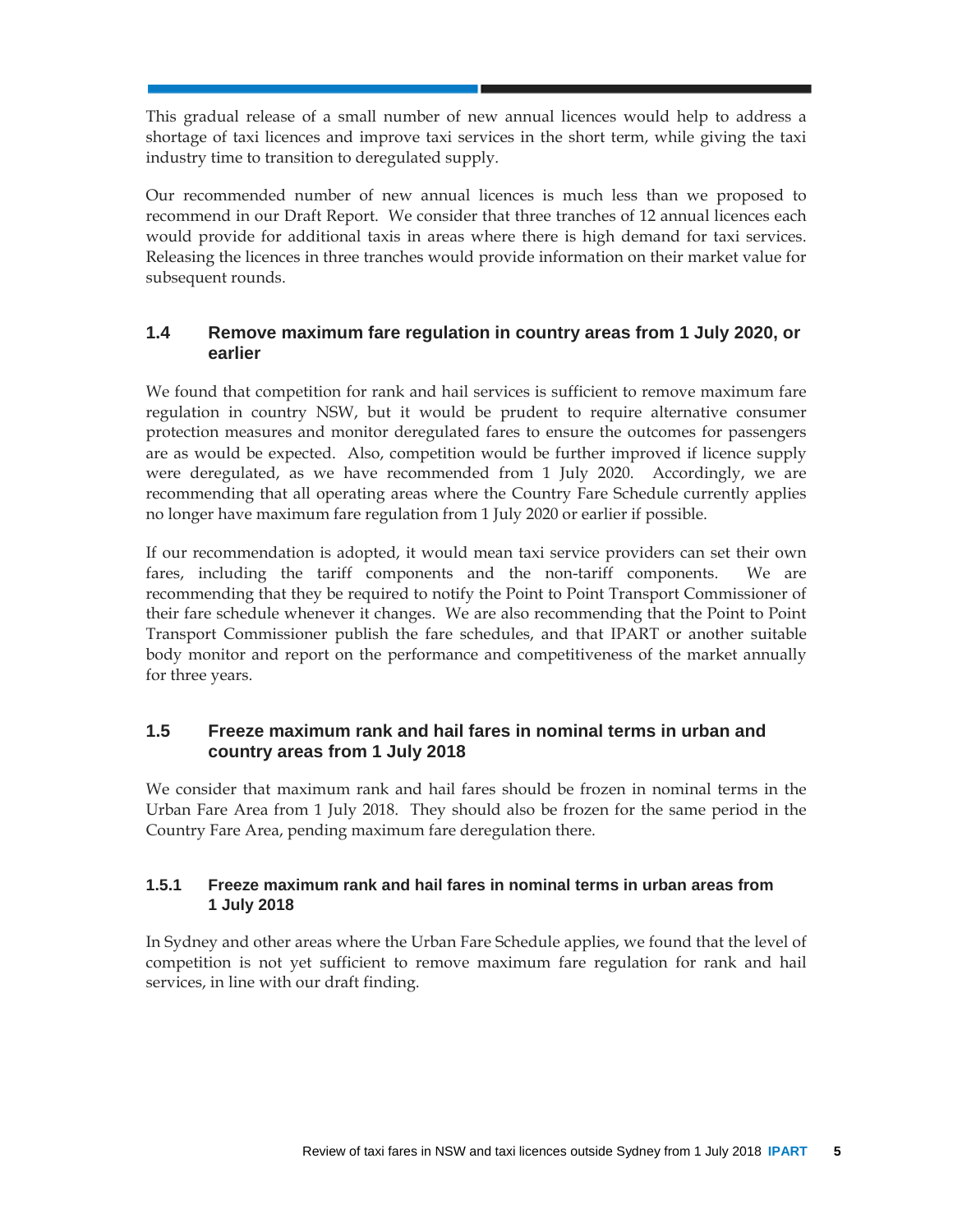After considering stakeholder feedback to our Draft Report, and re-examining our analysis of competition, we maintain our view that taxi service providers and licence holders could have the ability to raise prices above efficient costs, and/or reduce supply or service quality in these areas, compared to outcomes in a workably efficient market. This is due to the:

- high value of taxi licences in these areas (such as around \$170,000 in Sydney and over \$250,000 on the Central Coast),<sup>3</sup>
- **Figure 1** freeze on issuing new annual licences for growth in Sydney which restricts competition for rank and hail services, and
- **v** high proportion of rank and hail trips in the Urban Fare Area.

In addition, our analysis indicates that current maximum fares are above the efficient cost of providing taxi services in Sydney and other urban areas. This is evident by the high prices of licences in these areas.

Therefore, we are recommending that maximum fares for rank and hail services in the areas where the Urban Fare Schedule applies remain the same in nominal terms. This includes all tariff and non-tariff components, including the Passenger Service Levy4 that came into effect on 1 February 2018.

## **1.5.2 Freeze maximum rank and hail fares in nominal terms in country areas from 1 July 2018**

In the transition period to maximum fare deregulation in country NSW, we are recommending that maximum fares for rank and hail services in the areas where the Country Fare Schedule applies remain the same in nominal terms. This includes all tariff and non-tariff components, including the Passenger Service Levy5 that came into effect on 1 February 2018.

This differs from our draft recommendation, which was that selected towns and localities in what we defined as the Exempt Zone be exempt from maximum fare regulation from 1 July 2018. It reflects the revised findings of our assessment of competition for rank and hail services and broader point to point transport services outside Sydney, discussed above.

## **1.6 Other recommendations**

Along with technology change, the recent regulatory change in NSW has lowered the barriers to entry into the point to point transport market and increased the capacity for different types of services to compete with taxis. Therefore, competition is likely to develop quite quickly.

l 3 For Sydney, see Point to Point Transport Commissioner, Taxi Licence Transfer Prices, https://www.pointtopoint.nsw.gov.au/taxi-licence-transfer-prices, accessed 2 March 2018; for Central Coast, IPART analysis of RMS data and Point to Point Transport Commissioner data provided by TfNSW (see Figure 4.1).

<sup>4</sup> Taxi service providers and booking service providers must pay a Passenger Service Levy of \$1 per passenger service transaction for up to 5 years to fund the Government's industry assistance package. It can be passed on to customers, and if so, it is subject to GST.

<sup>5</sup> Taxi service providers and booking service providers must pay a Passenger Service Levy of \$1 per passenger service transaction for up to 5 years to fund the Government's industry assistance package. It can be passed on to customers, and if so, it is subject to GST.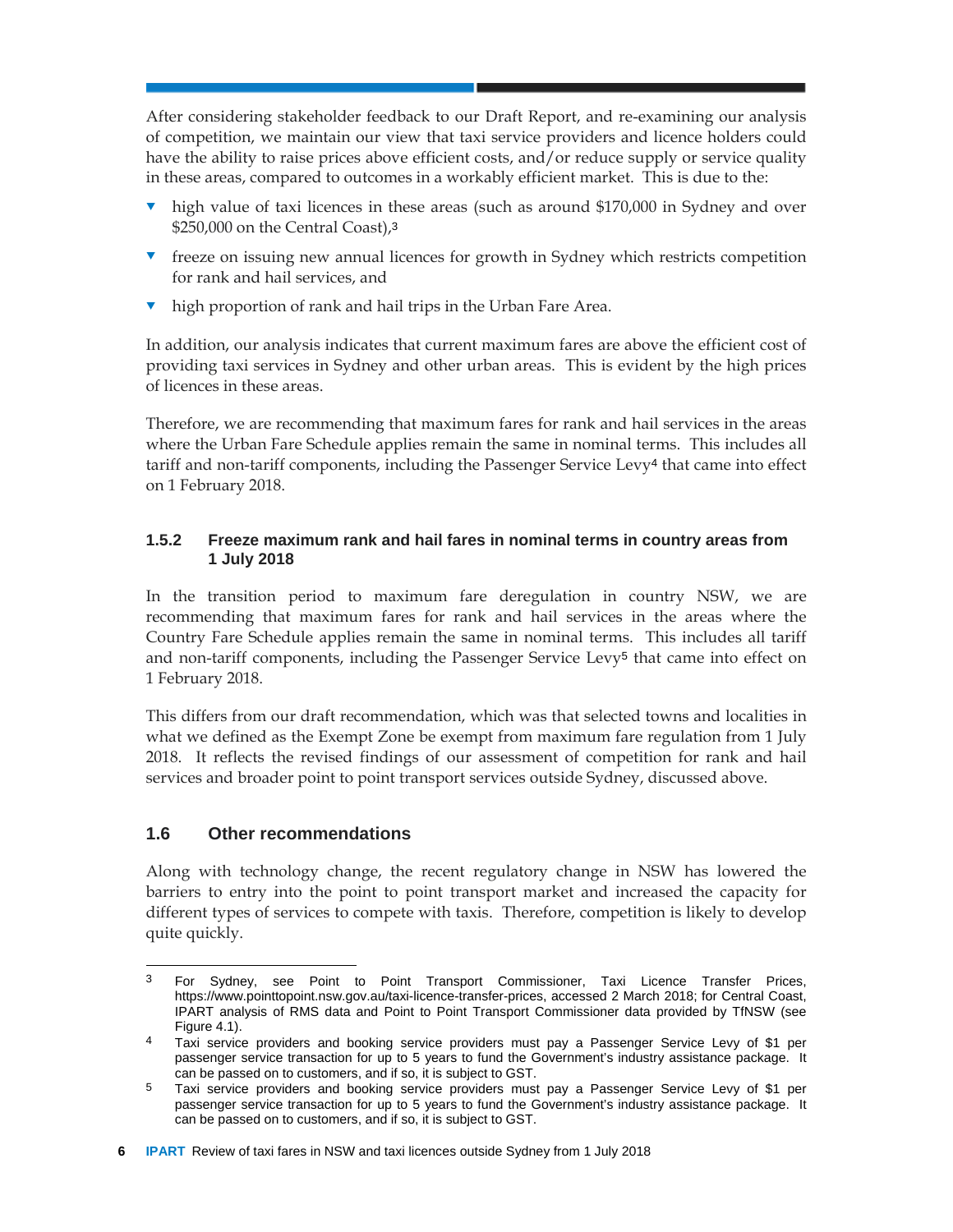We consider it would be useful to collect information to monitor the development and impact of competition. This data would better inform any future decisions and recommendations regarding fares and licences. The data could be collected annually for three years.

The *Point to Point Transport (Taxis and Hire Vehicles) Act 2016 (*Point to Point Transport Act) already requires both authorised taxi service providers and authorised booked service providers to collect and keep a range of trip and network data. We are recommending that the Point to Point Transport Commissioner annually collect trip data from taxis and hire vehicles with more than 100,000 passenger service transactions per year for three years (from 1 July 2018 to 30 June 2021).

## **1.7 Consultation and data analysis during our review**

In undertaking this review, we conducted consultation as well as detailed data analysis. We:

- Released an Issues Paper on 12 September 2017 outlining our proposed approach to the review and invited comment.
- Requested data from TfNSW and industry stakeholders.
- Met with industry stakeholders, and consulted with industry regulators from NSW, Victoria, WA and NZ.
- **v** Undertook a survey of NSW residents on their point to point transport use.
- Commissioned a consultant to analyse bank electronic transaction records to estimate market share and size for taxis and rideshare.
- **v** Commissioned a consultant to estimate the efficient costs of providing rank and hail taxi services.
- Released a Draft Report on 12 December 2017 after considering all submissions to our Issues Paper, and analysing data received from TfNSW, the passenger survey and the electronic transaction data.
- Held public forums in Sydney on 30 January 2018, Coffs Harbour on 1 February 2018 and Dubbo on 6 February 2018.
- Requested and received confidential data submissions from taxi businesses.
- Requested and received further data from TfNSW.
- In finalising our recommendations, we considered submissions, comments at public forums, and analysis of all data received during the review.

We would like to thank everyone who participated in the review, particularly stakeholders who took time to come to public forums, prepare submissions and submit confidential business data.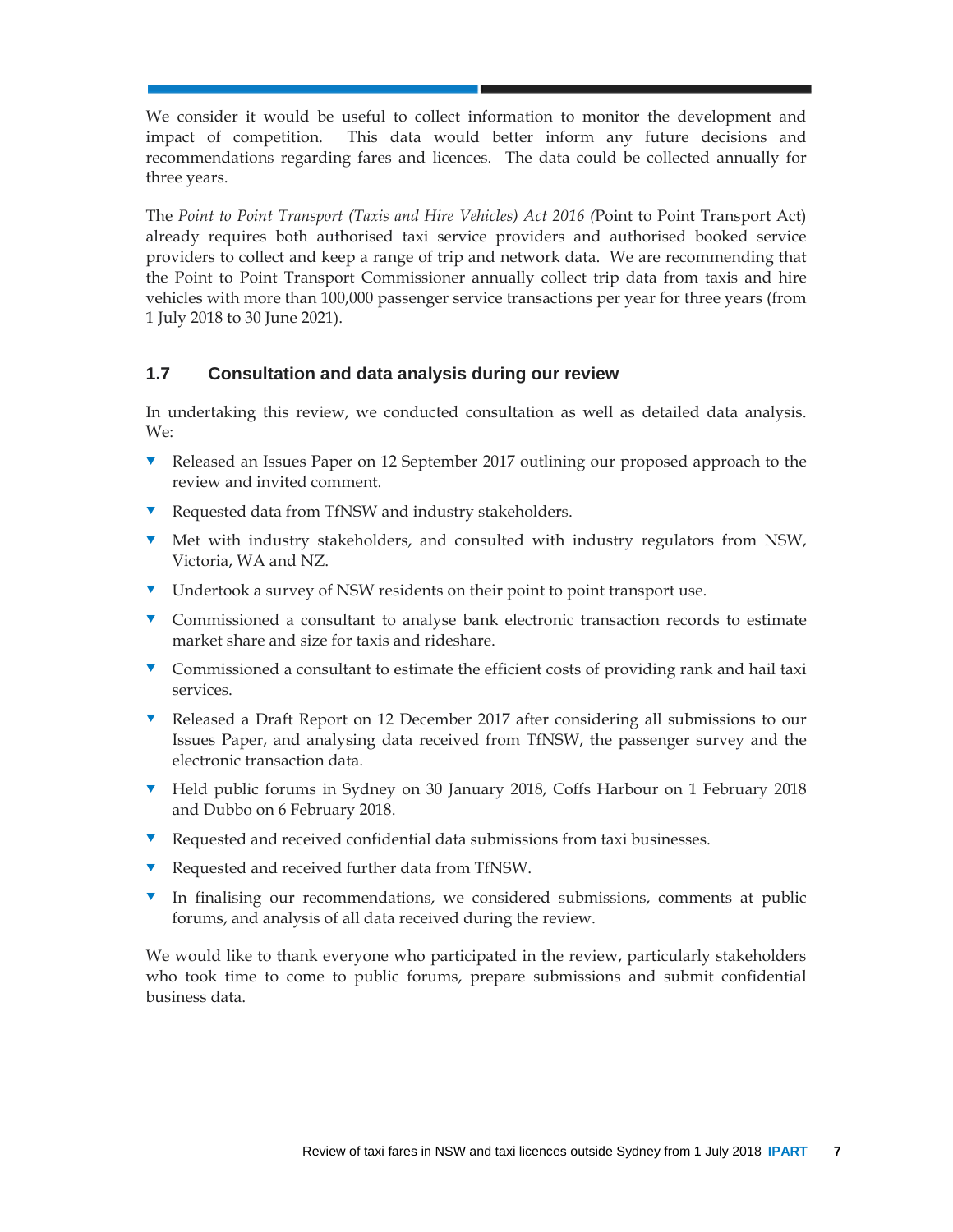## **1.8 The structure of this report**

The rest of this report explains our recommendations and findings in more detail:

- Chapter 2 outlines key contextual information relevant to our review of taxi fares and licences including the new regulatory framework, current licensing arrangements for taxis, how regulated maximum fares work, and other relevant reviews.
- Chapter 3 explains the approach we used to develop our recommendations for this review, including our objectives and the issues we considered.
- **v** Chapter 4 discusses our findings and recommendations on competition.
- Chapter 5 presents our recommendations on the number of new licences needed in different parts of the state.
- The Chapter 6 presents our recommendations on maximum rank and hail taxi fares.

## **1.9 List of all findings and recommendations**

#### Findings

- 1 Competition in the Country Fare Area is sufficient to remove maximum fare regulation for rank and hail services. Releasing more taxi licences would support further development of competition. 29
- 2 Competition in the Urban Fare Area is not yet sufficient to remove maximum fare regulation for rank and hail fares. Competition is developing quickly and fare regulation and licences restrictions may not be required for much longer. Releasing more taxi licences would help competition develop. 32

#### Recommendations

#### Data

1 The Point to Point Transport Commissioner collect trip data for taxis and hire vehicles, annually for three years, from 1 July 2018 to 30 June 2021 from all taxi and booking service providers with over 100,000 passenger service transactions per year. 33

#### Licences

- 2 To better meet passenger needs and to enhance the viability of the taxi industry, from 1 July 2020 annual taxi licences to operate anywhere in NSW outside Sydney be available on request for an administration fee. 44
	- For the year commencing 1 July 2018, new annual taxi licences be issued by tender in three tranches of 12 licences each to operate anywhere in NSW outside Sydney. 44

#### Fares

3 Maximum fares and charges for rank and hail taxi services remain unchanged in nominal terms for taxis in the Urban Fare Area from 1 July 2018. **51**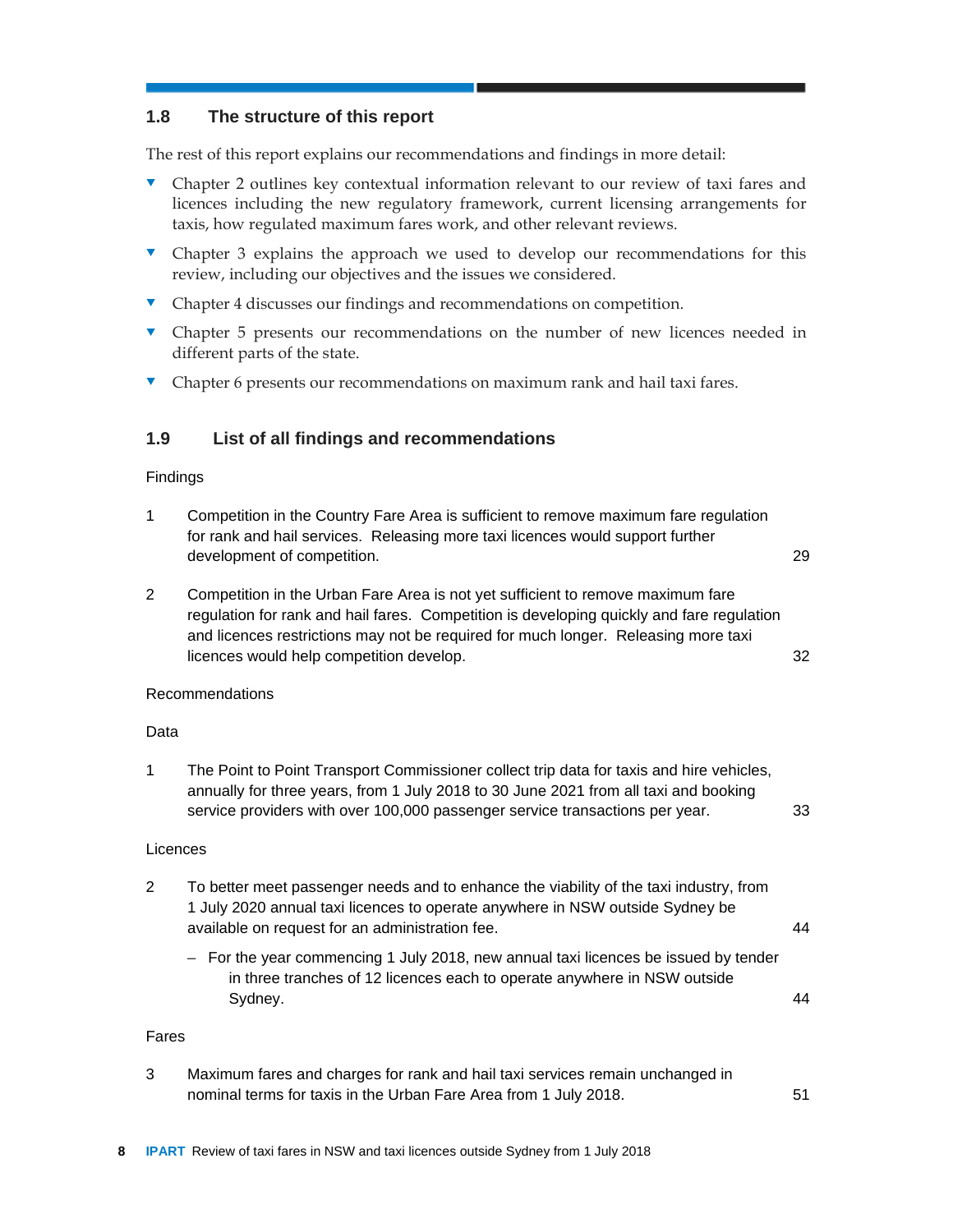| 4 | Maximum fares and charges for rank and hail services in the Country Fare Area are<br>deregulated from 1 July 2020, or earlier if possible.                            | 54 |
|---|-----------------------------------------------------------------------------------------------------------------------------------------------------------------------|----|
|   | - Until then, as a transitional measure, maximum fares and charges for rank and hail<br>services in the Country Fare Area remain unchanged in nominal terms.          | 54 |
|   | Fare monitoring in the Country Fare Area                                                                                                                              |    |
| 5 | From 1 July 2020 to 30 June 2023, (or three years from the date of deregulation of<br>maximum fares and charges for rank and hail services in the Country Fare Area): | 54 |
|   | - taxi service providers in the Country Fare Area are required to notify the Point to<br>Point Transport Commissioner of changes in their rank and hail fare schedule | 54 |
|   | - the Point to Point Transport Commissioner publish on its website the fare schedules<br>of all taxi service providers in the deregulated area, and                   | 54 |
|   | - IPART, or another suitable body, annually monitor and publicly report on rank and<br>hail fares in the Country Fare Area.                                           | 54 |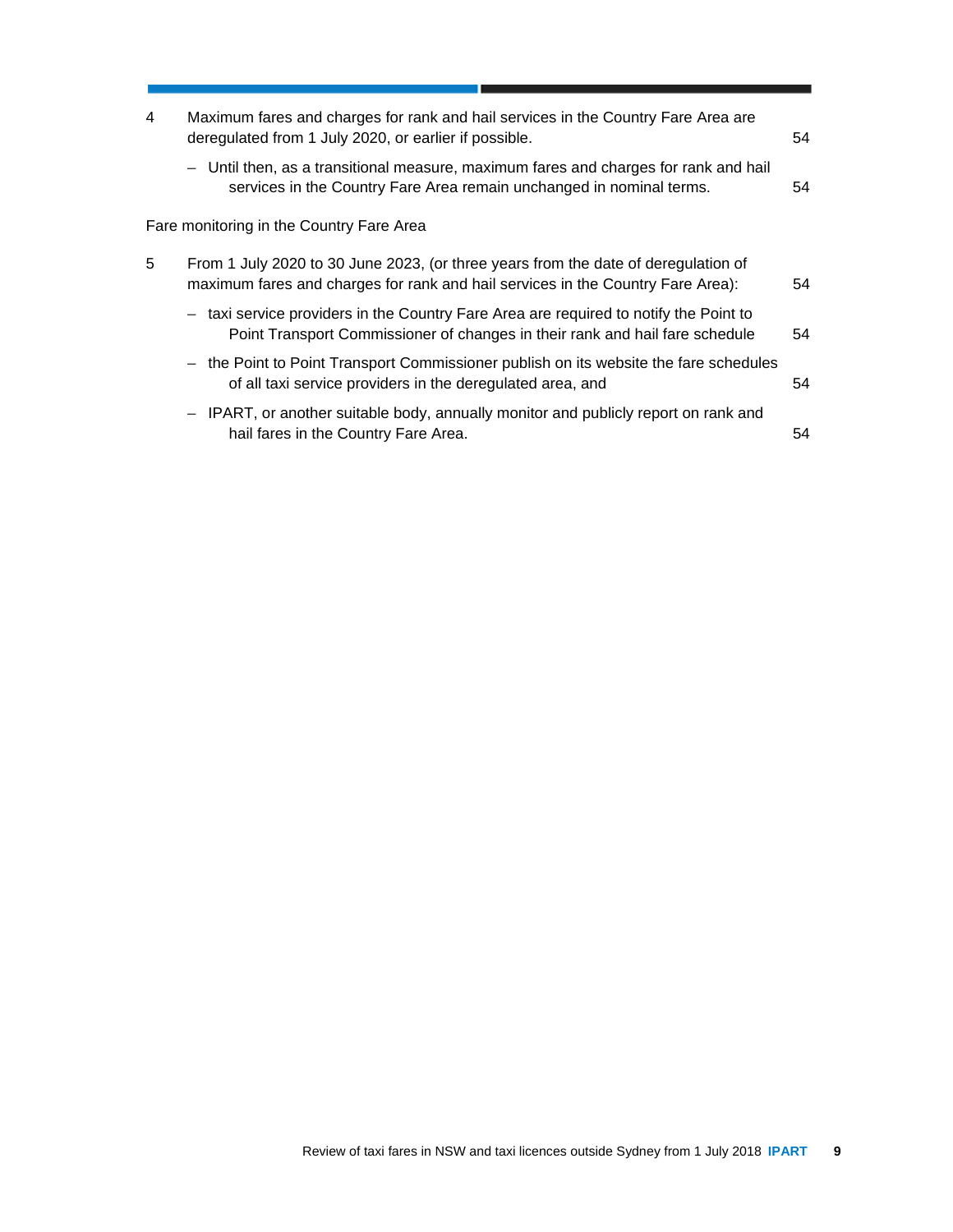## 2 Context

On 1 November 2017, a new regulatory framework came into effect for point to point transport service providers in NSW, including taxis. The new framework builds on earlier reforms and responds to the increasing competition in the point to point transport industry.

The new framework is provided by the *Point to Point Transport (Taxis and Hire Vehicles) Act 2016* (Point to Point Transport Act) and the *Point to Point Transport (Taxis and Hire Vehicles) Regulation 2017* (Point to Point Regulation)*.* Among other things, the new framework affects how taxi fares are regulated across NSW and the way that taxi licences are issued outside Sydney.

The sections below outline the current regulatory arrangements, how they differ from previous arrangements, and sets out some information about other reviews of aspects of point to point transport that may be relevant to this review.

## **2.1 The Point to Point Transport Act changed the regulatory framework for taxis**

Under the Point to Point Transport Act there are:

- two types of point to point transport vehicles, and
- **v** two types of passenger service providers.

#### **2.1.1 The regulatory framework differentiates between taxis and hire vehicles**

Under the Point to Point Transport Act:

- A **taxi** is a vehicle used to provide a taxi service. A taxi service is a rank and hail service or a booked service provided in a vehicle that is authorised to provide rank and hail services.
- A **hire vehicle** is any vehicle used to provide a point to point transport service that is not a taxi service.

Both taxis and hire vehicles can provide booked point to point transport services, but only taxis can provide rank and hail services. Taxis have additional regulatory requirements related to identification of drivers and vehicles, security and rank and hail fares that reflect the ability to provide rank and hail services.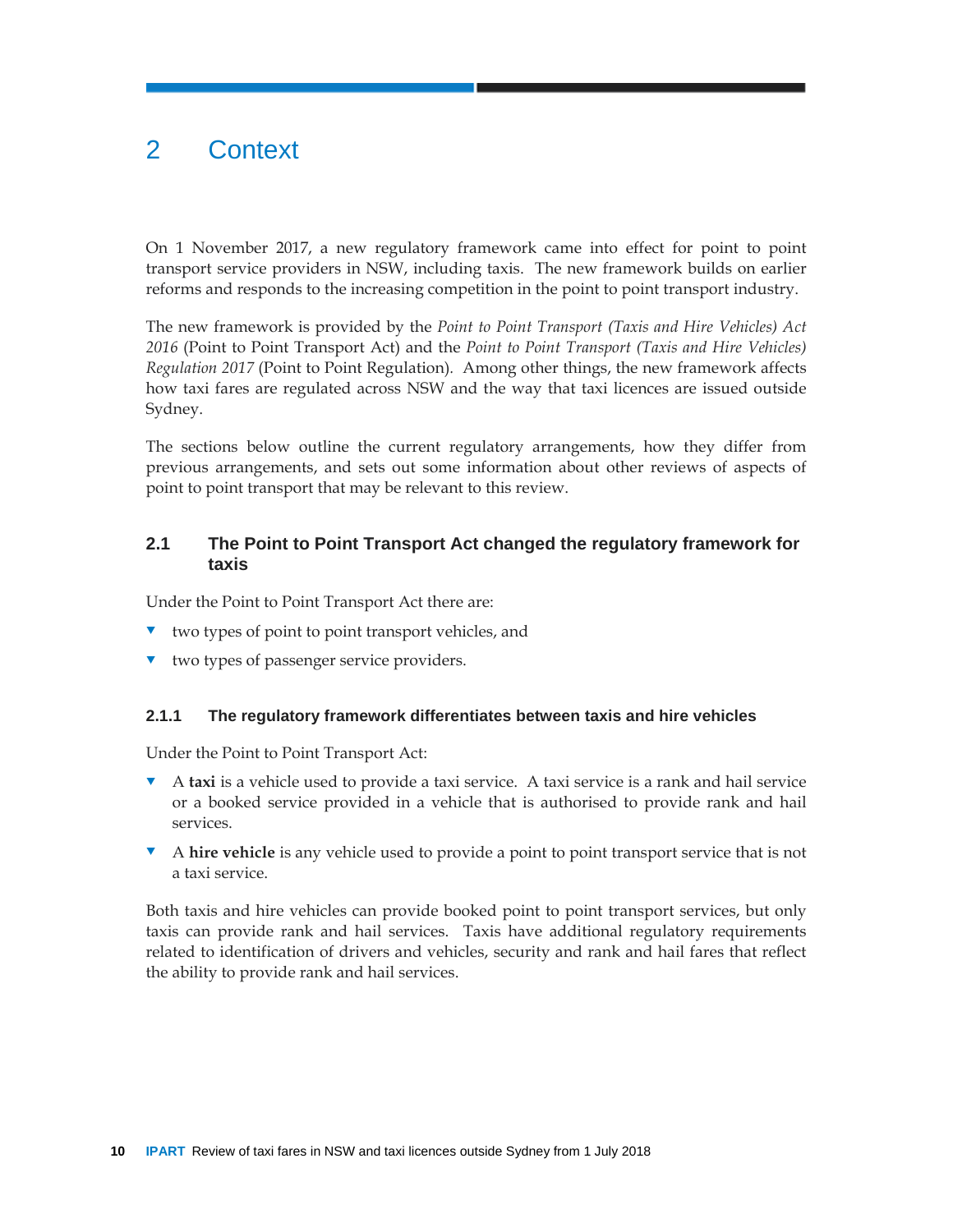## **2.1.2 The regulatory framework creates two types of passenger service providers**

Under the Point to Point Transport Act:

 $\overline{a}$ 

- a business that provides a passenger service in a taxi is known as a **taxi service provider.**  Taxi service providers must either be **authorised** by the Point to Point Transport Commissioner (authorised taxi service providers) or **affiliated** with an authorised taxi service provider (affiliated taxi service providers)**,** and
- a business that takes bookings for taxis or hire vehicles is a **booking service provider.**  Booking service providers must be **authorised** by the Point to Point Transport Commissioner.

On 1 November 2017, most taxi operators who were authorised under the *Passenger Transport Act 1990* automatically transitioned to the new regulatory system as **affiliated** taxi service providers. **Taxi networks** that were authorised under the *Passenger Transport Act 1990* automatically transitioned to being authorised taxi service providers **and** authorised booking service providers.<sup>6</sup>

## **2.1.3 Taxis and hire vehicles compete with community and courtesy transport**

Taxi and booking service providers often compete with similar services that are not covered by the Point to Point Transport Act regulatory framework. The two main types of competing services are community and courtesy transport:

- **Community transport.** Transport for NSW (TfNSW) provides funding to community transport operators to support provision of transport services for older people who are frail, people with disabilities and their carers, and other transport-disadvantaged groups.<sup>7</sup>
- **Courtesy transport.** Courtesy transport services are provided by pubs, clubs and other venues for a range of reasons. For example, they may be provided as part of an undertaking to reduce a licensed venue's community impacts, or when it is profitable to a venue to provide free transport to encourage more spending at the venue.

## **2.1.4 Taxi service providers are not required to provide a 24-hour taxi service**

Networks and operators, under the *Passenger Transport Act 1990*, typically provided a 24 hour taxi service within the operating area of their affiliated taxis. In submissions and at our public forums, we heard from stakeholders that releasing additional licences could make it difficult for taxi service providers to continue to offer a 24/7 service.

There is no requirement under the Point to Point Transport Act for taxi service providers to make services available on a 24-hour basis. Taxi businesses can decide when to operate and not to operate if it is uneconomic to do so. Fare deregulation and lower licence costs would assist taxi service providers to recover the costs of providing services and better meet the needs of their local communities.

<sup>6</sup> Point to Point Transport Commissioner, *Taxi service providers fact sheet,* August 2017, p 2; *Affiliated taxi service providers fact sheet*, August 2017, p 1; and Booking service providers fact sheet, August 2017, p 3.

<sup>7</sup> TfNSW, Community Transport, see https://transportnsw.info/travel-info/ways-to-get-around/communitytransport, accessed 8 March 2018.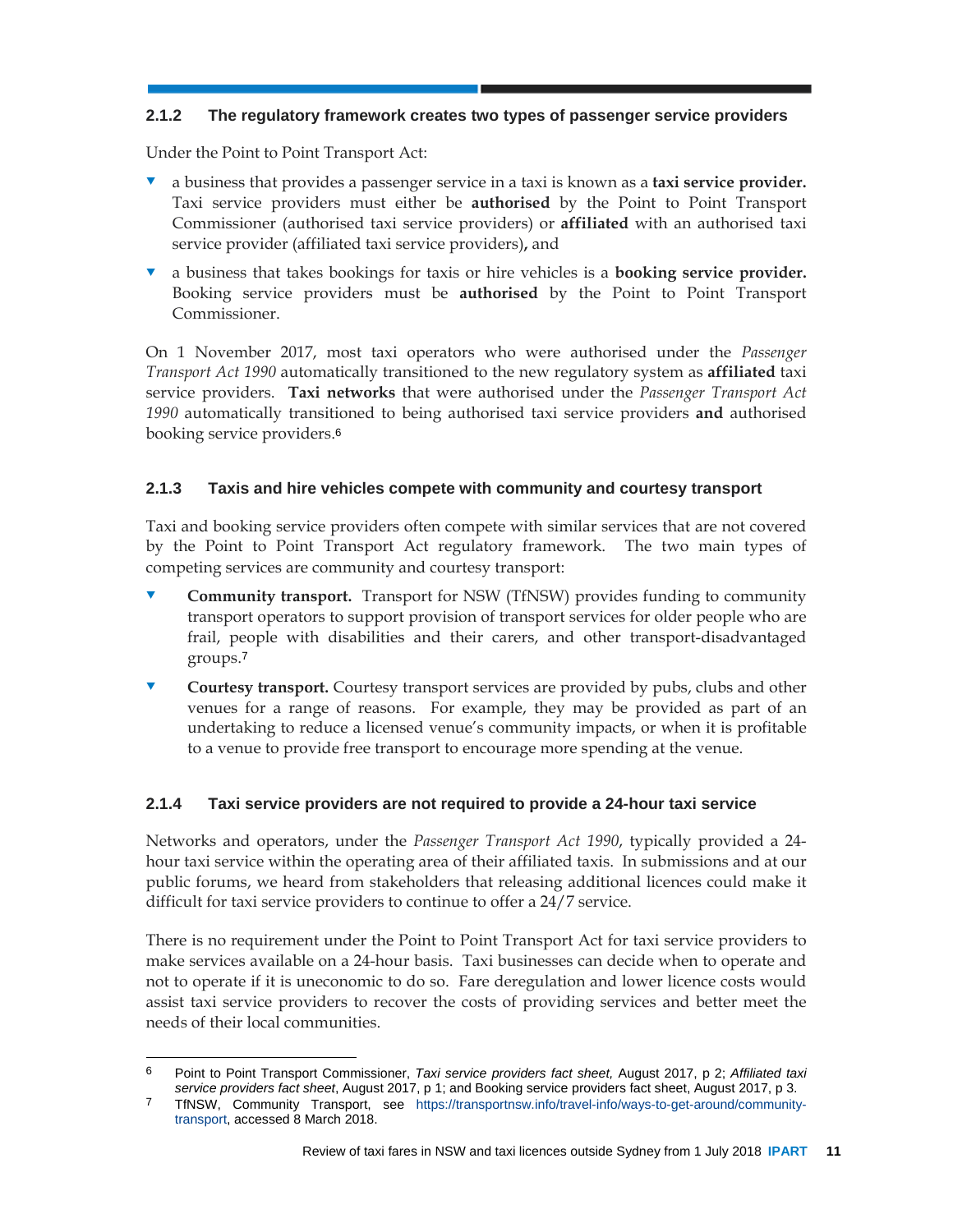## **2.2 Taxis must be licensed in NSW**

In NSW every taxi must have a taxi licence to provide a taxi service. The Government controls the number of taxi licences that are available (except WAT licences, which are available on request).

All new taxi licences are issued as annual licences, renewable for up to 10 years. The annual fee for the licence is determined by a tender process (except for WAT licences, which are free), although TfNSW has the power to determine the fee differently.8 This process has been used in Sydney since 2009, and is yet to be used for unrestricted licences outside of the Metropolitan Transport District.

The NSW Government has asked IPART to recommend how many new annual licences, other than WAT licences, should be released in NSW outside of Sydney in 2018-19.

## **2.2.1 Taxi licences specify where the holder can offer rank and hail services**

Taxi licences can specify an operating area that restricts where in NSW taxis can provide rank and hail services.9 All currently existing taxi licences have area restrictions.

There are around 170 operating areas specified in existing licences, though many overlap. The operating areas with the most licences are the Metropolitan Transport District (Sydney), Newcastle Transport District, Wollongong Transport District, and the Central Coast Council and Wyee operating area.

The NSW Government has asked IPART to consider whether new annual licences should specify the operating area to be anything other than outside the Metropolitan Transport District. Non-Metropolitan WAT licences are now issued on this basis. We discuss this further in Chapter 5.

## **2.2.2 Some taxi licences are subject to additional restrictions**

Some taxi licences place conditions on how a taxi can be operated. Examples include:

- *Peak Availability Licences (PALs)* are licences that can only be operated between 12 noon and 5 am, and are typically driven for a single shift per day.
- Wheelchair Accessible Taxi (WAT) licences that are required to give preference to transporting wheelchair users.<sup>10</sup>

The NSW Government has asked IPART to consider whether there should be any restrictions placed on any of the taxi licences to be issued.

l

<sup>8</sup> *Point to Point Transport (Taxis and Hire Vehicles) Act 2016*, Divisions 1 and 2.

<sup>9</sup> Point to Point Transport Act s56. A taxi may be used to provide a taxi service anywhere in New South Wales if no area of operation is specified in the taxi licence. The Point to Point Transport Commissioner may amend a licence or a class of licence to vary the operating area of that licence or class of licence.

<sup>10</sup> Point to Point Regulation, cl 65.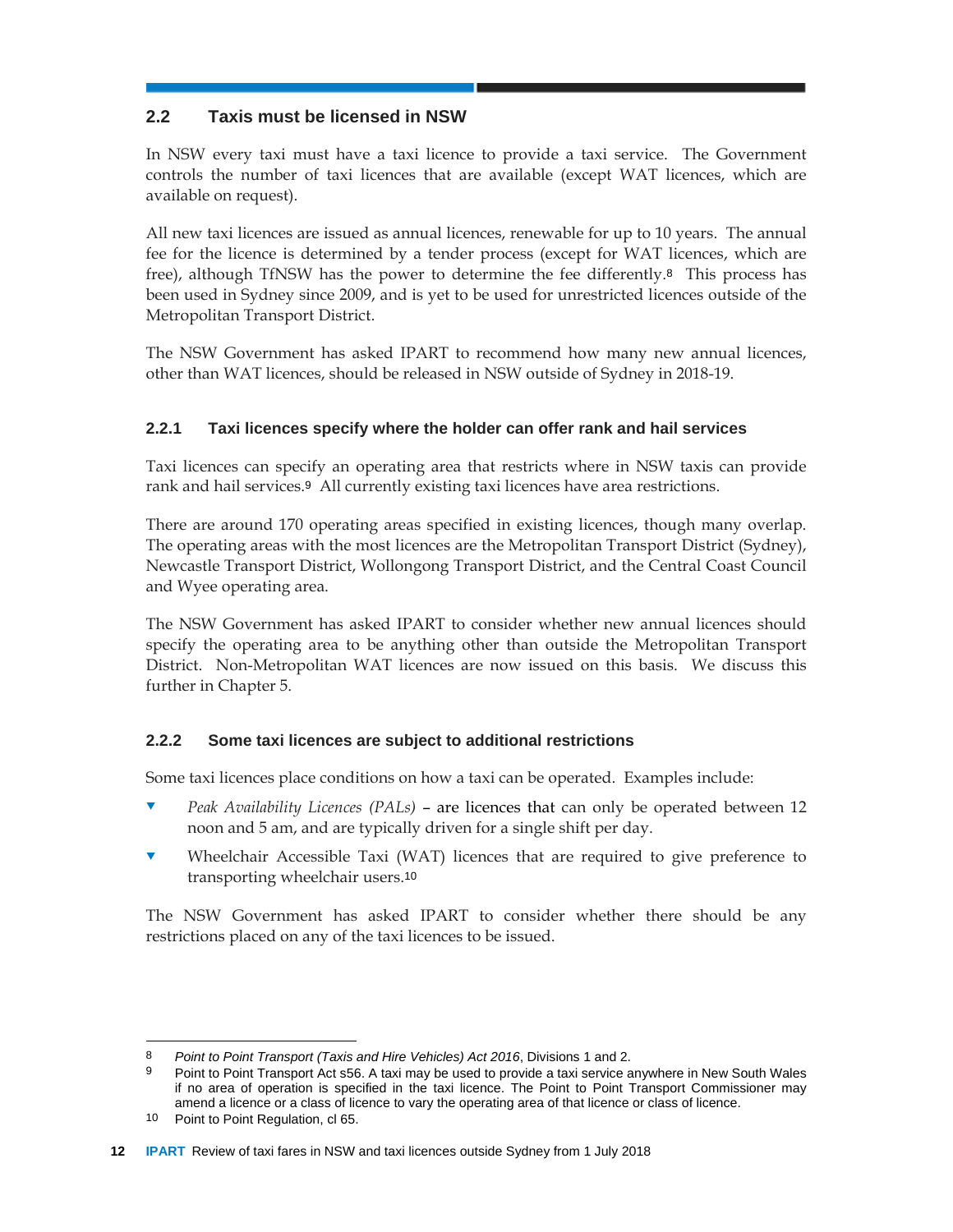## **2.3 Transport for NSW regulates maximum fares for passenger services**

The Point to Point Transport Act gives TfNSW the power to set maximum fares for any point to point transport service using a fares order. Since 1 November 2017, TfNSW has only regulated rank and hail taxi fares.11 There is no requirement within the Point to Point Transport Act for TfNSW to set maximum fares for any point to point transport service. Where a maximum fare is set by TfNSW, passenger service fares must not exceed the maximum.<sup>12</sup>

The NSW Government has asked IPART to recommend maximum rank and hail fares to apply in NSW from 1 July 2018.

## **2.3.1 There are no longer maximum fares for booked trips**

Since 1 November 2017, fares for all booked services, including those in taxis, are not subject to maximum fare regulation. All Point to Point Transport (Fares) Orders have specified that the maximum fares in the order do not apply to booked passenger services.13 The Point to Point Transport Act requires that prospective passengers must be provided with a fare estimate before commencing a booked trip.<sup>14</sup>

Although booked taxi fares are not subject to maximum fare regulation they may charge metered rank and hail fares for booked trips if they choose to. We also note that, for Taxi Transport Subsidy Scheme bookings,15 fares must be calculated using the fare calculation device as if the trip were a rank or hail service.<sup>16</sup>

## **2.3.2 Authorised taxi service providers set their maximum rank and hail fare schedule, constrained by any maximum fare specified in a fares order**

Authorised taxi service providers must determine a fare schedule for their rank and hail services.17 The fare components in the fare schedule must not exceed any applicable fares order issued by TfNSW. If there are no maximum fares in a fares order, the authorised taxi service provider must still determine a fare schedule.

Authorised taxi service providers are required to provide information about their fare schedule on their website (if they have one) and make it available to potential passengers on request.<sup>18</sup>

l

<sup>11</sup> Point to Point Transport (Fares) Order 2017, cl 2 and Point to Point Transport (Fares) Order 2018, cl 2.

<sup>12</sup> Point to Point Transport Act, s76. An exception applies for rank and hail taxi fares that begin in a taxi's area of operations and take the passenger outside the taxi's area of operations (Point to Point Regulation, cl 57).

<sup>13</sup> The maximum non-cash payment surcharge applies to booked service provided in a taxi.

<sup>14</sup> Point to Point Transport Act s 79.<br>15 The Taxi Transport Subsidy Sch

<sup>15</sup> The Taxi Transport Subsidy Scheme (TTSS) provides support for NSW residents who are unable to use public transport because of a disability. The subsidy covers 50 per cent of the total fare with a maximum subsidy of \$60 per journey and is claimed using travel dockets. See TfNSW, 2017, *Taxi Transport Subsidy Scheme*, at, https://www.transport.nsw.gov.au/community/concessions-and-schemes/taxi-transport-subsidyscheme, accessed on 29 August 2017.

<sup>16</sup> Point to Point Regulation, cl 81(2).

<sup>17</sup> Point to Point Regulation, cl 53(1).

<sup>18</sup> Point to Point Regulation, cl 54.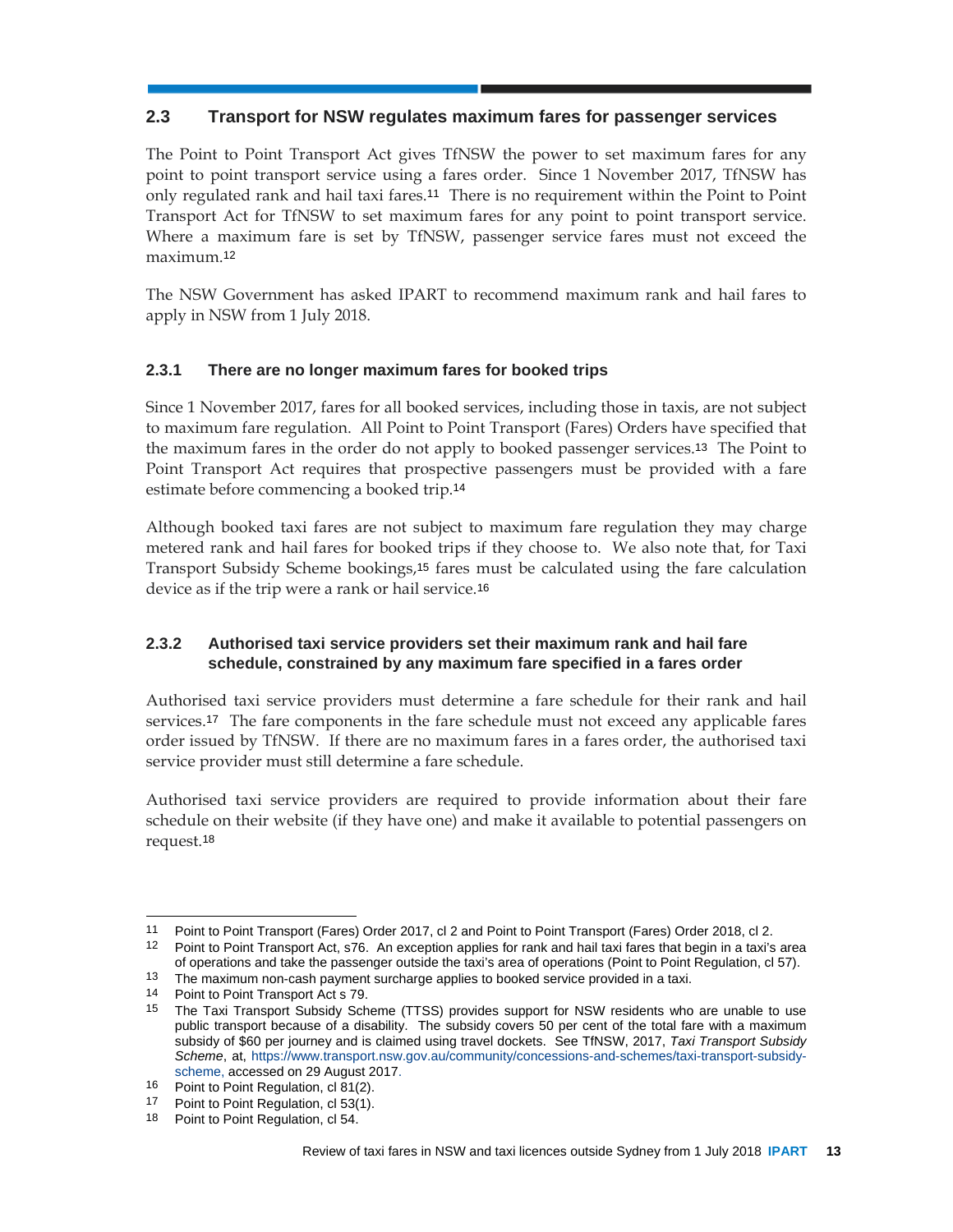Taxi service providers must ensure the taxi's fare calculation device (meter) accurately calculates the fares determined by the authorised taxi service provider.19 Drivers may charge less than the calculated fare but cannot charge more.

#### **2.3.3 The fares order creates taxi fare areas in NSW**

Two fare schedules apply in NSW: the Urban Fare Schedule and the Country Fare Schedule. The townships of Moama, Barham, Tocumwal, Mulwala, Barooga and Deniliquin are exempt from maximum rank and hail fare regulation (the 'Exempt Fare Area'). The Urban Fare Schedule applies in Sydney, Newcastle and surrounds, the Illawarra, the Central Coast and the Blue Mountains.<sup>20</sup>

The Country Fare Area is all areas in NSW excluding the Urban and Exempt Fare Areas.

The towns in the Exempt Fare Area can set fares at any level, but must not charge more than 5% surcharge for non-cash fare payments.

Maximum taxi fares currently include a hiring charge, distance rate and waiting time rate. Current urban and country fare schedules are set out in Table 2.1.

| <b>Fare component</b>                                                          | Urban         | <b>Country</b>                                           |
|--------------------------------------------------------------------------------|---------------|----------------------------------------------------------|
| Hiring charge                                                                  | \$3.60        | \$4.10                                                   |
| Peak time hiring charge payable in addition<br>to the hiring chargea           | \$2.50        | n/a                                                      |
| Distance rate                                                                  | \$2.19/km     | \$2.26/km for the first 12km<br>and \$3.13/km thereafter |
| Night distance rateb (and holiday distance<br>rate <sup>c</sup> country areas) | \$2.63/km     | \$2.71/km for the first 12km<br>and \$3.75/km thereafter |
| Waiting time charge                                                            | 94.4c/minute  | 96.0c/minute                                             |
| Passenger service levy                                                         | \$1.10        | \$1.10                                                   |
| Waiting time threshold speed                                                   | 26km/h        | $26$ km/h                                                |
| Maxi-taxi surcharged                                                           | 150% max fare | 150% max fare                                            |

#### **Table 2.1 Maximum taxi fares from 1 February 2018**

**a** Charged between 10pm and 6am on Friday and Saturday nights and the night before a public holiday.

**b** The night distance rate is calculated as a 20% surcharge on the distance rate. It applies between 10pm and 6am.

**c** In the Country Fare Area, the holiday distance rate applies between 6am and 10pm on Sundays and public holidays. **d** The maxi taxi surcharge may only be charged if a maxi-cab is requested upon booking (regardless of the number of passengers) or if it is hired from a taxi zone or street hail to carry 5 or more adult passengers.

**Source:** Point to Point Transport (Fares) Order 2018.

The NSW Government has asked IPART to consider whether TfNSW should continue to determine the components of the maximum fare.

 $\overline{a}$ 

<sup>19</sup> Point to Point Regulation, CI 14(6)<br>20 Point to Point Transport (Earos) C

<sup>20</sup> Point to Point Transport (Fares) Order 2018; see the Glossary of this report for a more detailed description of the fare areas.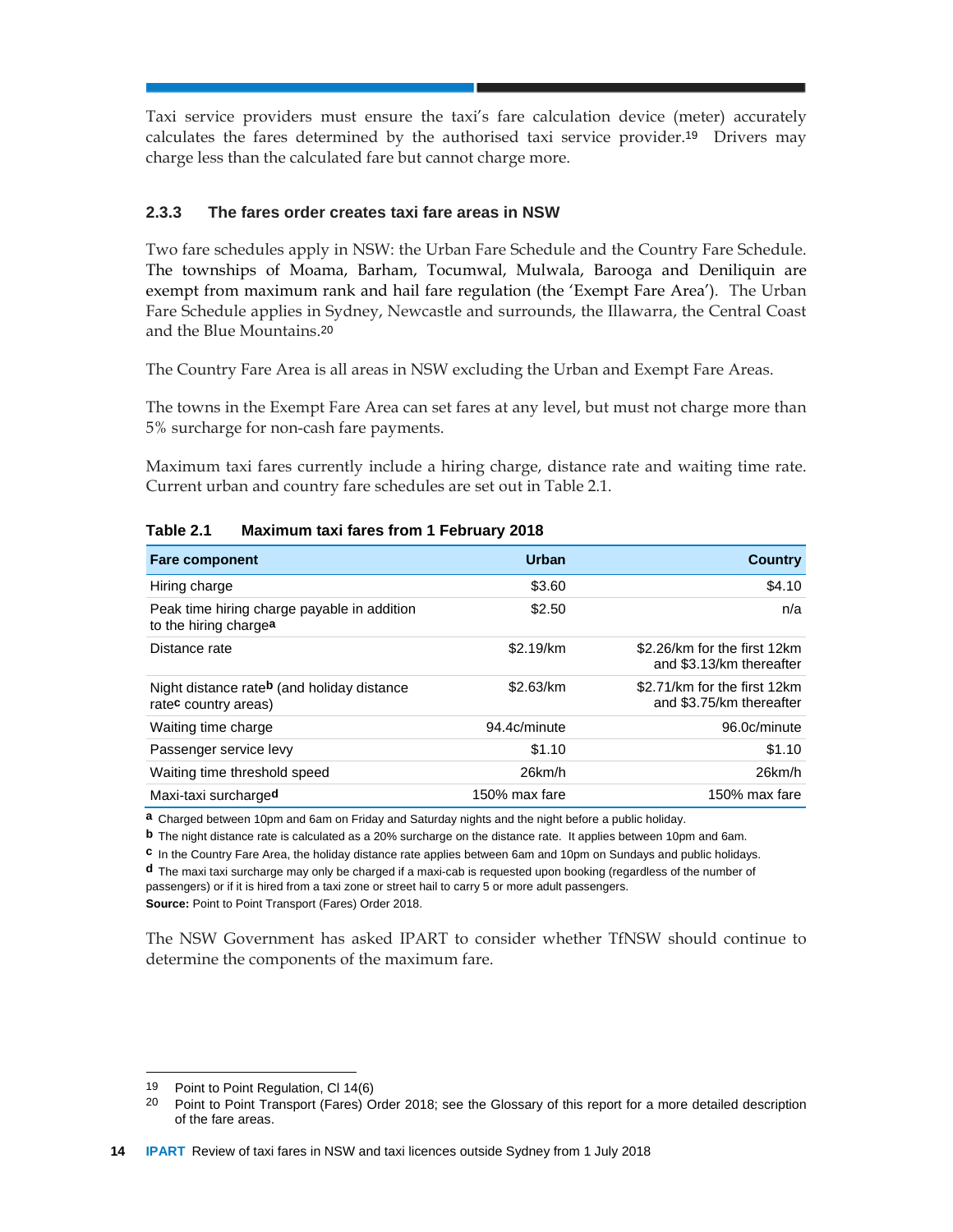## **2.4 Reviews of other aspects of point to point transport are relevant for our review of fares and licences**

The Point to Point Transport Act has recently introduced significant changes to the regulatory framework for the point to point transport industry. Other aspects of point to point transport, including subsidies, insurance and industrial arrangements, have also been reviewed or are currently being reviewed.

## **2.4.1 The Taxi Transport Subsidy Scheme is currently under review**

The Taxi Transport Subsidy Scheme (TTSS) provides support to disabled NSW residents. It covers up to 50% of the total taxi fare up to a maximum of \$60 subsidy per journey.

TfNSW is reviewing incentives and subsidies for disability transport. The review will make recommendations on the future operation of the TTSS and the incentives provided to WAT operators and drivers to provide services to customers with a disability. It will assess the feasibility of moving to a service provider-neutral subsidy scheme, allowing customers more choice through booked service providers other than taxis.<sup>21</sup>

## **2.4.2 CTP insurance reform will change how taxi premiums are applied**

Taxis previously paid much higher Compulsory Third Party (CTP) insurance premiums than hire vehicles and private use vehicles. We heard from taxi service providers that the CTP premiums are a significant cost to their businesses and they are not on a level playing field with hire vehicles.<sup>22</sup>

From 1 December 2017, the NSW Government has changed the way insurers set CTP premiums, including those for taxis and hire vehicles. Under the reforms, premiums paid by taxis and hire vehicles will be based on usage. This means that CTP premiums will reflect the distance travelled while providing point to point transport. This will support greater flexibility in the operation of taxis and hire vehicles because they will be charged on the basis of how many kilometres they travel rather than a fixed amount for a year.<sup>23</sup>

## **2.4.3 Taxi driver bailment continues to be regulated**

l

Many drivers enter into contracts with holders of taxi licences and are referred to as 'bailee drivers'.

Under Chapter 6 of the *Industrial Relations Act 1996* (NSW), the NSW Industrial Relations Commission (IRC) is empowered to make contract determinations for drivers under a bailment in respect of driver remuneration, annual, sick and long service leave, the

<sup>21</sup> TfNSW, *Disability subsidy scheme to be more efficient and effective*, 11 April 2017, at, https://www.transport.nsw.gov.au/newsroom-and-events/media-releases/disability-subsidy-scheme-to-bemore-efficient-and-effective, accessed on 30 August 2017. See also TfNSW, *Transport disability incentives and subsidies review discussion paper,* September 2017.

<sup>22</sup> Kiama Cabs and Hire Cars submission to IPART Draft Report, 1 February 2018, p 2.

<sup>23</sup> State Insurance Regulatory Authority, *What the new CTP scheme means for taxis and ridesharing,*  https://www.sira.nsw.gov.au/fraud-and-regulation/reforms/ctp-green-slip-reforms/what-the-new-ctp-schememeans-for-taxis-and-ride-sharing-services accessed 23 February 2018.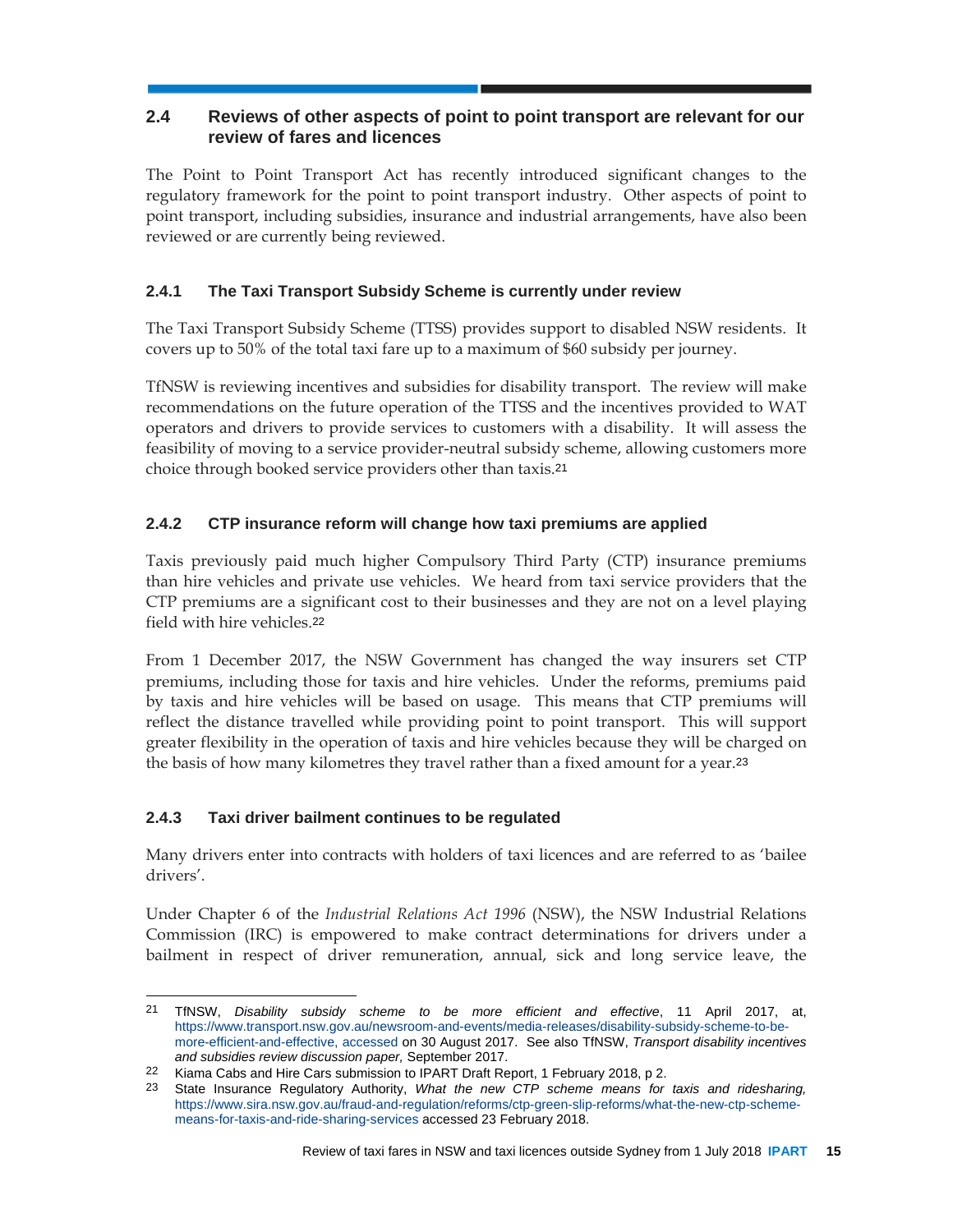minimum and maximum number of bailment hours and other matters it considers necessary.

The *Taxi Industry (Contract Drivers) Contract Determination 1984* regulates driver bailment arrangements for the Sydney Metropolitan Transport District, including the maximum 'payin' that drivers make to 'bail' the taxi from the licence holder for a shift. However, it does not apply to drivers outside the Sydney region, and so in regional and rural areas taxi operators are not obliged to provide annual, sick and long service leave to their permanent bailees.

The Parliamentary Standing Committee on Transport and Infrastructure completed an investigation on industrial relations across the point to point transport industry in October 2016. It recommended that the NSW Government consider amending the *Industrial Relations Act 1996* (NSW) to remove contracts of bailment from the jurisdiction of the IRC.

In response, the Government said that it "will continue to monitor developments in the point to point transport industry to determine whether changes to Chapter 6 of the *Industrial Relations Act 1996* are required at a later time."<sup>24</sup>

l

<sup>24</sup> NSW Government response to the Legislative Assembly Committee on Transport and Infrastructure, *Workplace Arrangements in the Point to Point Transport Industry*, 19 April 2017, p 1, at https://www.parliament.nsw.gov.au/committees/DBAssets/InquiryReport/GovernmentResponse/6081/Gover nment%20Response%20to%20LA%20Transport%20and%20Infrastructure%20Comm%20Report%201- 56.pdf, accessed on 11 September 2017.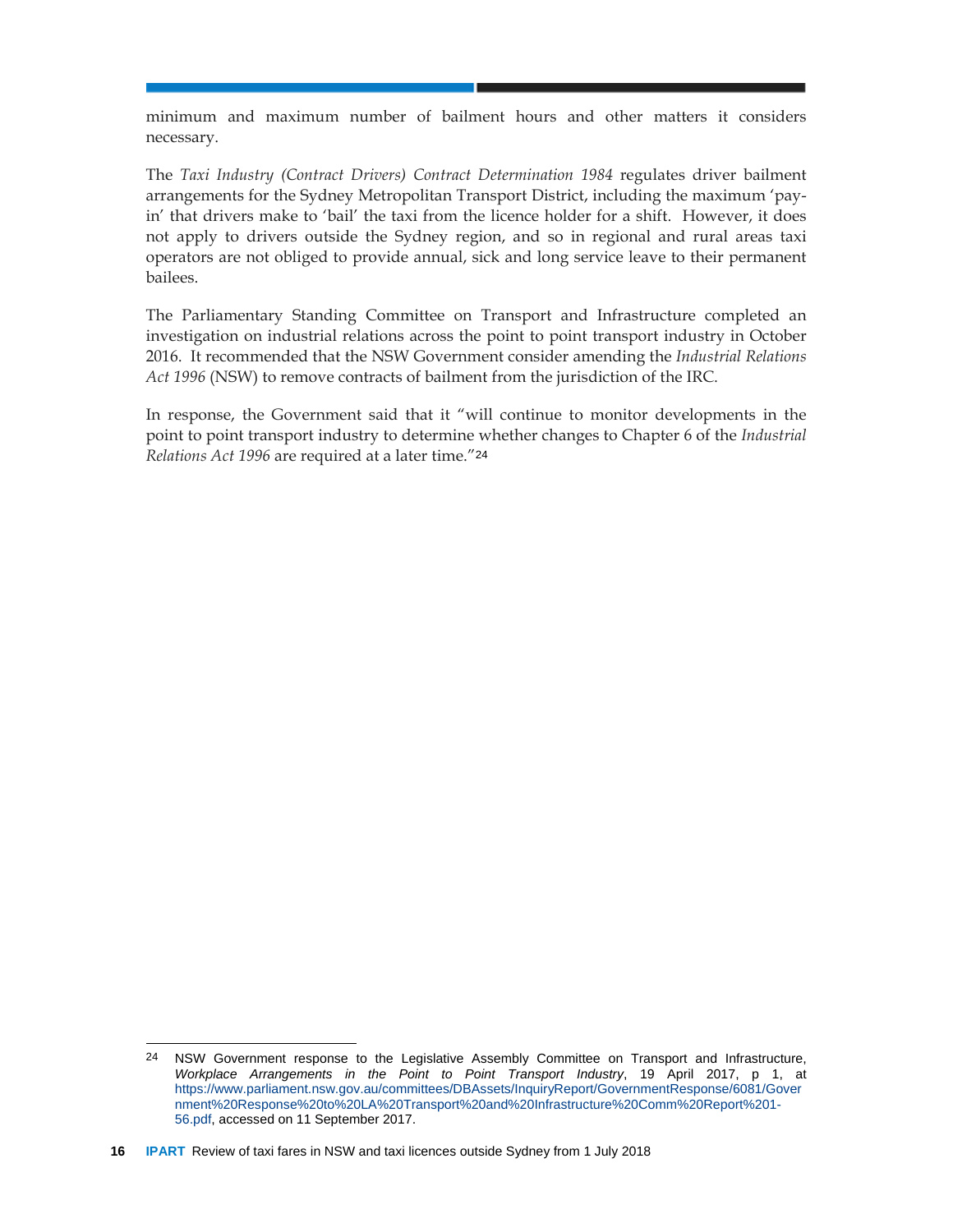## 3 Our approach to this review

IPART's tasks for this review were to recommend:

- the number of new annual taxi licences to be released **outside Sydney** from July 2018,<sup>25</sup> and
- the maximum fares for rank and hail services in **Sydney and other urban areas** and in **country areas** from July 2018.

In completing these tasks, we were required to consider a long list of matters. We synthesised this list to develop our objectives for the review. The sections below outline these matters and our objectives, then explain the approach we used to develop our draft and then final findings and recommendations.

## **3.1 Matters we were required to consider**

l

In making our recommendations, we were required to consider each of the matters listed in the relevant statutory provisions, as well as additional matters specified in our terms of reference from the Government. The tables below list these matters, and indicate the chapter in which our consideration of each matter is discussed.

| Matters we are required to consider in making taxi licence<br>recommendations                                                                     | Where considered |
|---------------------------------------------------------------------------------------------------------------------------------------------------|------------------|
| Likely passenger demand and latent demand for taxi services                                                                                       | Chapters 4 and 5 |
| The performance of existing taxi services                                                                                                         | Chapter 5        |
| The demand for new taxi licences                                                                                                                  | Chapter 5        |
| The viability and sustainability of the taxi industry                                                                                             | Chapter 5        |
| Any other matters we consider relevant, having regard to the objective of<br>ensuring improved taxi services.                                     |                  |
| Additional matters specified by Government in the terms of arrangement<br>for the review                                                          |                  |
| The Point to Point Transport Taskforce Report and the NSW<br>Government's response to this report                                                 | Chapter 5        |
| Whether there should be any restrictions placed on any of the taxi licences<br>to be issued                                                       | Chapter 5        |
| Whether the taxi licences to be issued should specify the operating area to<br>be anything other than outside the Metropolitan transport district | Chapter 5        |

**Table 3.1 Matters IPART is required to consider in making licence recommendations** 

<sup>25</sup> The Government has previously announced that it will not issue any new "growth" annual taxi licences in Sydney in 2018-19, although it may issue replacements. (NSW Government, *Point to point transport – The NSW Government response to the taskforce report, p 2).*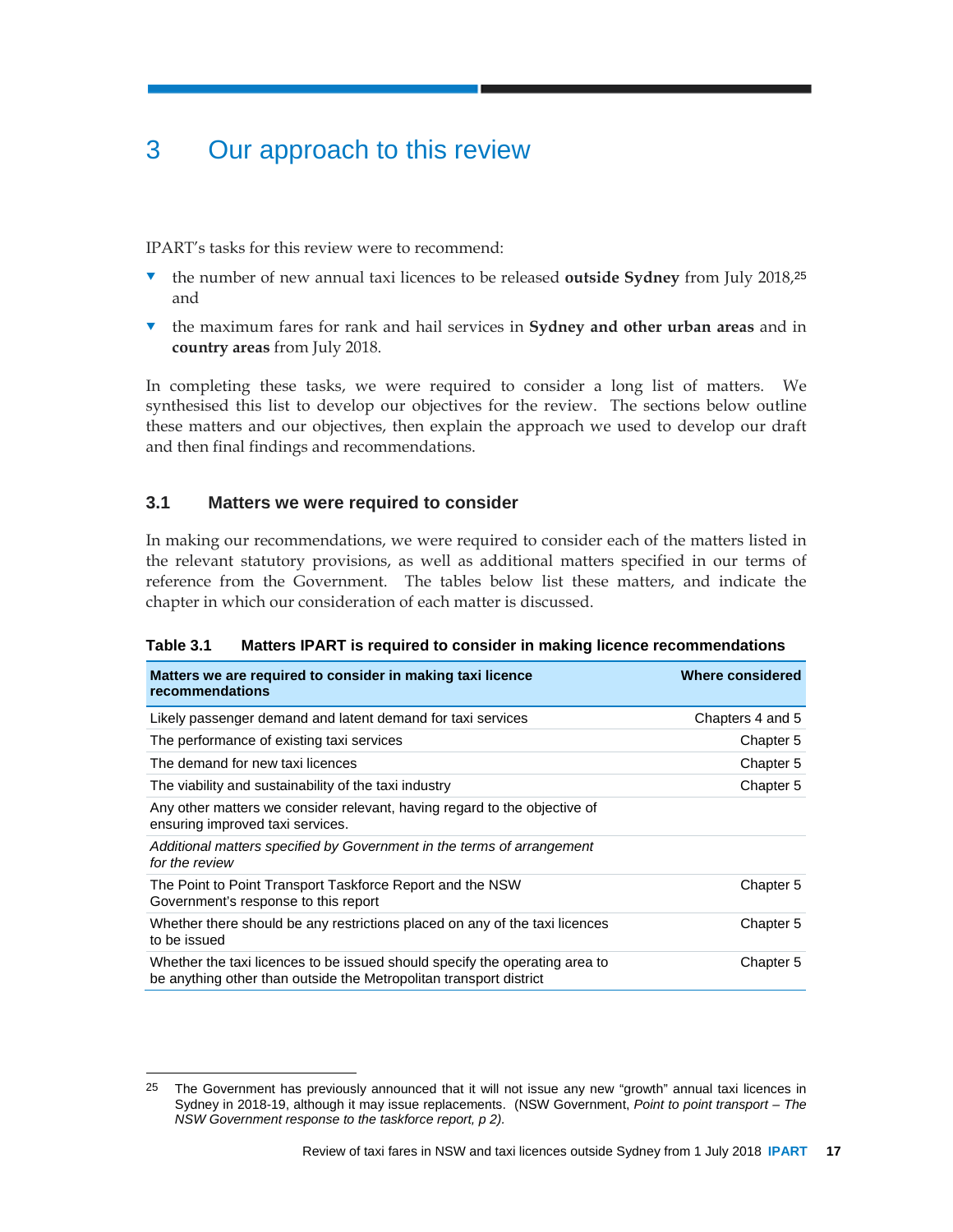#### **Table 3.2 Matters IPART is required to consider in making rank and hail fare recommendations**

| Matters we are required to consider for fare recommendations                                                                                                                     | Where considered |
|----------------------------------------------------------------------------------------------------------------------------------------------------------------------------------|------------------|
| The cost of providing the services                                                                                                                                               | Chapters 4 and 6 |
| The need for greater efficiency in their supply so as to reduce costs for the<br>benefit of consumers and taxpayers                                                              | Chapters 4 and 6 |
| The protection of consumers from abuses of monopoly power in terms of<br>prices, pricing policies and standards of service                                                       | Chapters 4 and 6 |
| The social impact of the recommendation                                                                                                                                          | Chapter 6        |
| The impact on the use of the public passenger transport network and the<br>need to increase the proportion of travel undertaken by sustainable modes<br>such as public transport | Chapter 6        |
| Standards of quality, reliability and safety of the services concerned                                                                                                           | Chapters 4 and 6 |
| Any matter specified in our referrals                                                                                                                                            |                  |
| Any other matters we consider relevant                                                                                                                                           |                  |
| Additional matters specified by Government in the terms of reference for<br>the review                                                                                           |                  |
| The Point to Point Transport Taskforce Report and the NSW<br>Government's response to this report                                                                                | Chapter 6        |
| Whether TfNSW should continue to determine the components of the<br>maximum fare including flagfall, distance rate and waiting time rate                                         | Chapter 6        |

The full terms of arrangement for our review of licences and terms of reference for our review of fares are provided in Appendix A and Appendix B respectively.

## **3.2 Our objectives for this review**

In recommending new licence numbers and maximum taxi fares, our objective is to help to improve taxi services so that:

- **•** Passengers can catch taxis at a rank or by hailing when they want them, with waiting times that aren't too long.
- **T** Fares for rank and hail services are affordable for passengers and passengers understand what fares they will be charged.
- Taxi service providers can cover the efficient costs of providing rank and hail services, including their own labour.
- Prospective taxi service providers can enter markets outside Sydney without prohibitive set-up or operating costs.

We consider that these objectives reflect and summarise the objectives implied in the matters we are required to consider.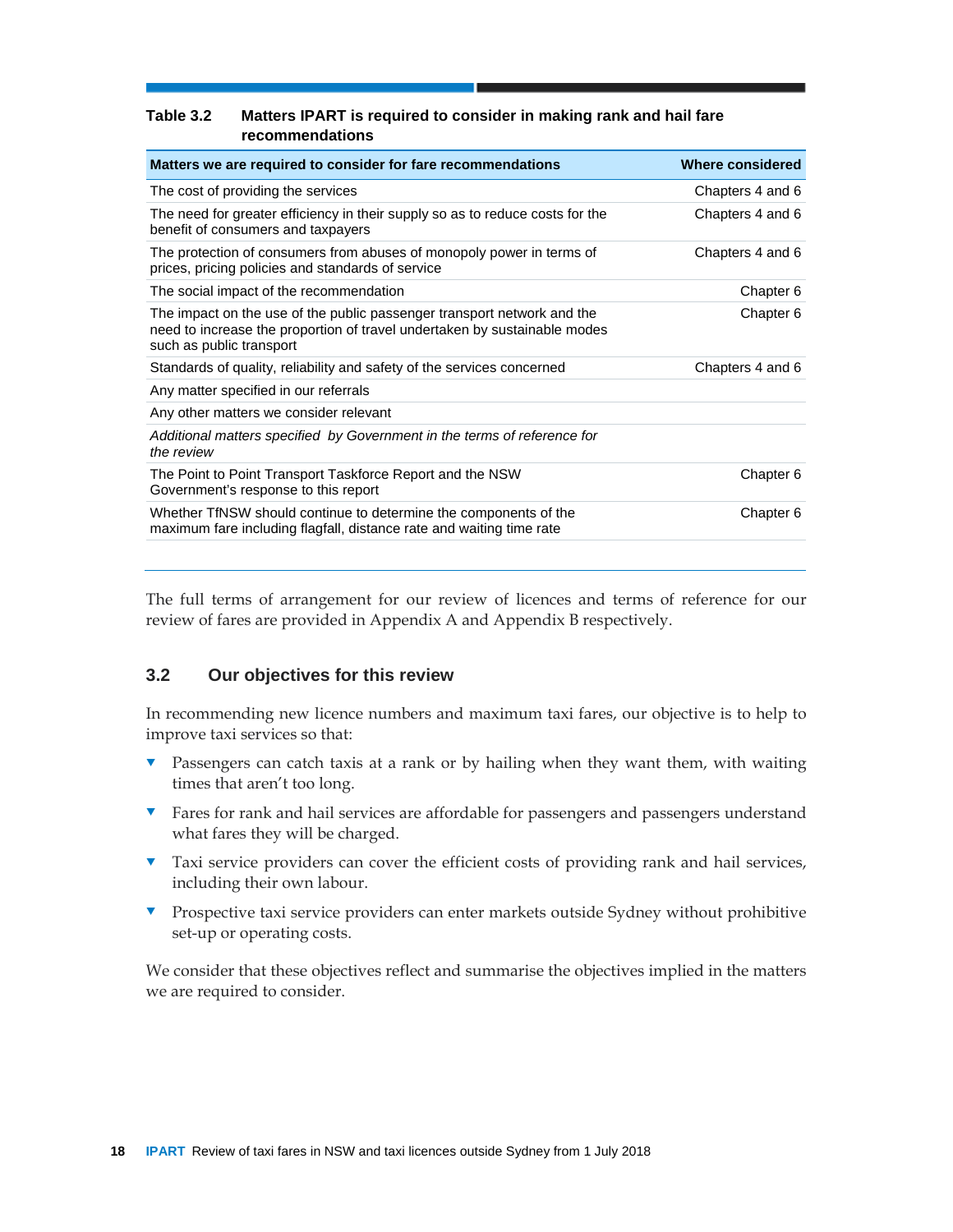## **3.3 Our approach to this review**

Although we have been recommending taxi fares since 2001, and annual taxi licences for Sydney since 2013, the rapid changes in the point to point transport industry required us to develop a new approach for this review.

In our view, the most effective way to encourage the efficient supply of taxi services and protect customers from abuses of monopoly power is through competition. In workably competitive markets, businesses cannot sustain prices above the efficient costs of supply without losing customers to their competitors or new entrants. The level of competition also influences the type of fare and licence regulation that is necessary.

Therefore, the first step in our approach was to assess the current level of competition in the point to point transport market across NSW. The findings of this assessment guided our next steps.

## **3.3.1 Approach for draft findings and recommendations**

To assess competition, we developed a framework and applied it to information about the point to point transport market, including:

- the number and type of service providers in the market,
- the market share of different types of service providers,
- the nature and level of demand for different types of service, and
- current taxi licence values.

To gather additional information, we engaged consultants to conduct surveys of NSW residents about their point to point transport use, and to analyse electronic transaction data from taxi and rideshare payments (see Box 3.1)

Our draft finding, that competition in most areas of NSW is not yet sufficient to remove maximum fare regulation, then guided:

- Our analysis of the appropriate number of new taxi licences to be released outside Sydney. Releasing additional licences is one way to encourage competition.
- Our draft decision not to move to a less prescriptive approach to regulating fares for rank and hail services, but to recommend:
	- a nominal fare freeze, and
	- an exemption from maximum fare regulation for selected areas of country NSW only.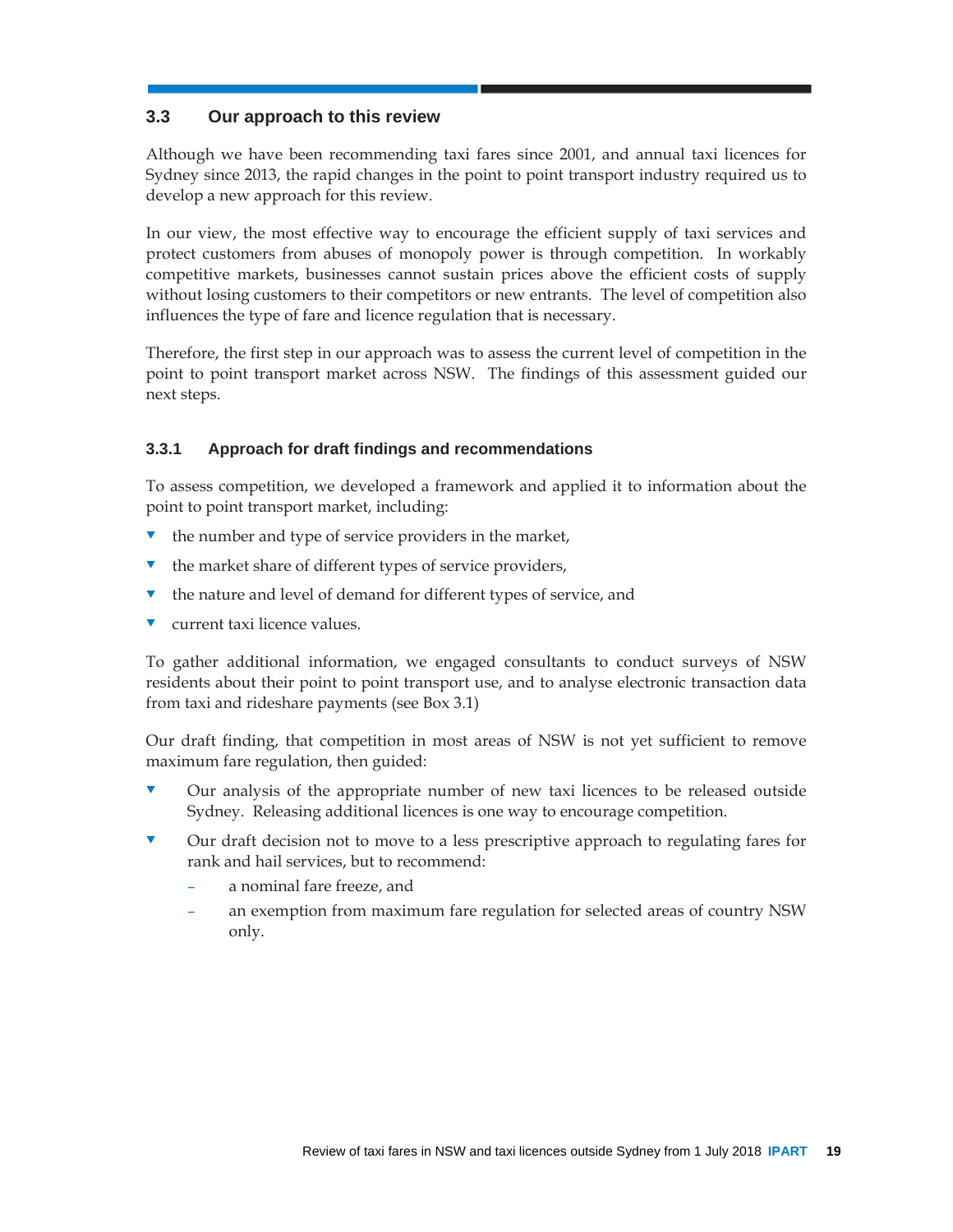#### **Box 3.1 Information we obtained to help our analysis for this review**

#### **Survey of point to point transport use**

Since 2012, we have regularly engaged consultants to survey residents of Sydney, other urban areas and other parts of NSW on their use of point to point transport. These surveys provide a valuable time series showing how use of point to point transport is changing. This year we engaged Orima to update the survey in light of the regulatory changes that have occurred. We also engaged Taverner Research to undertake a short calibration survey using the previous methodology to assist in understanding trends in the use of point to point transport.

#### **Use of ridesharing and taxi services in NSW**

We engaged HoustonKemp to analyse banking transaction data sourced from Data Republic to identify the amount spent on, and number of transactions involving, taxi and ridesharing services by those customers using electronic payment methods. HoustonKemp used the data to examine how both the number of transactions and the amount spent on these services has changed since 1 July 2015.

For our analysis, we adjusted the data to reflect the fact that it only captured electronic transactions on personal accounts, and not business account transactions, Cabcharge account transactions or cash transactions.

#### **Efficient cost estimates of rank and hail taxi services**

Our Issues Paper canvassed a range of options for developing recommendations for maximum fares, including estimating the efficient marginal cost of providing rank and hail services. We engaged the CIE to estimate the efficient unit costs of providing rank and hail services in different regions of NSW as an input to that approach. However, after assessing the current state of competition and the potential for future competition, we decided that relying on competition to drive fares closer to efficient costs was preferable to IPART trying to estimate efficient fares using a marginal cost approach. Therefore, we did not use the CIE findings.

These reports are published on the IPART website.

## **3.4 Approach for finalising findings and recommendations**

Most submissions and comments from stakeholders at our public forums disagreed with our draft findings on competition. In response to this feedback, we reviewed our draft assessment of competition. We reviewed our data inputs and our analysis in light of stakeholder feedback. We also considered updated data, additional data and new analysis. As a result, we revised our findings on competition, and which in turn led us to revise some of our recommendations.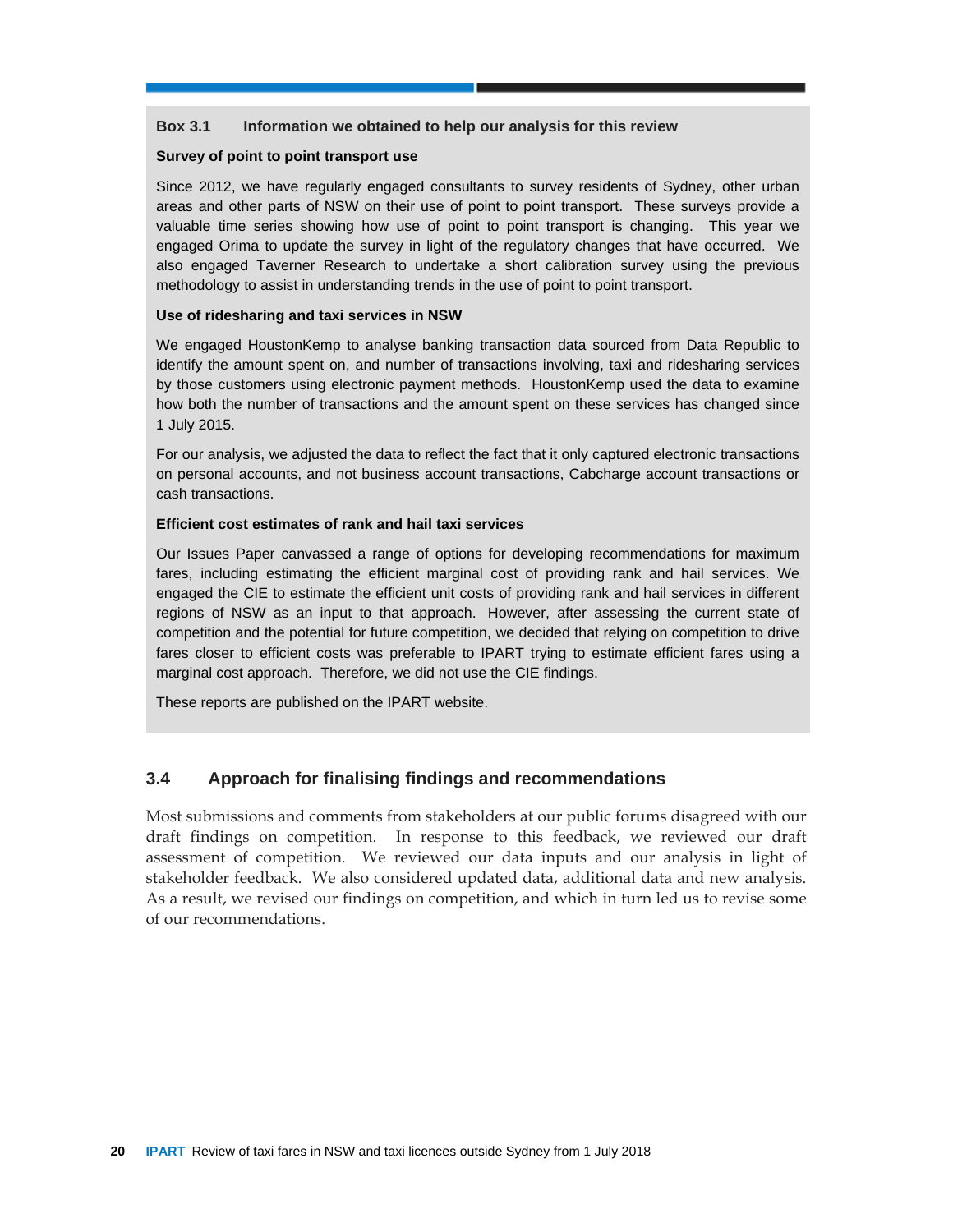## 4 Competition for NSW rank and hail services

As section 3.3 discussed, the first step in our approach for this review was to assess the current level of competition for rank and hail services in NSW. With a competitive rank and hail market, there should be no need for government to regulate maximum fares or the supply of taxi licences. Competitive pressures should drive prices and supply to efficient levels.

To conduct this assessment, we developed and applied a framework based on the ACCC's merger guidelines but modified to reflect the purpose of this review.26 In our assessment we looked at indicators of the effectiveness of competition in the taxi and point to point transport markets. These indicators include:

- **Licence values.** Taxi licences do not have any intrinsic productive value, but instead any value reflects the scarcity value of the licence. That is, a licence's value is based on expected additional profits the owner expects to make because supply is restricted through regulation. High licence values indicate a scarcity of taxi services. Licence values are not the value of a taxi business.
- **Rank and hail trips as a proportion of all point to point trips.** Taxis retain an exclusive right to provide rank and hail services. If rank and hail services make up a high proportion of all taxi trips it may indicate that there is a premium attached to rank and hail services, and it may indicate the degree of difficulty for competitors to compete with taxi service providers.
- **Competitive pressures from hire vehicles and other sources.** Technology, regulatory and other changes have enabled the development of ridesharing and increased the availability of community transport and other point to point transport alternatives. These alternatives create competitive pressures on taxi service providers, which may restrict taxi service providers' ability to sustain prices above efficient costs and reduce service standards.
- **Changes in point to point transport market size and demand for taxi services.** Competition can affect demand for a service and the revenues of market participants. Falling demand and market share indicates taxi service providers are facing greater competition.

The sections below summarise our findings and recommendations of our competition assessment, and then discuss them in more detail. As Chapter 3 discussed, our findings have been revised since the Draft Report based on our consideration of stakeholder feedback and updated data and analysis.

l 26 For more detail on this framework, see Appendix D of IPART, *Review of taxi fares in NSW and taxi licences outside Sydney from 1 July 2018,* Draft Report, December 2017.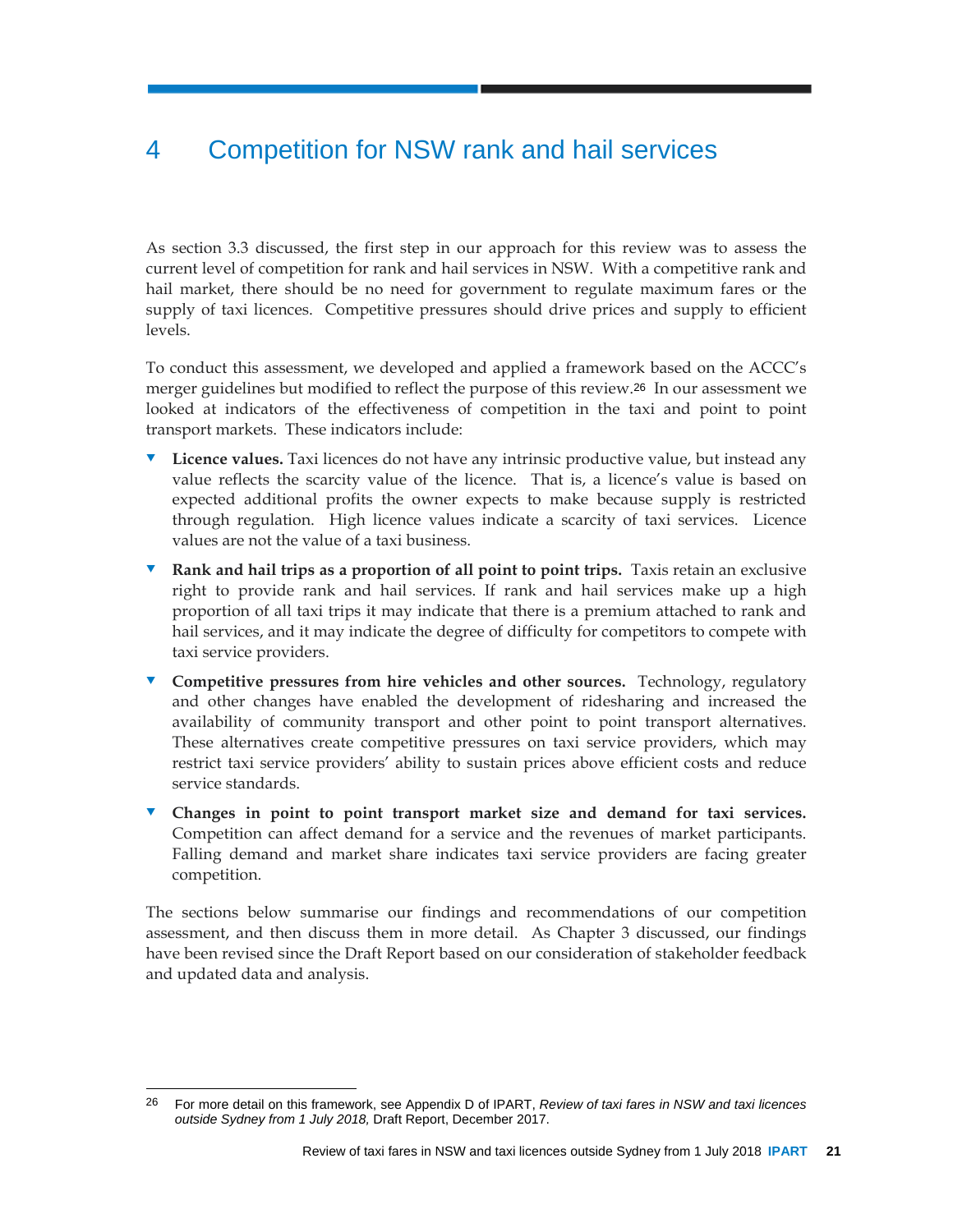## **4.1 Summary of findings and recommendations**

We consider that effective competition would provide the best outcomes for customers, and would create new opportunities for industry participants.

Our assessment of the current level of competition for the NSW rank and hail market and broader point to point transport market found that:

- In country NSW, competition is sufficient to deregulate maximum fares for rank and hail services, with alternative consumer protections in the form of fare notification and price monitoring for the three years to 30 June 2023. Pending deregulation, increasing the supply of taxi licences would support the further development of competition.
- In Sydney and other urban areas, competition is not yet sufficient to deregulate maximum fares. However, it is developing quickly, and the current regulation of maximum fares and licence supply may not be required much longer. Releasing more taxi licences would support this development.

We also found that to facilitate future monitoring and assessment of competition, relevant data needs to be collected. We are recommending the Point to Point Transport Commissioner collect taxi and hire vehicle trip data annually for three years, to 2021, from all taxi and booking service providers with more than 100,000 passenger service transactions per year.

In our Draft Report, we found that, without fare regulation, taxi service providers and licence holders would have an ability to profitably raise prices, and/or reduce supply or service quality in most parts of NSW. We found that more could be done to facilitate the growth of effective competition, including releasing more taxi licences.

## **4.2 Competition benefits customers and expands opportunities for industry participants**

In markets where competition is effective, firms compete with each other to provide services to customers. If firms set prices too high, competitors (both existing and new entrants) can provide the services for lower prices. If firms do not offer the services that customers want, competitors can win customers by providing those services. This competition is the best form of customer protection, and reduces the need for government intervention and regulation.

In a competitive market for point to point transport services, removing regulation of licence supply and maximum fares would create opportunities for existing taxi service providers and new entrants to better supply the needs and wants of customers and potential customers. This could include offering different price and quality combinations.

Competition can also create greater growth and revenue opportunities for businesses and individuals that seek out these opportunities. We are already seeing industry participants taking advantage of competitive opportunities – for example:

 taxi drivers in Sydney using Uber or other ridesharing networks for booked trips to supplement authorised taxi service provider booked trips, and rank and hail trips<sup>27</sup>

l 27 R Walters, Transcript of Public Forum, Sydney, 30 January 2018, p 71.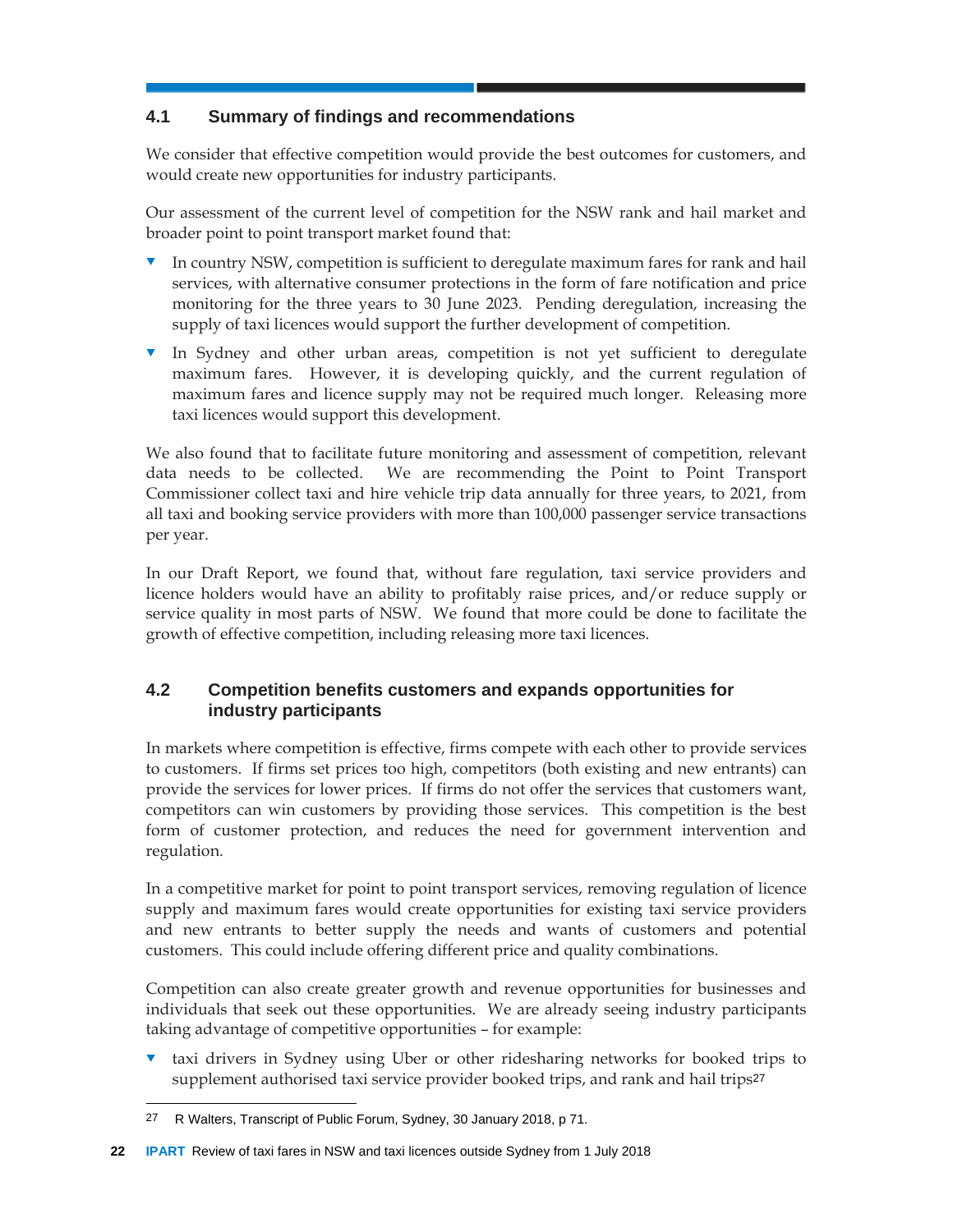- taxi service providers operating hire vehicles as well as taxis to service excess demand for booked trips<sup>28</sup>
- taxi drivers providing fixed fare trips using booking service providers such as ingogo,<sup>29</sup>
- booking service providers, both taxi networks and new entrants like Uber, innovating in the provision of booking and payment services
- **v** booking service providers offering different pricing structures including demand-driven pricing to better balance supply and demand (such as surge prices)
- booking service providers, such as Taxify, growing the market for point to point transport as customers respond to varied price and quality options and lower waiting times, and
- authorised taxi service providers providing superior service to customers.<sup>30</sup>

Some changes have already improved taxi service providers' ability to compete, such as the removal of maximum fare regulation and operating area restrictions for booked trips. However, taxi service providers have been restricted by regulation from fully responding to competition. Further deregulation of fares and licences would create more opportunities for taxi drivers and taxi service providers. These include opportunities to:

- increase demand for taxis by offering better and/or cheaper taxi services
- develop fare schedules that ensure taxis recover costs in all shifts, including labour
- **v** operate more taxis, instead of adding hire vehicles to their fleets, to service excess demand with both booked and rank and hail trips
- **v** provide differentiated services at different price levels
- **v** enter the market as owner/drivers, and
- $\bullet$  vary the supply of taxis at different times (eg, some taxis may choose to work in peak demand, while others may work 24/7 if there is sufficient demand).

## **4.3 Competition in country NSW is sufficient to deregulate fares**

In the Country Fare Area, there is mixed evidence on competition. Licence values remain high in many parts of the Country Fare Area suggesting there are areas where there is a shortage of taxis. However, the growing number of alternatives to taxis, importance of transport contracts, suggestions of declining demand and evidence from fare deregulation in Victoria suggest taxis have limited ability to generate economic rents. On balance, we found that competition for rank and hail services is sufficient to deregulate maximum fares in all areas where the Country Fare Schedule currently applies, with alternative consumer protections such as fare notification and monitoring.

l

<sup>28</sup> M Jools, Transcript of Public Forum, Sydney, 30 January 2018, p 15, and B Wilkins, Transcript of Public Forum, Sydney, 30 January 2018, p 39.

<sup>29</sup> https://www.ingogo.com.au/ accessed on 7 March 2018.

<sup>30</sup> M Choubassi, Transcript of Public Forum, Sydney, 30 January 2018, pp 53-54.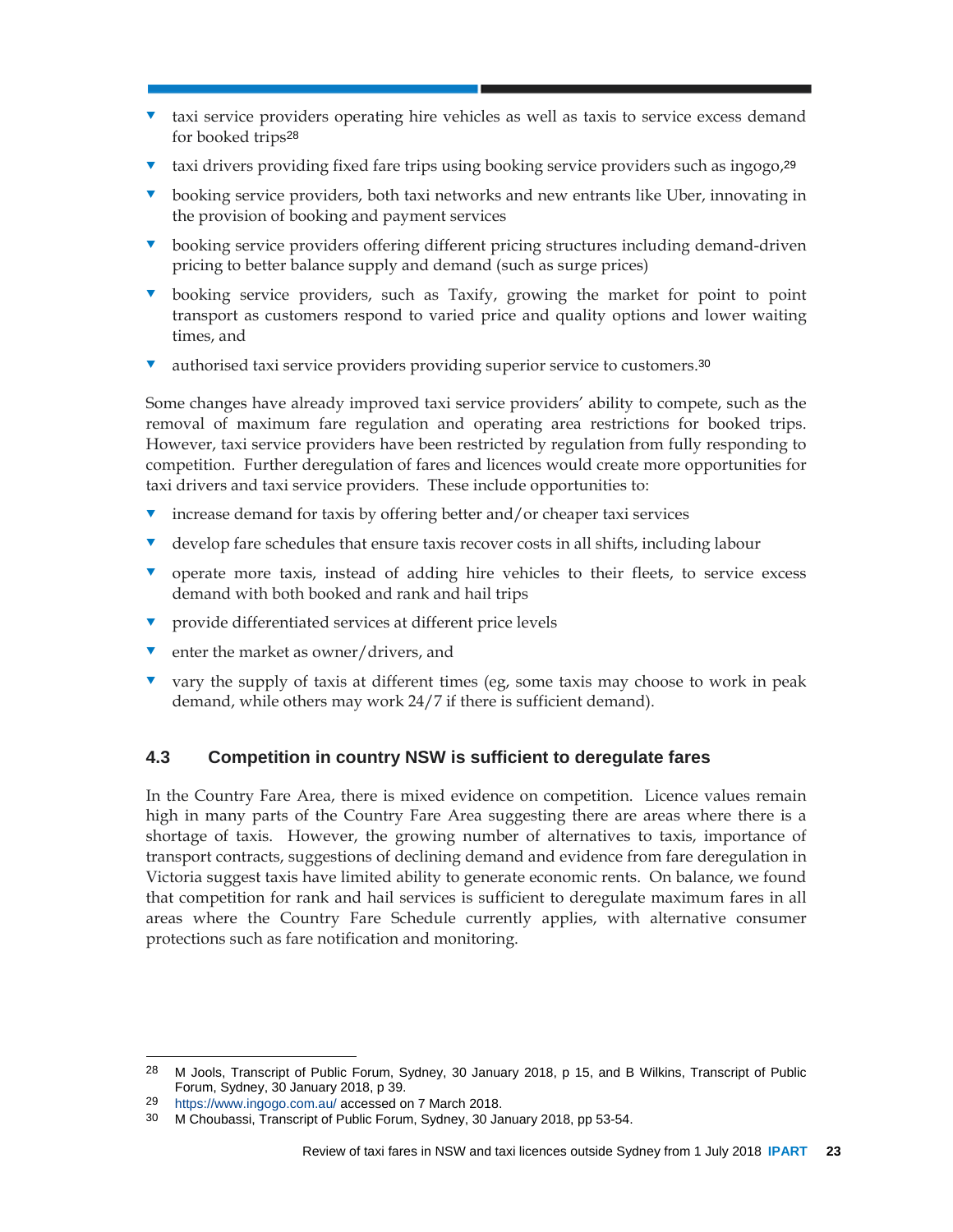#### **4.3.1 High licence values suggest competition may be less effective in some areas**

In most parts of the Country Fare Area there is typically one authorised taxi service provider able to set prices for rank and hail services, and the supply of new taxi licences (other than for wheelchair accessible taxis) is constrained by regulation. Figure 4.1 shows that licence values in many areas remain well above their productive value. (In response to stakeholder feedback,31 the circles in this figure now show the price of the **last** taxi licence transfer.)<sup>32</sup>





**Note:** Circles represent the price of the last licence transferred in the named operating area, where that transfer occurred in the 12 months to February 2018. The triangles represent the change in price from the 3-year average to August 2017 we used in our Draft Report. The circles and triangles use the same scale. For example, a triangle representing a \$100,000 change in licence value would fit exactly in a circle representing a \$100,000 taxi licence. No triangle means no change in price or the previous transaction was more than 3 years ago.

**Data source:** IPART analysis of RMS data and Point to Point Transport Commissioner data provided by TfNSW.

Stakeholders argued that in our Draft Report we placed too much emphasis on taxi licence values. Stakeholders noted concerns that:

 $\blacktriangledown$  there are not many transfers, particularly outside Sydney, so the data may only reflect outliers<sup>33</sup>

l

<sup>31</sup> For example, D Curran, Transcript of Public Forum, Dubbo, 6 February 2018, p 34.<br>32 Ja our Droft Beport, this figure showed the overage transfer prices over the three values.

In our Draft Report, this figure showed the average transfer prices over the three years to August 2017.

<sup>33</sup> For example, J Collins, Transcript of Public Forum, Sydney, 30 January 2018, pp 46-47.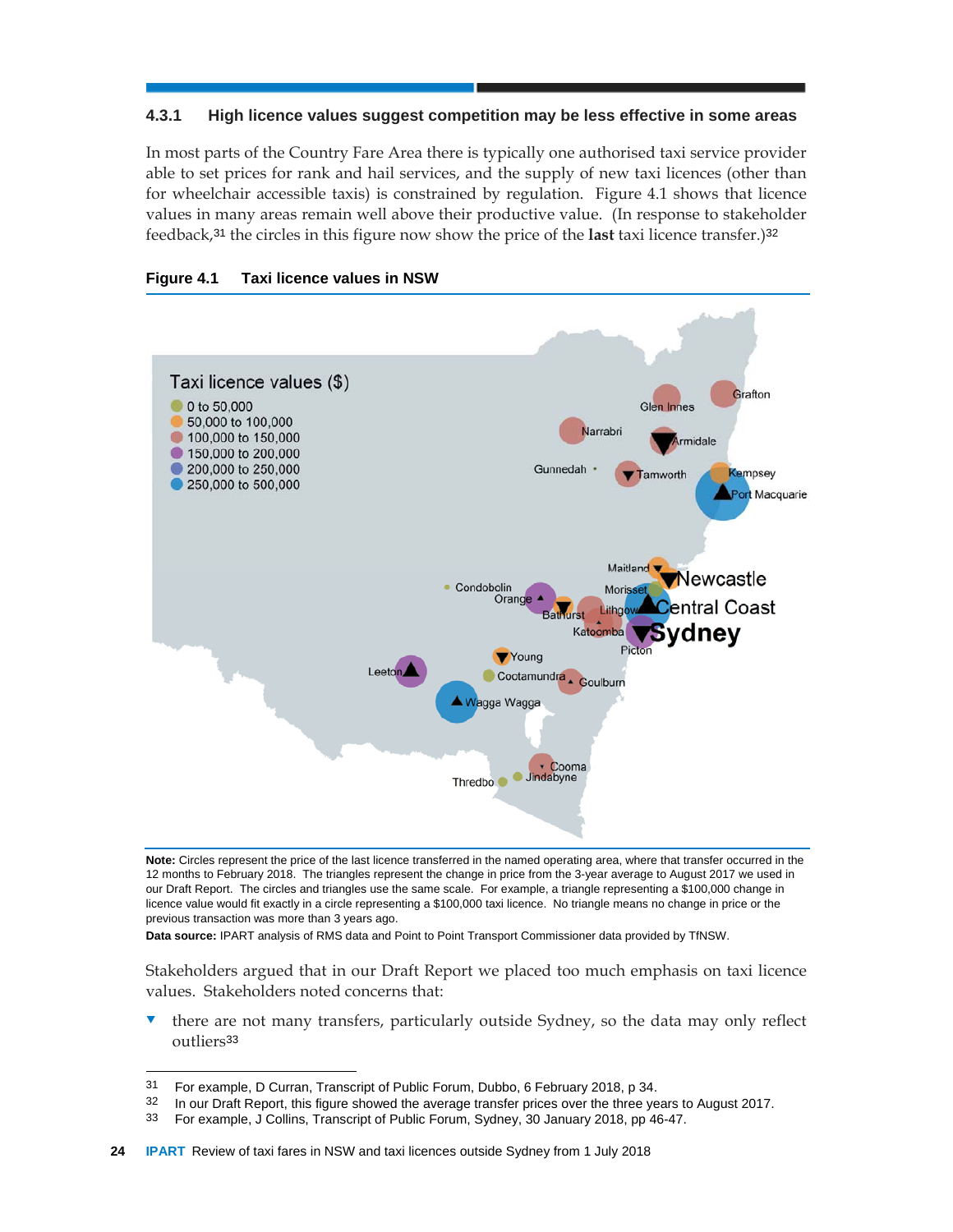- $\bullet$  the price of a taxi licence in some cases has nothing to do with the business's profitability but the lifestyle available in that area, 34
- $\bullet$  the period of taxi licence transfers we considered for the Draft Report, three years to August 2017, was too long and licence values have fallen since then (which we found to be incorrect in a number of cities and towns),35 and
- there are taxi licences for sale, for less than the price of the last taxi licence transfer, unable to find a buyer.<sup>36</sup>

In light of these concerns, particularly the low number of licence transfers, in our revised assessment we have placed less weight on licence values. In addition, three-quarters of taxi trips in country NSW are booked,<sup>37</sup> and more could shift from rank and hail to booked in the future.38 This suggests that taxis do not have a significant advantage over hire vehicles in these areas, and increasing competition would inevitably continue to reduce taxi licence values, as it removes opportunities for economic rent. This is why licence values are not the only factor we consider as an indicator of the state of competition. Our analysis of competition is also informed by the analysis discussed in the following sections.

Continued decline in taxi licence values, while positive for passengers and the industry as a whole, is not a positive for the people who currently own licences. We understand that this could create hardship for some owners, who may have expected their taxi licence to fund their retirement or went into debt to purchase a taxi licence. As we discuss in Chapter 5, the Government has set up a hardship assistance package for people experiencing hardship as a result of changes to the regulatory framework for taxis and hire vehicles.

It is in passengers' and industry's interest for the point to point transport market to become more competitive, with less Government interference in fares and supply of taxis and hire vehicles. Reduced regulation allows the industry to be flexible and innovative.

## **4.3.2 Taxis face competition from alternatives in the Country Fare Area**

At our public forums and in submissions to our Draft Report, taxi industry stakeholders<sup>39</sup> reported that in addition to the growth of rideshare in some operating areas, they are seeing increasing competition from a range of other sources in country NSW, including community transport and courtesy transport.

Without access to these alternative transport options, some of their users may use a taxi service instead (provided they could afford it). The availability of subsidies and alternatives to taxis limits the ability of taxi service providers to sustain fares above efficient costs. However, in relation to community transport services, we note that in many parts of NSW, subsidised community transport already incorporates taxi services, either through taxi

 $\overline{a}$ 34 For example, P West, Transcript of Public Forum, Coffs Harbour, 1 February 2018, p 7.<br>35 For example, D Curran, Transcript of Public Forum, Dubbo, 6 February 2018, p 24.

<sup>35</sup> For example, D Curran, Transcript of Public Forum, Dubbo, 6 February 2018, p 24.

<sup>36</sup> For example, R Angelopoulos, Transcript of Public Forum, Sydney, 30 January 2018, p 28.

<sup>37</sup> Confidential data submissions from stakeholders in the Country Fare Area found rank and hail trips were up to a maximum of two-thirds of all trips.

<sup>38</sup> Anecdotally we heard that many rank trips in towns in the Country Fare Area are a return journey, for example a booked trip is used to take somebody to the local shopping centre from their home but the passenger takes a taxi home from the rank. In most cases, this return trip could be booked with the journey to the shopping centre or from the shopping centre.

<sup>39</sup> For example, L Stewart, Transcript of Public Forum, Sydney, 30 January 2018, pp 25-26.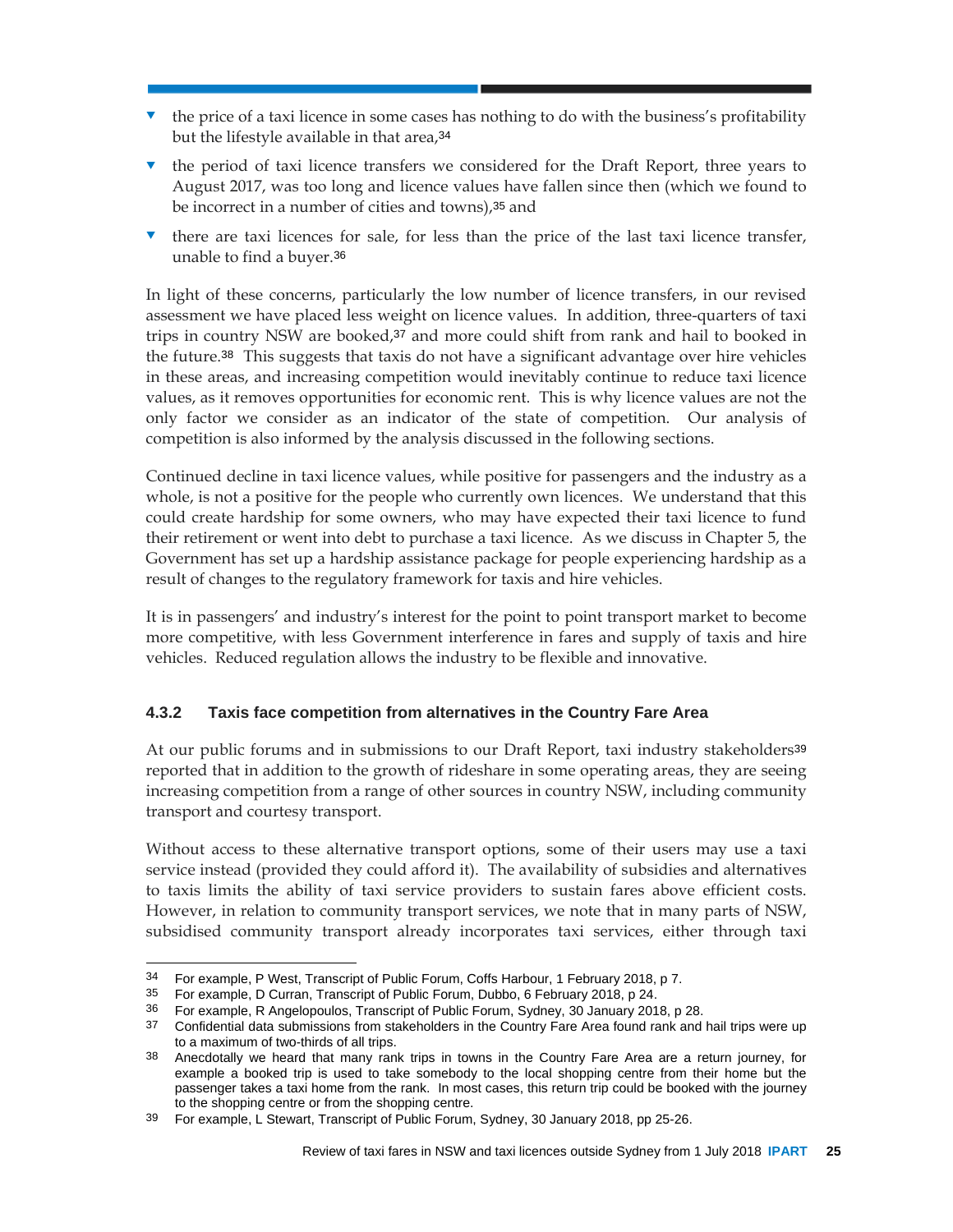companies tendering for contracts to provide these services or through taxi voucher schemes.

Stakeholders suggested that growing rates of car ownership represent the largest threat to the taxi industry in the Country Fare Area. For example, one stakeholder stated in "Wagga we have two rideshare services up and running, but our biggest competitor is the second car".40 The view that there has been a change in customer preferences towards higher vehicle ownership is supported by the notable increase in the number of cars per person in the Country Fare Area.<sup>41</sup>

## **4.3.3 Government contracts and subsidies are increasingly competitive**

At our public forums, stakeholders noted that government transport contracts are an important source of income for taxi service providers. These include NSW Government contracts, through the Department of Education and Communities, and Commonwealth Government contracts, through the Department of Veterans Affairs.<sup>42</sup>

In addition, taxis are the only point to point transport providers with access to the Taxi Transport Subsidy Scheme (TTSS). The TTSS provides support for NSW residents with disabilities. It covers up to 50% of the total fare up to a maximum of \$60 subsidy per journey for eligible recipients.

Governments are increasingly using competitive tendering to award contracts for point to point transport services, and the TTSS is currently being reviewed with a view to moving towards a provider-neutral subsidy.43 Therefore, the taxi industry faces more potential competition for contracts and subsidies than previously.

## **4.3.4 Some evidence suggests taxi demand and revenues are declining**

In our Draft Report, we found that competition from ridesharing services had not reduced demand for taxi services. This was based on analysis of bank electronic transaction data, which showed that the number of taxi trips taken in NSW had stayed relatively stable following the entry of rideshare services. Together with the evidence outlined in the section above, we considered that this suggested ridesharing services had grown the market for point to point transport, rather than reducing the number of trips taken by taxi.<sup>44</sup>

However, in submissions and at public forums, industry stakeholders argued that growing competition has led to declining demand and revenues for the taxi industry.<sup>45</sup>

In response to this feedback, we re-examined our analysis of the bank electronic transaction data. In particular, we tested how sensitive the results of our analysis were to a change in the proportion of payments made by electronic methods. In the Country Fare Area, a very large increase in the proportion of payments made by electronic methods had to be assumed

 $\overline{a}$ 40 J Collins, Transcript of Public Forum, Dubbo, 6 February 2018, p 8.

<sup>41</sup> IPART analysis of Australian Bureau of Statistics data available at http://stat.data.abs.gov.au

<sup>42</sup> G McClure, Transcript of Public Forum, Sydney, 30 January 2018, pp 17 and 54.

<sup>43</sup> TfNSW, Transport Disability Incentives and Subsidies Review, Discussion Paper, September 2017, p 11.

<sup>44</sup> IPART, *Review of taxi fares in NSW and taxi licences outside Sydney from 1 July 2018*, Draft Report, p 28.

<sup>45</sup> For example, N McKenzie, Transcript of Public Forum, Coffs Harbour, 1 February 2018, pp 11-12.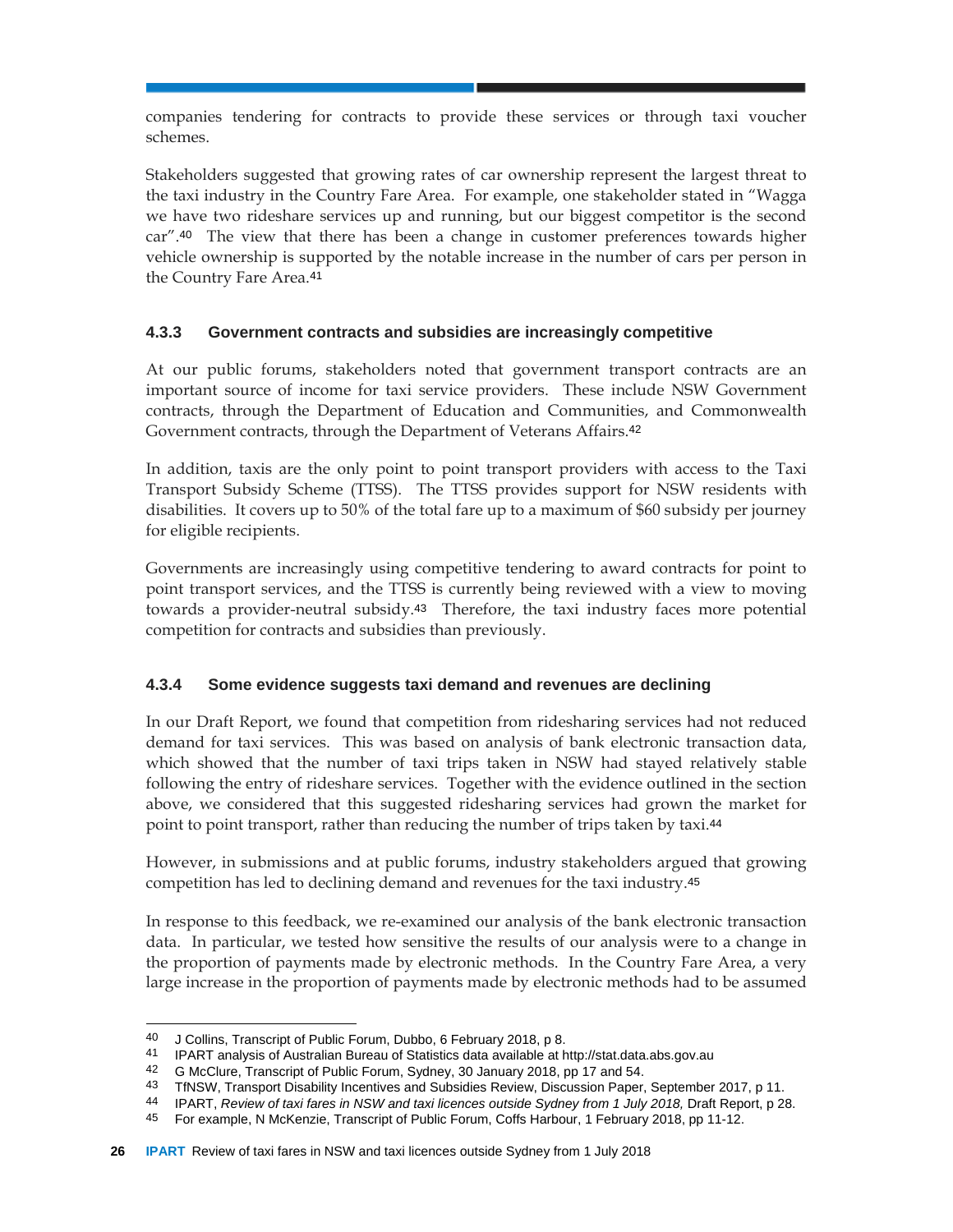to find declining taxi demand. However, we note that this data is based on Westpac personal credit and debit card transactions and may not be representative of demand for taxi services in the Country Fare Area.

In addition, we examined 14 confidential data submissions in response to our Draft Report. Six of these submissions, mostly from the Country Fare Area, included time series data that we used to estimate how demand for taxi services has been changing. The data presented a range of results – from an average annual decline in demand of 17% to an average annual growth in demand of 2%. The results diverged significantly depending on whether they were based on fleet data (an average annual decline of 0.3%) or taxi owner data (an average annual decline of 12.6%).

We also looked at Cabcharge's results, sourced from its presentations to shareholders. We found that although Cabcharge's taxi fare turnover in NSW has varied year-to-year over the last four years, the trend in demand is relatively stable (see Figure 4.2). In its February update to shareholders, Cabcharge noted its national fare turnover grew by 1% in the second half of 2017.<sup>46</sup>





Data source: Cabcharge, *Results Presentation Year Ended 30 June 2017*, pp 24-25, Cabcharge, Cabcharge, *Results Presentation Year Ended 30 June 2016,* p 11,0 and Cabcharge, *Results Presentation Year Ended 30 June 2015,* p 15.

If taxi demand is declining in the Country Fare Area, this could be due to a number of factors, including:

- increasing competition from courtesy and community transport, but no additional trips,
- increasing competition from ridesharing,
- increasing use of private vehicles,
- decreasing population, and/or

l

<sup>46</sup> The Business, Taxi company Cabcharge tries to lure back rideshare users, 1m 11s to 2m 19s, at http://www.abc.net.au/news/programs/the-business/2018-02-27/taxi-company-cabcharge-tries-to-lureback/9490916, 27 February 2018, accessed on 7 March 2018.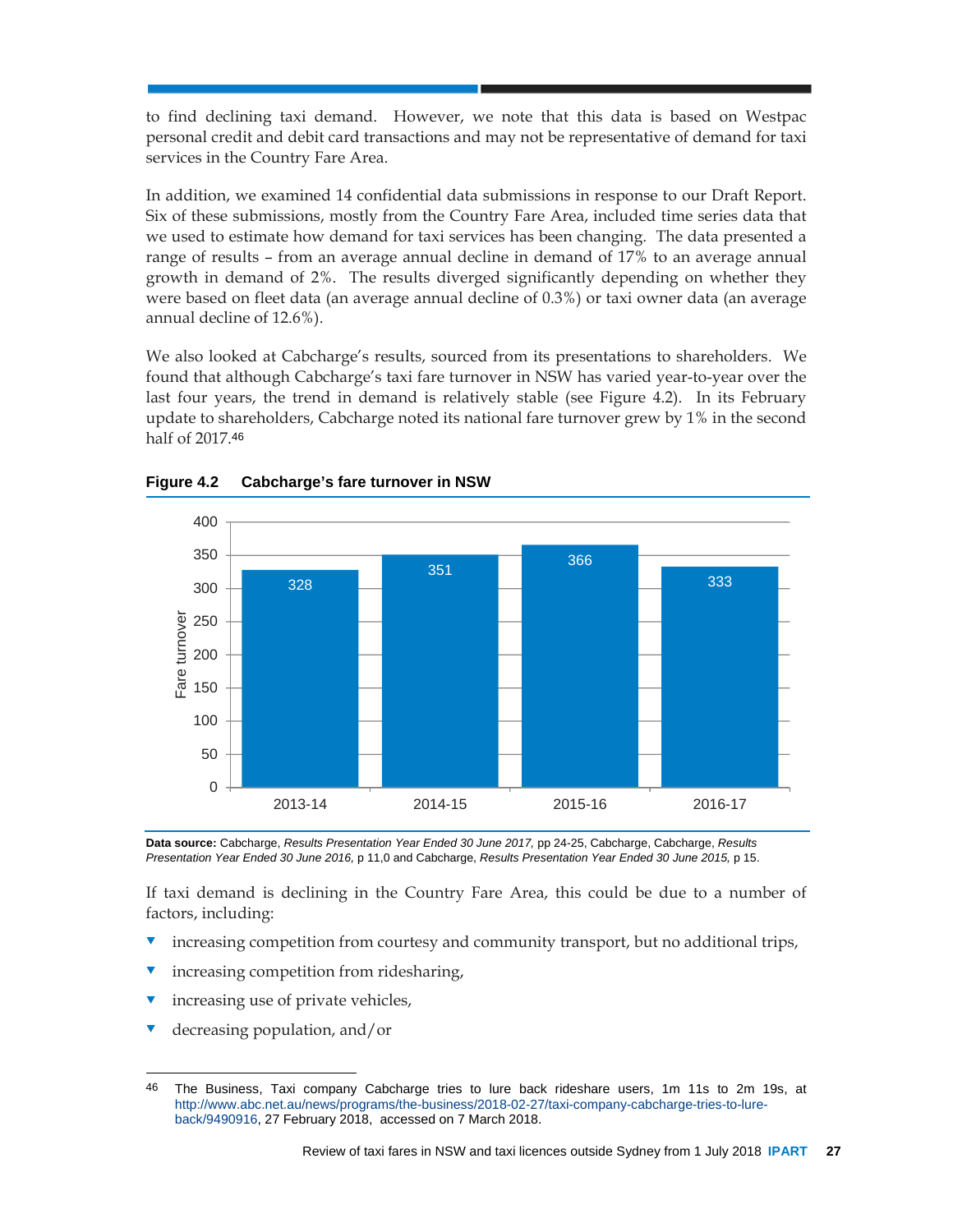worsening conditions in the general economy of the area.

In general, an industry with declining demand47 from a loss of customers is unlikely to be able to raise its prices significantly without losing more customers.

#### **4.3.5 Minimal fare increases followed deregulation in country Victoria**

We have also found that following fare deregulation in 2014, there have been minimal fare increases in regional and country Victoria.48 As of June 2017, Victorian regional and country operators of:

- 57% of taxis had not increased fares at all,
- 4% of taxis had increased fares by less than 10%, and
- 39% of taxis had increased fares by 10% or more.<sup>49</sup>

Victorian regional and country fares are typically lower than fares in the NSW Country Fare Area, as shown in Table 4.1 below. We note that there is likely to be more threat of competition in Victoria where there are fewer restrictions on supply and operating areas, allowing taxis to more easily enter and compete where an incumbent has raised its fare.<sup>50</sup> Additionally, fare deregulation in Victoria was accompanied by fare notification requirements and monitoring by the Essential Services Commission.

|                     | <b>NSW Country Fare Area</b> |                  |                 | Victoria (base) |                 | Crown Cabs Victoria <sup>a</sup> |  |
|---------------------|------------------------------|------------------|-----------------|-----------------|-----------------|----------------------------------|--|
|                     | <b>Standard</b>              | Peak             | <b>Standard</b> | Peak            | <b>Standard</b> | Peak                             |  |
| Hiring charge       | \$4.10                       | \$4.10           | \$3.70          | \$7.10          | \$3.70          | \$5.90                           |  |
| Distance rate       | $$2.26/\$3.13^{b}$           | $$2.71/\$3.75^b$ | \$1,879         | \$1,879         | $$2.29^\circ$   | $$2.29$ <sup>c</sup>             |  |
| <b>Waiting time</b> | \$0.96                       | \$0.96           | \$0.658         | \$0.658         | \$0.697         | \$0.697                          |  |

**Table 4.1 Comparison of taxi fares in NSW Country Fare Area and country Victoria** 

**a** Crown Cabs is the largest operator of taxis in Victoria that has increased its fares since June 2014. According to the Essential Services Commission of Victoria Crown Cabs has increased its fares 12% (in nominal terms) over this period.

**c** This includes Crown Cabs fuel levy for sedans.

**Source:** Point to Point Transport (Fares) Order 2018, Taxi Services Commission, *Victorian Taxi Fares*  http://taxi.vic.gov.au/\_\_data/assets/pdf\_file/0014/21920/VictoriasTaxiFaresFlyer.pdf, accessed 21 February 2018, and Taxi Services Commission, *Taxi Fares – Search results,* http://taxi.vic.gov.au/passengers/notified-fares, accessed 21 February 2018

#### **4.3.6 On balance we found competition sufficient for deregulation**

After weighing the evidence outlined above, we found that, on balance, competition is sufficient to deregulate maximum rank and hail fares in country NSW. Releasing more taxi

**b** In the NSW Country Fare Area a higher distance rate is applied after the first 12km. The second number reflects the higher distance rate.

 $\overline{a}$ 47 In this instance we are referring to effective demand. Effective demand is the demand that is being satisfied; it is the opposite of latent demand.

<sup>48</sup> All of Victoria except Melbourne, Geelong, Ballarat and Bendigo (all of these cities are larger than any city in the NSW Country Fare Area based on Australian Bureau of Statistics, *3218.0 Regional Population Growth, Australia,* 28 July 2017).

<sup>49</sup> Essential Services Commission, *Taxi Fare Monitoring Annual Report 2016-17,* 11 December 2017, p 5.

<sup>50</sup> Taxi Services Commission (Victoria), *Taxi Zones,* at http://taxi.vic.gov.au/about-us/overview/taxi-zones, accessed on 28 February 2018.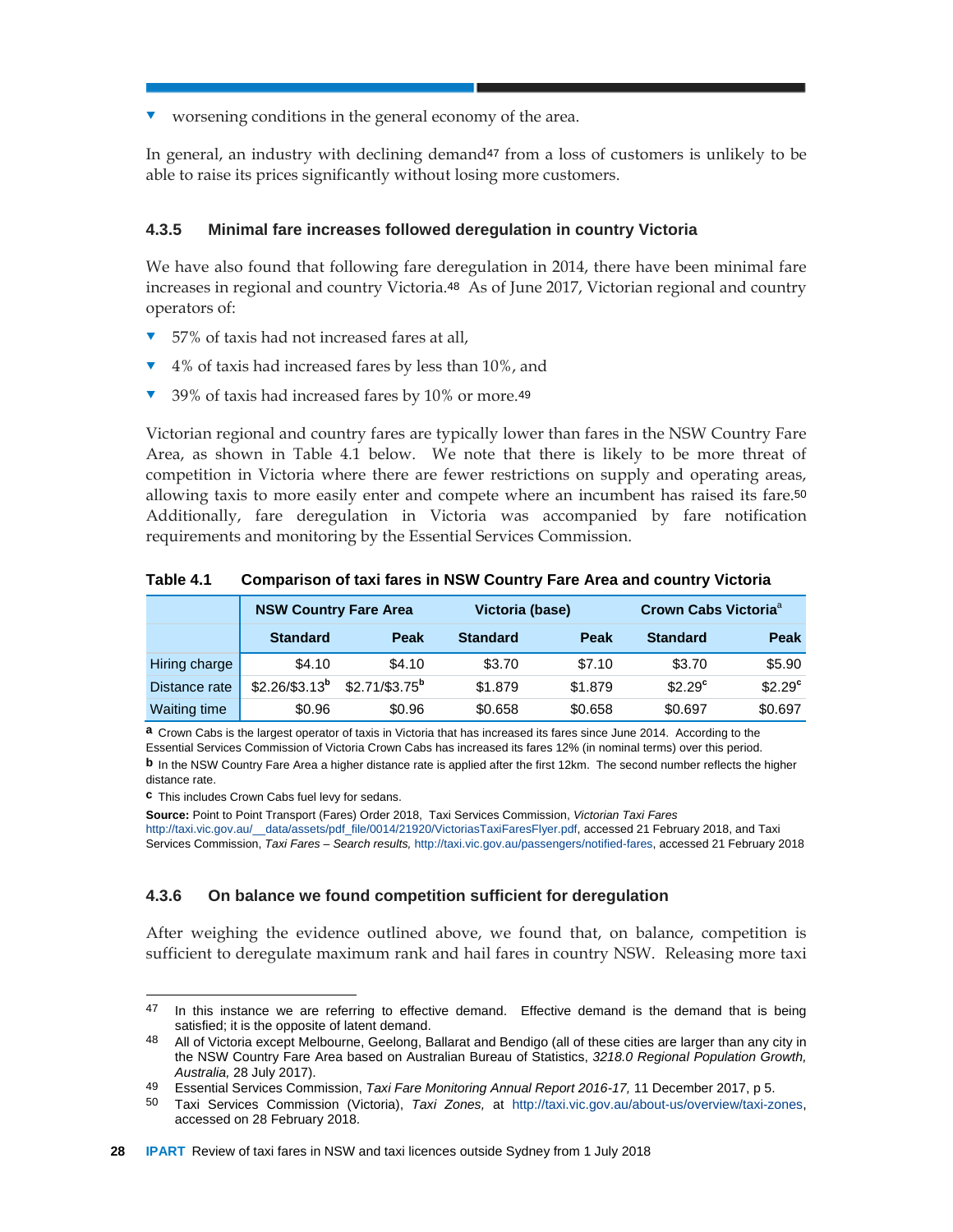licences would help the taxi industry adjust to developing competition for rank and hail services. Without deregulating the supply of taxi licences, it would be prudent to require alternative consumer protections, through fare notification and monitoring. This would create disincentives for taxi service providers to engage in anti-competitive conduct, with minimal constraints on how taxi service providers can respond to growing competition and local issues.

## IPART finding

l

1 Competition in the Country Fare Area is sufficient to remove maximum fare regulation for rank and hail services. Releasing more taxi licences would support further development of competition.

## **4.4 Competition in Urban NSW is developing quickly**

In Sydney and other urban areas, several indicators suggest that competition for rank and hail services is not yet effective enough to deregulate rank and hail taxi fares. These include high licence values, the high proportion of rank and hail trips and relatively stable demand for taxi services. On the other hand, there is evidence to suggest taxi services face growing competition from ridesharing, thus reducing taxi service providers' market share and ability to sustain prices above efficient costs. On balance, we found competition is not yet sufficient to deregulate maximum fares in the Urban Fare Area.

## **4.4.1 High licence values suggest competition is not yet effective**

In Sydney and other urban areas, licence values remain well above their productive value. Recent licence transfer prices suggest current licence values are:

- \$170,000 in Sydney (based on a February 2018 transfer),<sup>51</sup>, <sup>52</sup>
- \$85,000 in Newcastle (based on a July 2017 transfer),<sup>53</sup>
- over \$250,000 on the Central Coast (based on a transfer since March 2017),<sup>54</sup> and
- v over \$100,000 in Katoomba (based on a transfer since March 2017).<sup>55</sup>

There has not been a sale in Wollongong since March 2017, so we are unable to identify a current licence price in that area.<sup>56</sup>

<sup>51</sup> Point to Point Transport Commissioner, *Taxi licence transfer prices,* at https://www.pointtopoint.nsw.gov.au/ taxi-licence-transfer-prices, accessed on 7 March 2018.

<sup>52</sup> We note that the results of the November 2017 tender of 32 annual Sydney taxi licences resulted in annual prices of \$12,584 to \$18,720. This supports evidence that the price of a taxi licence remains above its productive value. Source: Point to Point Transport Commissioner, *2017/18 Annual Taxi Licence Tender: 32 Unrestricted Taxi Licences – Sydney Metropolitan Transport District,*  https://www.pointtopoint.nsw.gov.au/files/taxi-licence-tender-29-nov-2017.pdf, accessed 23 February 2018.

<sup>53</sup> Point to Point Transport Commissioner, *Taxi licence transfer prices,* at https://www.pointtopoint.nsw.gov.au/ taxi-licence-transfer-prices, accessed on 7 March 2018.

<sup>54</sup> IPART analysis of RMS data and Point to Point Transport Commissioner data provided by TfNSW (see Figure 4.1).

<sup>55</sup> IPART analysis of RMS data and Point to Point Transport Commissioner data provided by TfNSW (see Figure 4.1).

<sup>56</sup> At the Sydney Public Forum we heard from a stakeholder that he currently has a taxi licence listed for \$80,000 in Wollongong but is unable to find a buyer. Source: M Choubassi, Transcript of Public Forum, Sydney, 30 January 2018, p 20.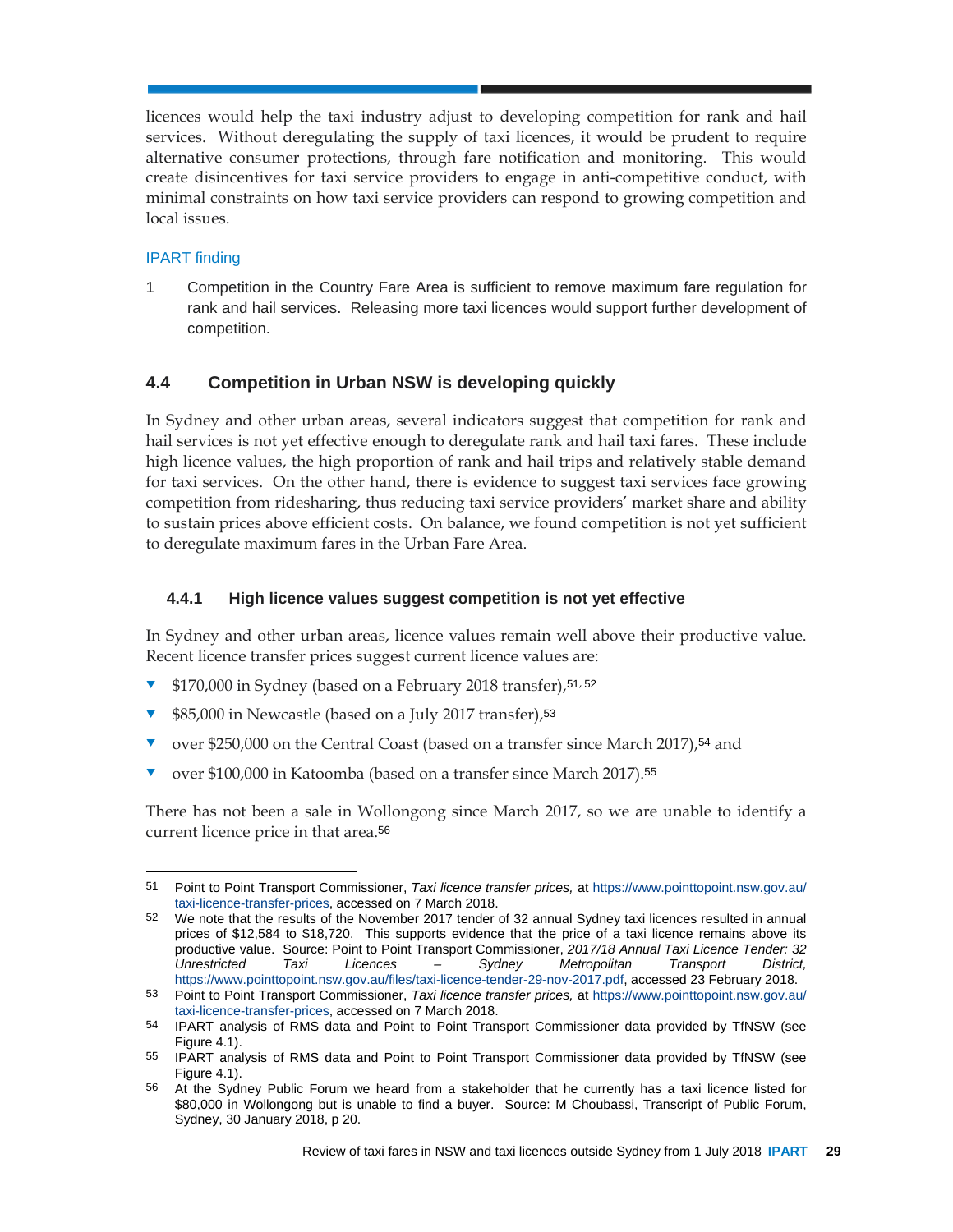We also note that taxi licence transfer values only relate to the price of the taxi licence; they do not include the taxi business or its goodwill, which may also have value.<sup>57</sup>

## **4.4.2 High proportion of rank and hail trips suggests hire vehicles are less competitive in the Urban Fare Area**

Our stakeholder survey found that rank and hail services make up a high proportion of all taxi trips in urban areas. They make up:

- 56% of taxi trips in Sydney, and
- 38% of taxi trips in other urban areas.

This is higher than in the Country Fare Area, where rank and hail services make up 25% of trips.58 When combined with the taxis' exclusive right to provide rank and hail trips, it suggests that it may be more difficult for customers to substitute hire vehicles for taxis in urban areas.

In submissions to our Draft Report, some taxi industry stakeholders disputed our survey findings, suggesting that rank and hail represents a small proportion of their trips. Some also argued that the exclusive right to provide rank and hail does not represent a significant competitive advantage.59 However, confidential data in submissions from taxi networks supports the findings of our survey.

## **4.4.3 Competition has reduced taxis' market share**

Ridesharing has grown significantly in large urban areas, with Uber entering the point to point transport market in Sydney, Newcastle,60 the Central Coast, Wollongong, and the Blue Mountains. However, as Figure 4.3 shows, this growth has increased the overall size of point to point transport market, with a relatively small impact on total demand for taxi services. Taxis continue to maintain a significant market share in the Urban Fare Area.

 $\overline{a}$ 

<sup>57</sup> We note that, under section 35 of the *Duties Act 1997,* goodwill does not incur stamp duty, and as such there is no reason it would be included in a taxi licence transfer price to which a 2.5% transfer levy is applied.

<sup>58</sup> Orima Research, *Point-to-Point Transport Survey Report,* 30 November 2017, p 53.

<sup>59</sup> For example, B Wilkins, Transcript of Public Forum, Sydney, 30 January 2018, pp 9-10.

<sup>60</sup> Including Maitland and Western Lake Macquarie outside the Newcastle Transport District.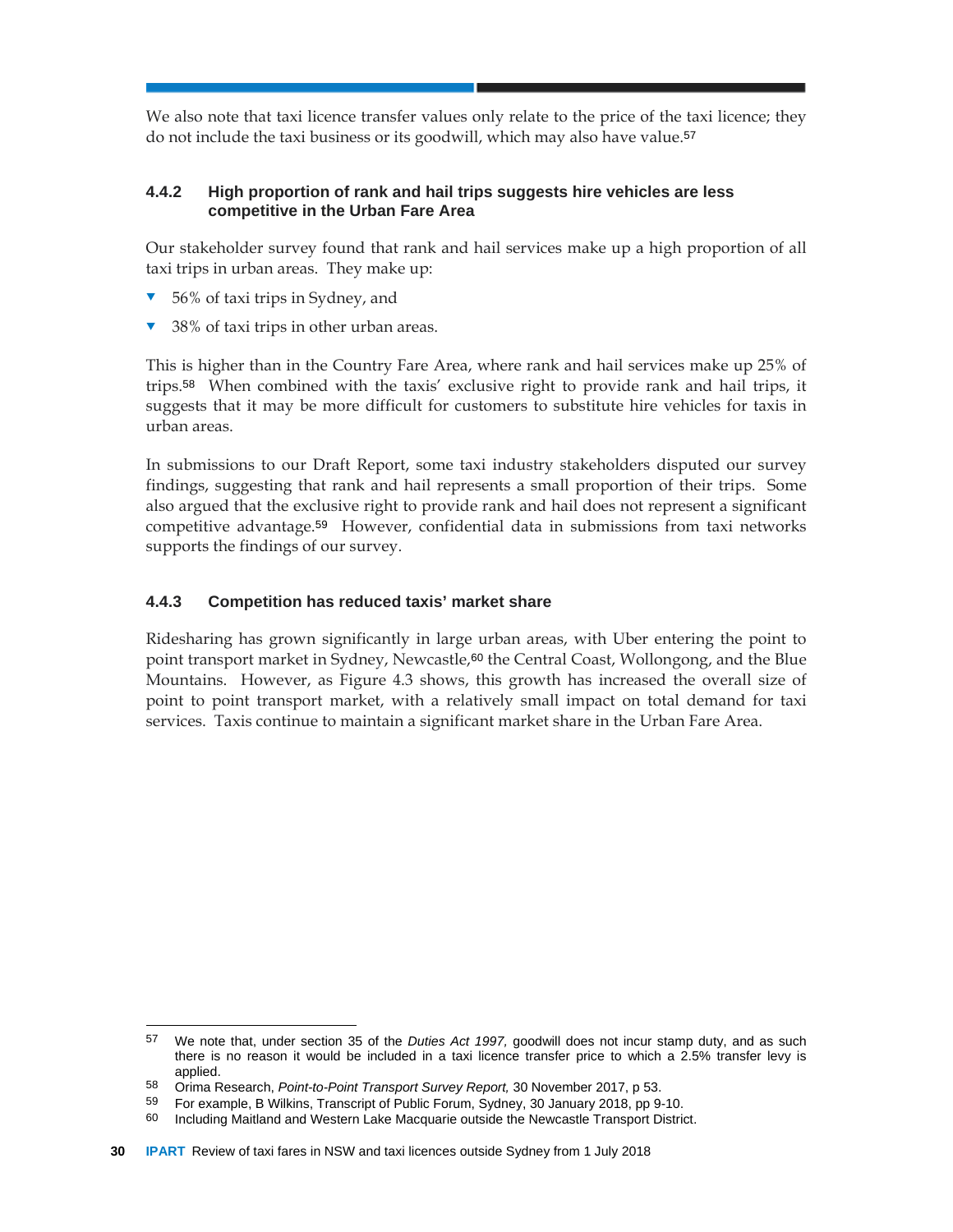**Figure 4.3 Growth in the point to point transport market in the Urban Fare Area** 



**Note:** This graph shows growth in number of transactions. It is based on debit and credit card transactions, and as such does not take into account whether this represents an increasing proportion of taxi trips.

**Data source:** HoustonKemp, *Use of ridesharing and taxi services in New South Wales,* November 2017 data sourced from Data Republic and adjusted based on Taverner Research, *Comparing Surveys of Point to Point Transport Use, November 2014 to February 2017,* May 2017.



l

The electronic transaction data, assuming a 10% annual increase in the proportion of electronic payments for taxi trips, shows that demand for point to point transport in the Urban Fare Area increased by 45% between 2015-16 and 2016-17.61 Over this period the market share of taxi service providers fell from around 90% to 60%, with relatively stable demand. If the proportion of electronic payments for taxi trips has increased by more than 10% year-on-year, this would mean a larger reduction in taxi service providers' market share.

We also note that most taxis in each operating area of the Urban Fare Area continue to work under a single authorised taxi service provider. This suggests that without maximum fare regulation, one authorised taxi service provider in each operating area may have some ability to set fares above efficient costs for rank and hail services.

#### **4.4.4 On balance we found competition not yet sufficient for deregulation**

After considering the evidence outlined above, we found that, on balance, there is an ongoing need to regulate rank and hail fares in Sydney and other urban areas for the purpose of protecting customers. This finding is based on the current taxi licence values, high proportions of rank and hail trips and dominant authorised taxi service providers.

<sup>61</sup> We have adjusted HoustonKemp's data sourced from Data Republic based on the findings of Taverner Research, *Survey of Point to Point Transport Use,* February 2017, p 89. We increased card transactions by 162% in Sydney, 220% in Newcastle, Wollongong and the Central Coast for November 2016. We have applied a growth in card transactions of 10% per year to reflect growth of electronic transactions as a share of taxi payments.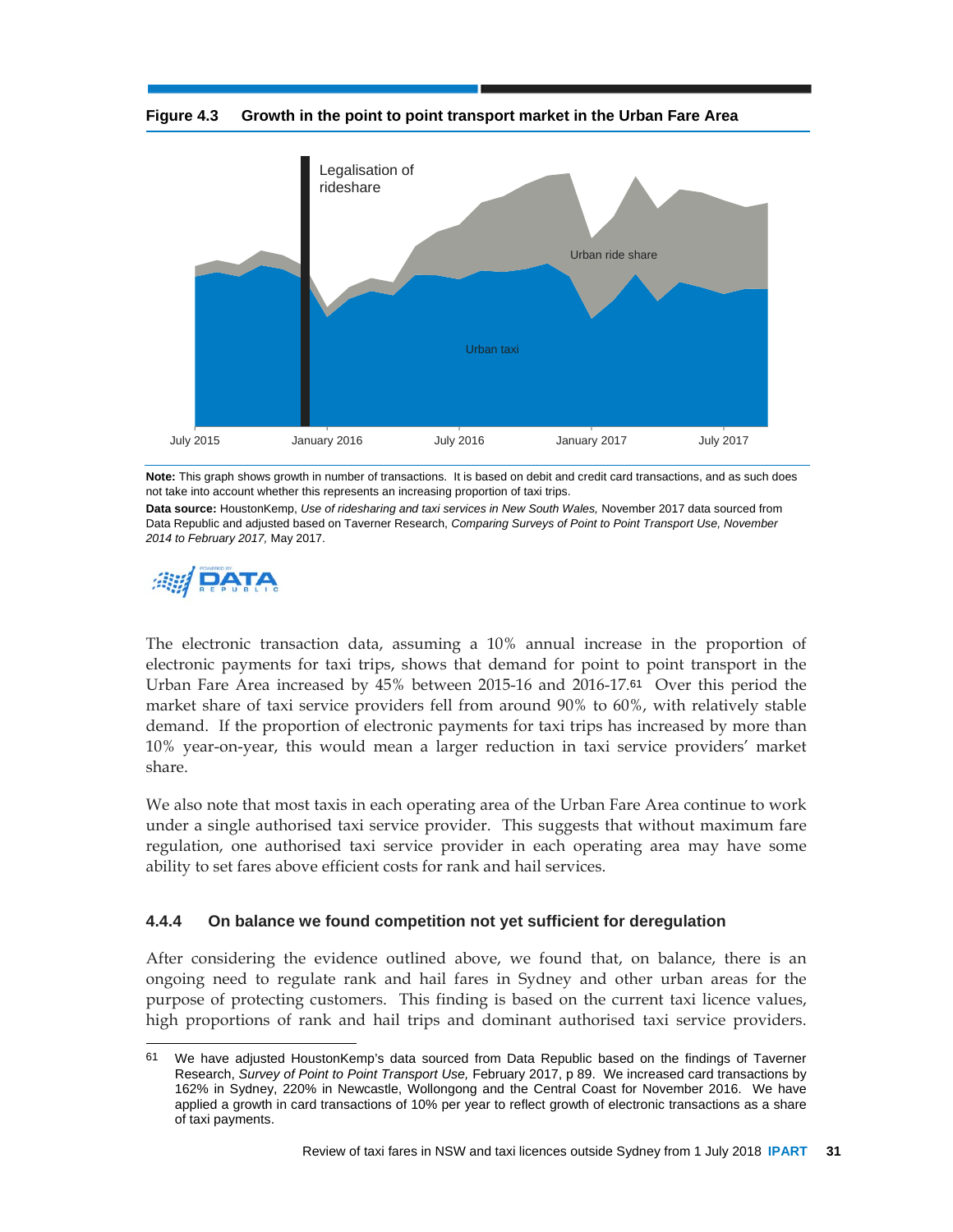However, the rapid increase in the size of the point to point transport market following the legalisation of rideshare suggests competition is developing quickly. Releasing more taxi licences would help competition develop within the taxi industry and allow the NSW Government to remove fare regulation.<sup>62</sup>

## IPART finding

2 Competition in the Urban Fare Area is not yet sufficient to remove maximum fare regulation for rank and hail fares. Competition is developing quickly and fare regulation and licence restrictions may not be required for much longer. Releasing more taxi licences would help competition develop.

## **4.5 Data collection would help Government assess competition**

We consider that data should be collected routinely for three years to provide IPART and the Government with the best possible information to understand how the market is developing while minimising costs. This data would inform any future decisions and recommendations regarding fares and licences. The data could be collected annually for three years. We consider that the Point to Point Transport Commissioner should:

- collect data on both taxis and hire vehicles
- v collect data from large service providers only, and
- only collect data it already requires service providers to record.

## **4.5.1 Collect data on taxis and hire vehicles for three years**

Data from authorised taxi service providers **and** authorised booking service providers needs to be collected to provide information on both taxis and hire vehicles. This would help the NSW Government assess the effectiveness of deregulation of the hire vehicle industry in developing competition with the taxi industry and within the point to point transport industry. This data should be collected for three years, until 30 June 2021.

## **4.5.2 Collect data only from large service providers**

Data should only be collected from large service providers to avoid imposing a cost burden on small taxi and hire vehicle businesses that may not have electronic record keeping systems. In our Draft Report we suggested that large service providers should be defined as those with revenue over \$1 million. However, we understand that the Point to Point Transport Commissioner does not have access to information on providers' revenue. Therefore, we are recommending data be collected from authorised taxi service providers and authorised booking service providers with more than 100,000 passenger service transactions (ie, providers that are required to pay more than the two lowest authorisation fees).

l 62 In this review we are only able to recommend releasing NSW taxi licences outside of Sydney. Our statement holds that releasing more taxi licences would help competition outside and within Sydney, but our recommendations only consider releasing taxi licences outside of Sydney.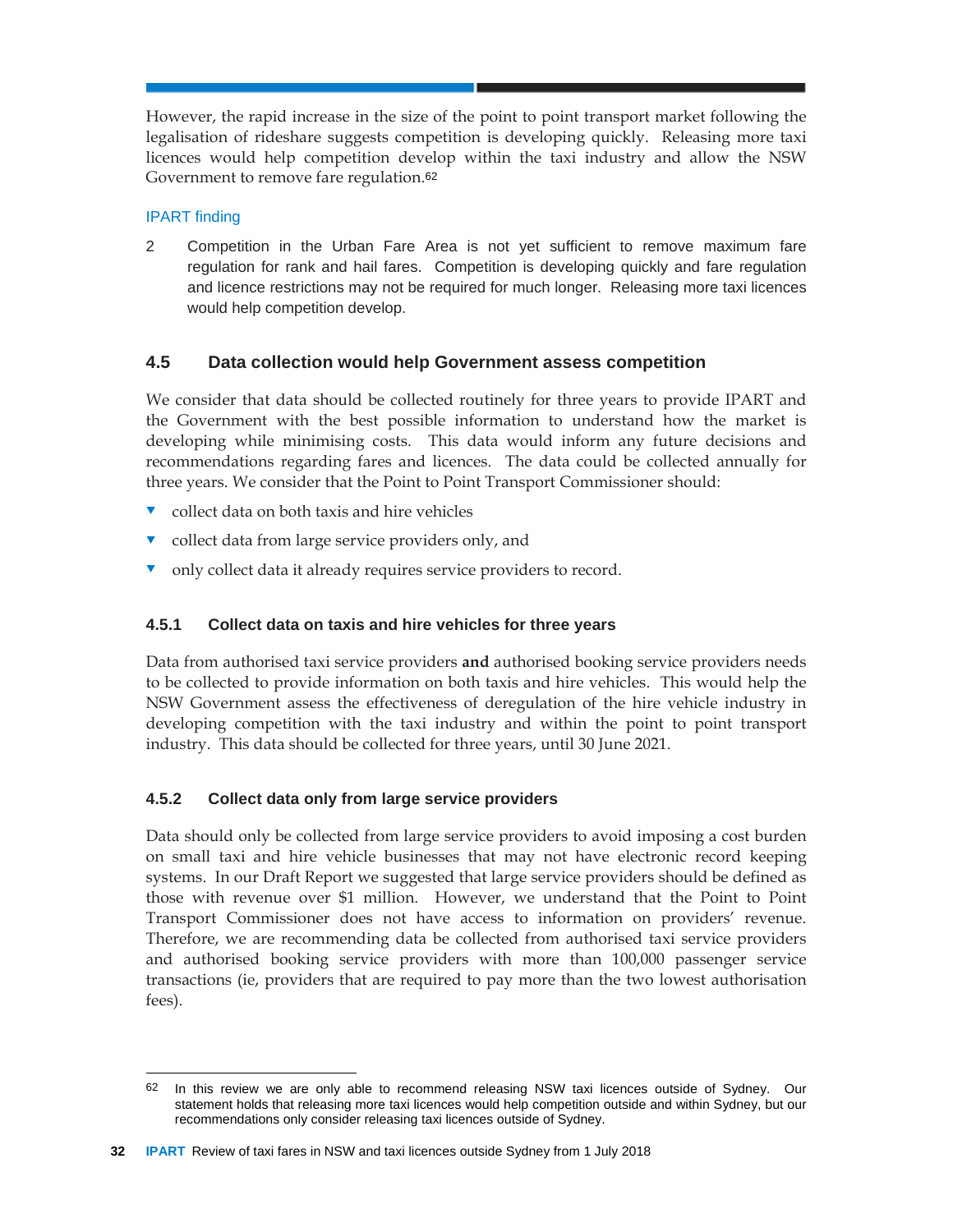The only additional costs to taxi service providers would be the transmission of the data to the Point to Point Transport Commissioner.

## **4.5.3 Collect only the data that is already required to be recorded**

Based on the record keeping requirements in the *Point to Point Transport (Taxis and Hire Vehicles) Regulation 2017* we consider the Point to Point Transport Commissioner should collect the data listed in Table 4.2. Authorised taxi and booking service providers are already required to record all of this information.<sup>63</sup>

| Booking service providers (hire vehicles) |                                          | Taxi service providers (taxis) |                                          |
|-------------------------------------------|------------------------------------------|--------------------------------|------------------------------------------|
|                                           | Date and time of booking                 |                                | Date and time of journey (start and end) |
|                                           | Date and time of journey (start and end) |                                | Location of journey (start and end)      |
|                                           | Location of journey (start and end)      |                                | Name of driver                           |
|                                           | Name of driver                           |                                | Vehicle registration number of taxi      |
|                                           | Vehicle registration of vehicle          |                                | Fare                                     |

We consider it would be useful to collect information to monitor the development and impact of the policy changes from the Point to Point Transport Act and our recommendations. It would better inform any future decisions and recommendations. This data would provide IPART and the Government with the ability to analyse:

- market shares of taxi service providers and booking service providers by operating area
- **v** market concentration of taxi service providers and booking service providers
- **v** levels of supply-side substitution by drivers and vehicles working for different taxi service providers and booking service providers
- $\bullet$  changes in total demand for taxis and point to point transport
- the impacts of changes to regulated fares on typical customers and taxi drivers and operators
- waiting time for booking service providers and taxi service providers, and
- the impact of price changes (through fare notification) on point to point transport demand (eg, for a price and cross-price elasticity study where fares change).

#### Recommendation

l

1 The Point to Point Transport Commissioner collect trip data for taxis and hire vehicles, annually for three years, from 1 July 2018 to 30 June 2021 from all taxi and booking service providers with over 100,000 passenger service transactions per year.

<sup>63</sup> As we discuss in Chapter 6, following deregulation of maximum fares for rank and hail services, the Point to Point Transport Commissioner should also collect rank and hail fare schedules each time they are changed.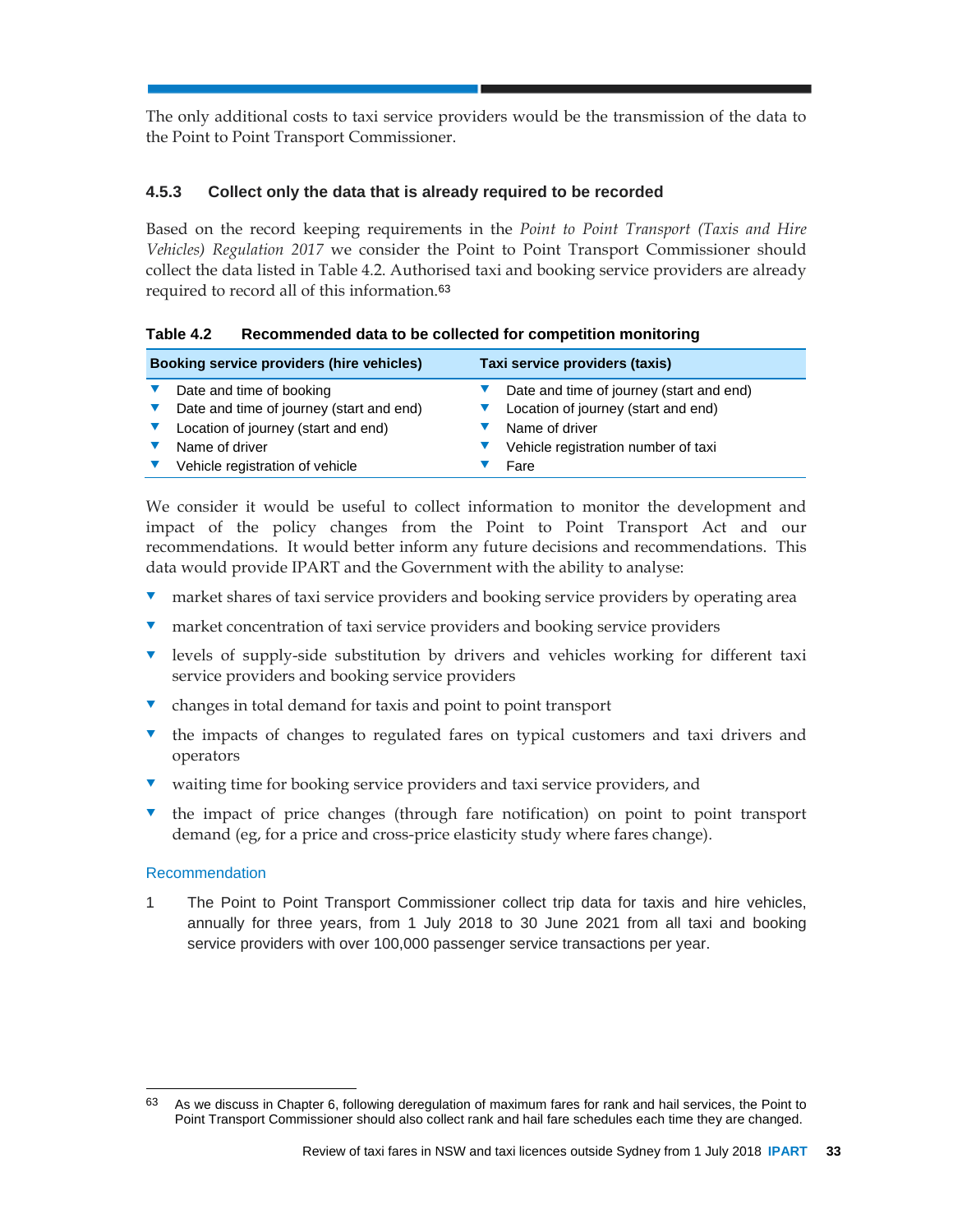# 5 New annual taxi licences outside Sydney

As Chapter 2 discussed, from 1 July 2018 Transport for NSW (TfNSW) will use the same approach as it uses in Sydney to issue new taxi licences outside Sydney. That is, it will decide, by 1 July, how many new annual licences it will release outside Sydney in the coming year. It will offer these licences from 1 July using a competitive tender process. The successful tenderers will be able to renew these annual licences up to nine times.

To assist TfNSW in implementing this approach, IPART has been asked to review and recommend:

- $\bullet$  how many taxi licences (other than WAT licences)<sup>64</sup> should be issued to operate in areas outside Sydney in the year starting 1 July 2018, and
- whether there should be any restrictions on these new licences, including a specified operating area (other than outside the Metropolitan Transport District (Sydney)).

In making our recommendations we have considered the *Point to Point Transport Taskforce: Report to Minister for Transport and Infrastructure* (November 2015) and the NSW Government's response.

In our Draft Report we found there was a shortage of taxi licences in areas of NSW outside Sydney and recommended an increase of 10% of existing licences outside Sydney.

Industry stakeholders disagreed with the need for additional licences in submissions and at our public forums. They considered that the release of additional licences into country NSW would damage the viability of existing taxi businesses, which are already facing challenges competing in the new regulatory environment.

We considered this feedback, and modified our recommendations for the release of new annual taxi licences outside Sydney. While we are recommending a much lower number of licences be released in the year from 1 July 2018, we consider that deregulating the supply of taxi licences is the best way forward for the taxi industry.

The sections below summarise our final recommendations for new annual taxi licences outside Sydney and then discuss them in more detail.

## **5.1 Summary of recommendations on new annual taxi licences**

Industry stakeholders in submissions and at our public forums said that the taxi industry outside Sydney is experiencing difficult business conditions and declining demand due to

<sup>64</sup> WAT licences are excluded from our review because they are available on application to from the Point to Point Transport Commissioner and are not subject to licence fees or application or renewal fees. See https://www.pointtopoint.nsw.gov.au/taxi-licences-tender-lease-renew-and-transfer#licence conditions, accessed 8 March 2018.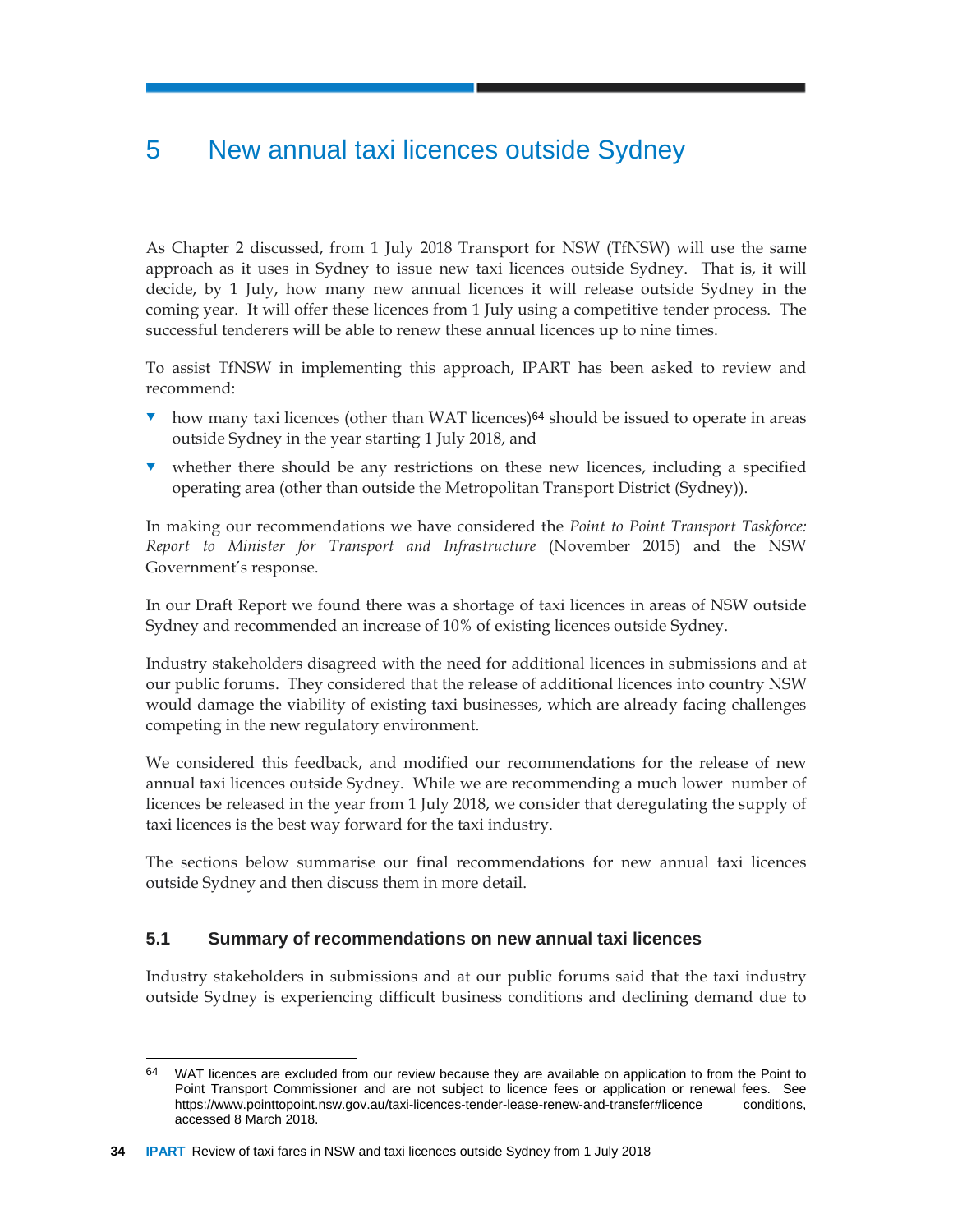increased competition from the growth of alternative point to point transport operators such as community transport (and rideshare in larger areas).

Rather than responding to this increased competition by imposing restrictions on competition or continuing to regulate the supply of taxi licences, to give the taxi industry the flexibility necessary to compete we are recommending that from 1 July 2020 annual taxi licences for outside Sydney should be available on demand for an administration fee. We are recommending that these licences be able to provide rank and hail services anywhere in NSW outside Sydney. This would effectively deregulate the supply of taxi licences outside Sydney.

This would give taxi service providers opportunities to operate more flexibly, lower their licence lease costs, encourage more people to catch taxis through more competitive pricing, respond to increasing demand, and compete more effectively with other providers of point to point transport.

However, deregulating the supply of taxi licences would require legislative change and as a transition to allow the taxi industry to adjust to the new point to point transport regulatory regime, we are recommending that TfNSW issue a small number of licences in three tranches of 12 each during the year from 1 July 2018.

We are also recommending that new licences be able to provide rank and hail services anywhere in NSW outside Sydney. This would increase the efficiency of the rank and hail market, by removing restrictions on where taxis can pick up passengers. Although most industry stakeholders do not support the removal of operating area restrictions for new licences, such restrictions no longer exist for booked work in taxis and there are no operating area restrictions for other hire vehicles or newly issued WAT licences.

As recommended by the Point to Point Transport Taskforce, the NSW Government has stated it will consider the scope for rationalisation of area boundaries for existing licences outside Sydney.65 We support this review.

## **5.2 Taxi industry stakeholders oppose the release of new taxi licences outside Sydney**

In our Draft Report we found there is a shortage of taxi licences in areas of NSW outside Sydney. We made this finding after observing:

high licence transfer values in a number of areas

l

- $\bullet$  the population across NSW had grown faster than the number of taxi licences
- **v** growing demand for point to point transport services with the majority of this demand being met by alternatives in point to point transport market (such as rideshare), and
- survey results indicating that taxis were harder to obtain than other hire vehicles.

Based on this finding, we recommended an increase in taxi licences equal to 10% of existing licences outside Sydney. This recommendation was a moderate approach after considering a very large increase equivalent to a deregulated market, and a small increase in licences to

<sup>65</sup> NSW Government, *Response to the Taskforce Recommendations,* December 2015, Recommendation 42.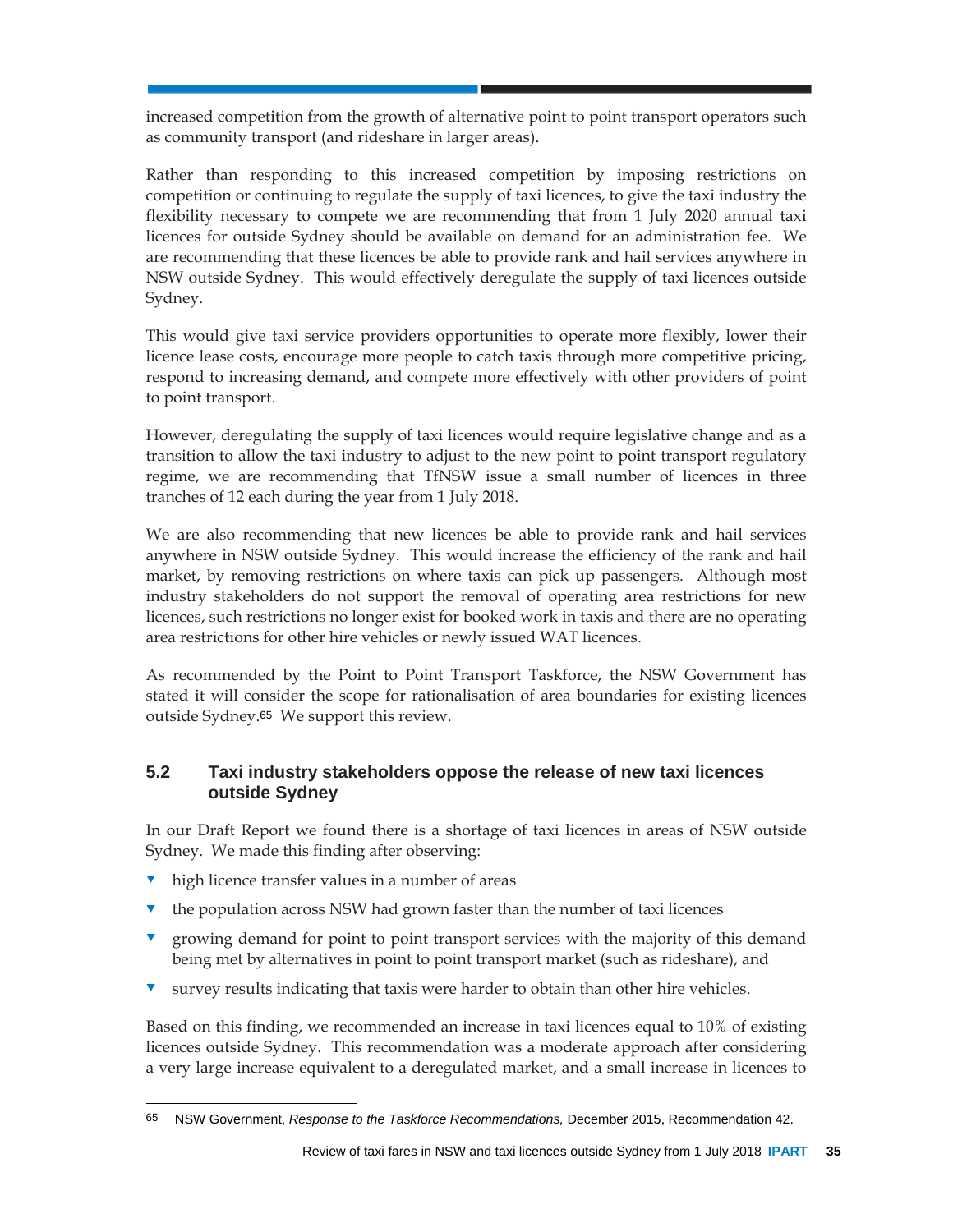match population growth. We considered that a 10% increase in taxi licences would help the taxi industry to transition and compete in the new point to point transport regulatory environment.

However, industry stakeholders disagreed with the need for additional licences in submissions and at our public forums. They considered that the release of additional licences into country NSW would damage the viability of existing taxi businesses, and taxi licence plate owners are concerned that licence values would (continue to) fall if new licences were released.<sup>66</sup>

Many taxi business owners and operators consider that there is not a shortage of taxis outside Sydney, rather they have experienced falling demand for taxi services.<sup>67</sup> Stakeholders have said that many areas have licences on hold (or are not rostering as many cars) because there is not enough work.68 We heard that some of those wanting to sell their licences are unable to get buyers.<sup>69</sup>

Taxi operators and drivers also disputed the findings of our passenger surveys, stating that passenger waiting times were lower than reported in surveys.<sup>70</sup>

We heard that in many regional areas taxis faced increased competition from community and courtesy transport (and buses in some cases), and households owning a second vehicle.71 Also, that taxis face higher costs than competitors such as rideshare, particularly for CTP.<sup>72</sup>

On the basis that they have experienced declining demand due to competition from other transport providers, many in the taxi industry argue that no new licences should be issued whilst there are licence plates on hold.<sup>73</sup>

## **5.3 Deregulating the supply of taxi licences would help the industry to remain viable and compete**

We acknowledge the challenges facing the taxi industry in NSW as raised by industry stakeholders and discussed above. The impacts they have described have occurred in an environment with very little change in the number of licences.

 $\overline{a}$ 66 See for example, T Mullins submission to IPART Draft Report, 31 January 2018, pp 3-4; Anonymous submission to IPART Draft Report, 5 February 2018, pp 1-2; and R Stapleton, Transcript of Public Forum, Dubbo, 6 February 2018, p 9.

<sup>67</sup> See for example, Wagga Taxis Co-Operative Society Limited submission to IPART Draft Report, 25 January 2018, p 1; N McKenzie, Transcript of Public Forum, Coffs Harbour, 1 February 2018, p 11; and Kiama Cabs and Hire Cars submission to IPART Draft Report, 1 February 2018, p 1.

<sup>68</sup> Kiama Cabs and Hire Cars submission to IPART Draft Report, 1 February 2018, p 5; P Brasher submission to IPART Draft Report, 9 February 2018, p 1.

<sup>69</sup> J Faulkner, Transcript of Public Forum, Dubbo, 6 February 2018, p 39.

<sup>70</sup> See for example, Kiama Cabs and Hire Cars submission to IPART Draft Report, 1 February 2018, p 3; and North Coast Taxi Council submission to IPART Draft Report, 9 February 2018, p 1.

<sup>71</sup> P West, Transcript of Public Forum, Coffs Harbour, 1 February 2018, p 7; Taxi Cabs Bathurst Co-Operative Society Ltd submission to IPART Draft Report, 9 February 2018, p 5.

<sup>72</sup> See for example, Kiama Cabs and Hire Cars submission to IPART Draft Report, 1 February 2018, p 2; and Regional Taxi Lines Pty Ltd - G. Ferris submission to IPART Draft Report, 8 February 2018, p 2.

<sup>73</sup> See for example, P. Brasher submission to IPART Draft Report, 8 February 2018, p 1; D Ward submission to IPART Draft Report, 18 January 2018, p 1; and NSW Taxi Council submission to IPART Draft Report, 9 February 2018, pp 5-6.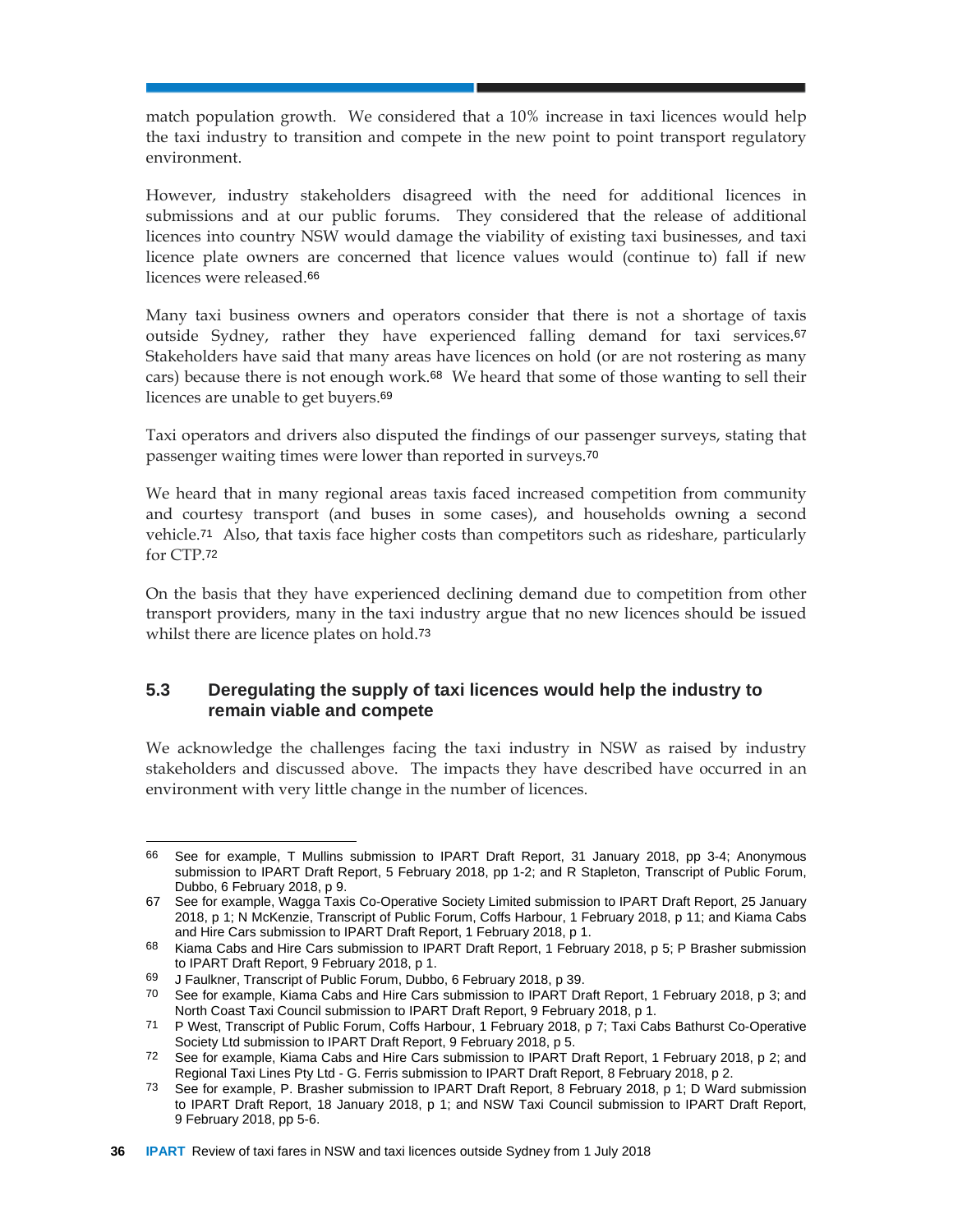As we have stated in previous reviews, and in the Draft Report, we do not consider that there is any economic justification for the NSW Government to restrict the supply of taxis, or other point to point transport services.74 However, licensing arrangements over the years have served to restrict the number of taxi licences released and increase the price of those licences. In doing so, while not contributing to the productive value of the taxi, the price of the licence increases the costs of providing taxi services. This has meant alternative providers have been able to grow their share of the point to point transport market, at the expense of the taxi industry. Without new licences and the flexibility to respond, taxis will continue to lose market share. Therefore, rather than continuing to restrict the supply of taxi licences, we consider the best way forward for the taxi industry is for the supply of taxi licences to be deregulated. This would allow the industry to compete more effectively and help ensure the long term viability of the taxi industry.

## **5.3.1 From 1 July 2020 licences should be available on demand**

As discussed above, we have heard the taxi industry is experiencing tougher business conditions due to increased competition from the growth of alternative point to point transport operators (such as community transport, courtesy transport and rideshare in larger areas). Stakeholders in the taxi industry consider the appropriate response is to restrict this competition and maintain restrictions on the supply of taxis.<sup>75</sup>

Competition from alternative point to point transport providers appears to have increased more quickly than we found in the Draft Report and we consider that continuing to restrict the supply of taxi licences limits the ability of taxis to respond to this competition.

In addition, increasing the supply of taxi licences provides opportunities for the taxi industry to realise latent demand; that is, demand from passengers who would like to use point to point transport but don't currently. For example, potential passengers might previously have considered taxi travel was too expensive, the waiting time too long or the taxi might not turn up, and so made alternative arrangements, such as driving their own car, catching public transport, or booking a hire vehicle instead. Alternatively, they might have decided not to travel at all. Deregulating the supply of licences would allow taxi service providers to operate more flexibly (putting more vehicles on the road at periods of peak demand and fewer when demand is low) and lower their costs. This would allow taxis to compete more effectively with other providers of point to point transport in responding to, and encouraging more people to catch taxis through competitive pricing.

The regulatory changes in the point to point transport market mean this is a time of great change and transition for the taxi industry. These changes, particularly the legalisation of rideshare but also the removal of operating area restrictions and maximum fare regulation for booked trips in taxis, mean that the taxi industry has to adjust to a new way of operating. If it does not, it will no longer be a viable player in the point to point transport market.

To assist the taxi industry to make this adjustment, and to compete with other point to point transport providers in an increasingly competitive market, we are recommending that from

 $\overline{a}$ 

<sup>74</sup> See for example, IPART, *Submission on Point to Point Transport Taskforce Discussion Paper*, September 2015, p 14.

<sup>75</sup> See for example, D Ward submission to IPART Draft Report, 18 January 2018, p 1; Kiama Cabs and Hire Cars submission to IPART Draft Report, 1 February 2018, pp 2-3, and NSW Taxi Drivers Association submission to IPART Draft Report, 9 February 2018, p 5.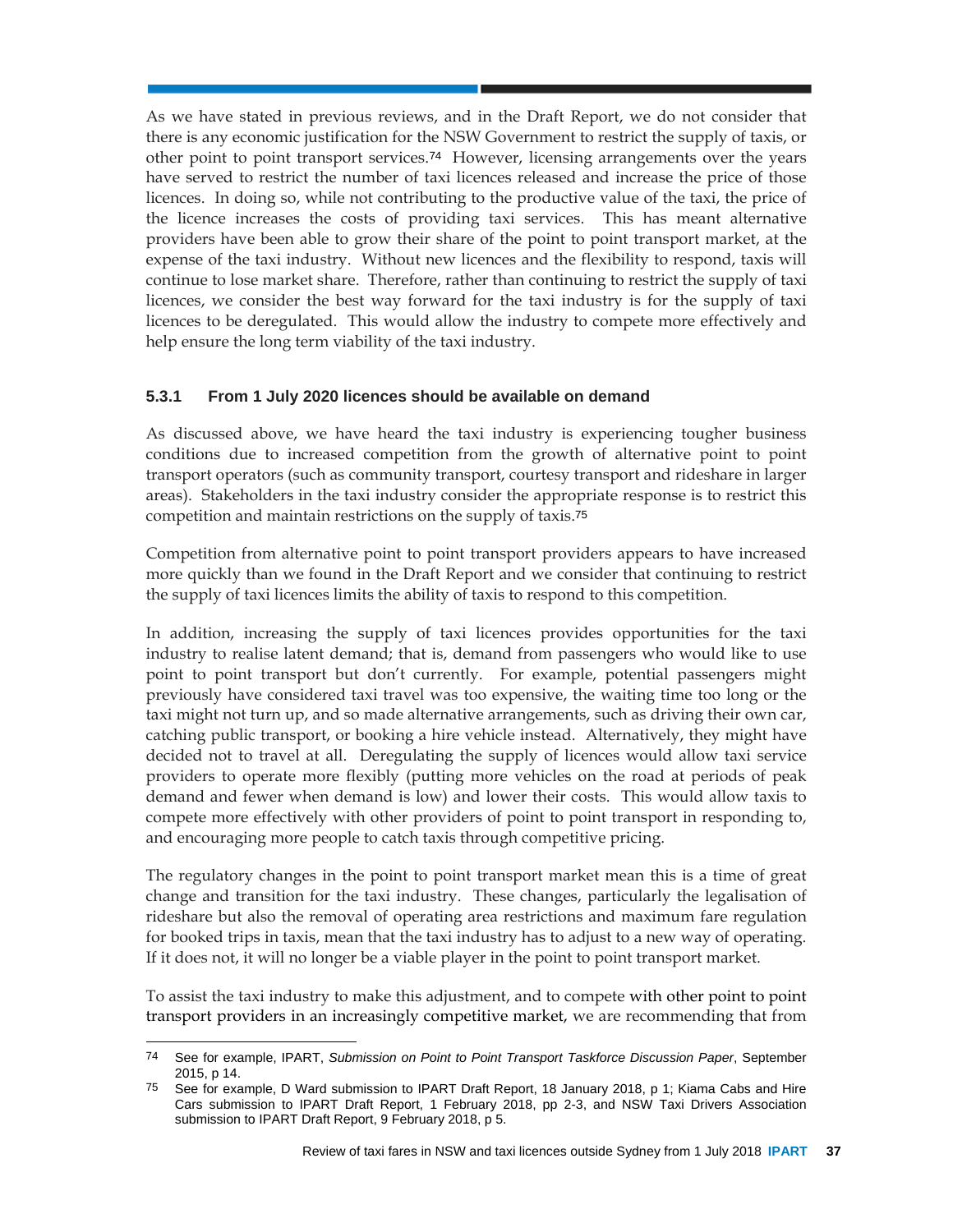1 July 2020 annual taxi licences for outside Sydney should be available on demand, for an administration fee. This would effectively deregulate the supply of taxi licences outside Sydney, similar to recent reforms in Victoria.

In a deregulated system we would expect taxis to enter the market up to the point where they can continue to cover their costs, at the same time putting downward pressure on fares, increasing availability and reducing waiting times for passengers. Licence values would also decrease.

We note that in recent years and particularly since the deregulation of booked services, licence values have fallen in many areas despite the restriction on the supply of taxis, and we have heard that those wanting to sell their licences have been unable to do so (at the price they are willing to sell).76 Deregulating the supply of licences by making them available on demand would accelerate this trend causing the value of current licences to fall towards zero. Taxi businesses would still have a business value based on goodwill, customer base, brand recognition, any service contracts where they exist, however there would no longer be any scarcity value attached to a licence. We recognise the impact this could have on current licence holders, many of whom lease out their licence or plan to sell it to fund their retirement.<sup>77</sup>

In recognition of this impact the NSW Government has established an industry assistance package worth up to \$250 million (funded by the Passenger Service Levy) to help people like eligible taxi and hire car licence holders adjust to the changes to the industry. This package includes:

- up to \$98 million for transitional assistance for eligible taxi licence holders,
- up to \$142 million in additional assistance for industry participants facing financial hardship as a result of the changes, and
- up to \$10 million for an additional assistance scheme for eligible hire car licence holders.

The package is discussed further in Box 5.1.

 $\overline{a}$ 

<sup>76</sup> R Angelopoulos, Transcript of Public Forum, Sydney, 30 January 2018, p 28.

<sup>77</sup> J Faulkner, Transcript of Public Forum, Dubbo, 6 February 2018, p 39.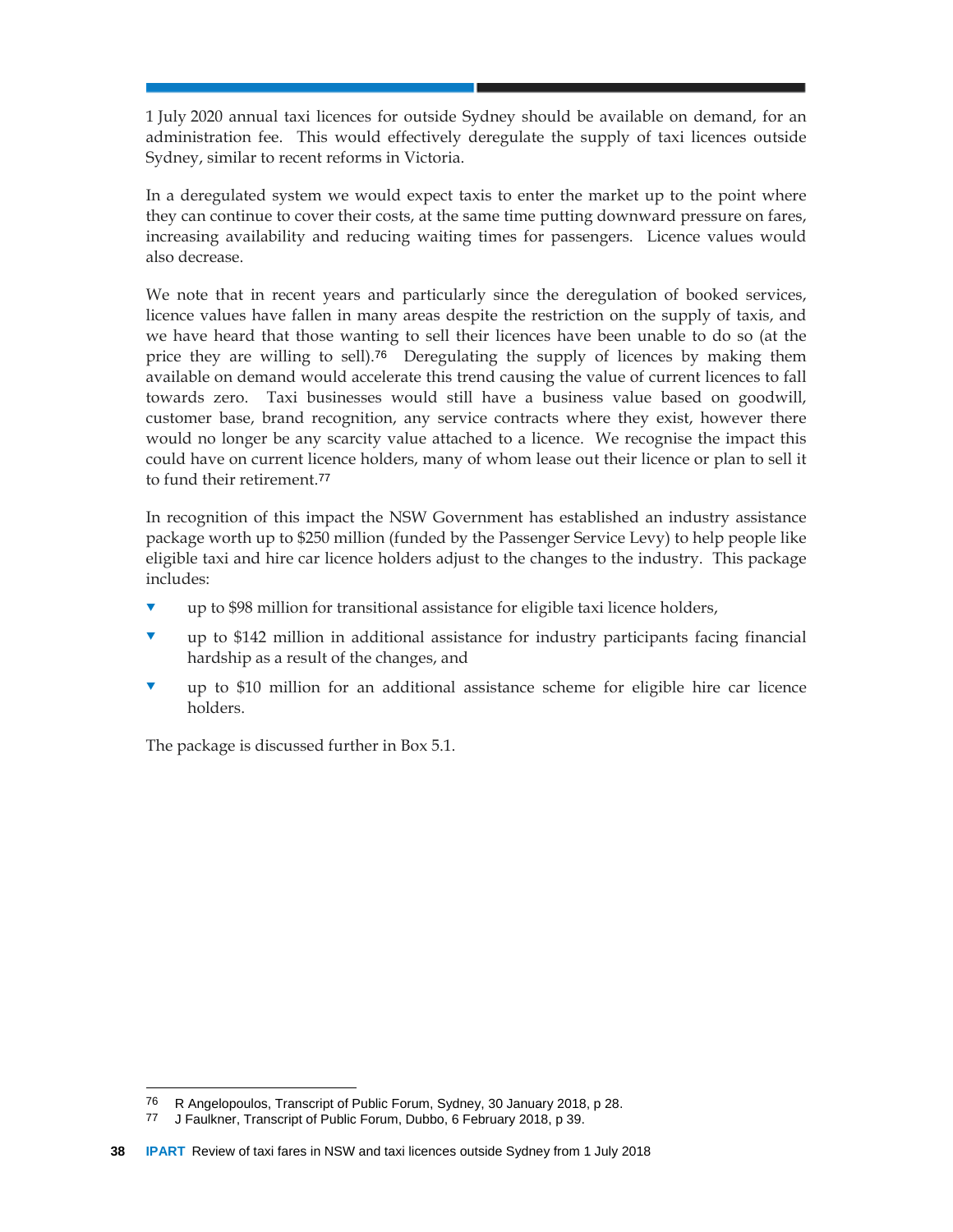#### **Box 5.1 Point to Point Transport – Industry adjustment assistance package**

#### **Transitional Assistance**

The first stage was the transitional assistance for taxi licence holders who held a licence before 1 July 2015 – and continued to hold that licence up until payment of the transitional assistance. The scheme consisted of a \$20,000 payment per eligible ordinary transferable licence, for up to two licences.

The scheme distributed over \$92 million to eligible taxi licence holders, representing 99 per cent of possible applicants – around 4,000 eligible licence holders. This stage of the assistance package is now closed.

#### **Additional assistance for hire cars**

Up to \$10 million has been allocated to an additional assistance scheme for eligible hire car licence holders, in recognition that hire car licences are no longer required. This scheme provides a minimum of \$30,000 for country hire car licences and \$80,000 for Sydney hire car licences, plus additional amounts up to the amount actually paid for the licence (indexed by CPI). Applications for assistance under this package are open until Friday, 13 April 2018.

#### **Industry additional assistance**

 $\overline{a}$ 

The industry adjustment assistance package includes up to \$142 million in additional assistance for persons who are or were involved in or connected with the taxi or passenger hire vehicle industry and who are detrimentally affected by the point to point transport reforms, particularly those in financial hardship.

More information is soon to be made available to industry on how to apply for additional assistance.

The Taxi and Hire Vehicle Industries Assistance Panel has oversight of these three funds.

**Source:** Transport for NSW – Point to Point – Industry Assistance at https://www.transport.nsw.gov.au/projects/programs/point-to-point-transport/point-to-point-industryassistance accessed 1 March 2018.

In Victoria, taxi licences have been available for an annual administration fee of \$52.90 since the *Commercial Passenger Vehicle Industry Act 2017* came into force on 9 October 2017.78 Since then there has been a 50% increase in taxi licences. The largest increases in conventional licences (ie, non-WAT) have been in the Metro and Urban zones (58% and 59% respectively). In the Regional zone, there has been a 10% increase in conventional taxi licences, while in the Country zone there has been a 7% increase.79 This indicates there is demand for taxi licences.

<sup>78</sup> Taxi Services Commission, *Fees and charges* at http://taxi.vic.gov.au/owners-and-operators/fees-andcharges, accessed 28 February 2018.

<sup>79</sup> Taxi Services Commission, *Taxi and hire car statistics* at http://taxi.vic.gov.au/about-us/overview/industrystatistics, accessed 28 February 2018.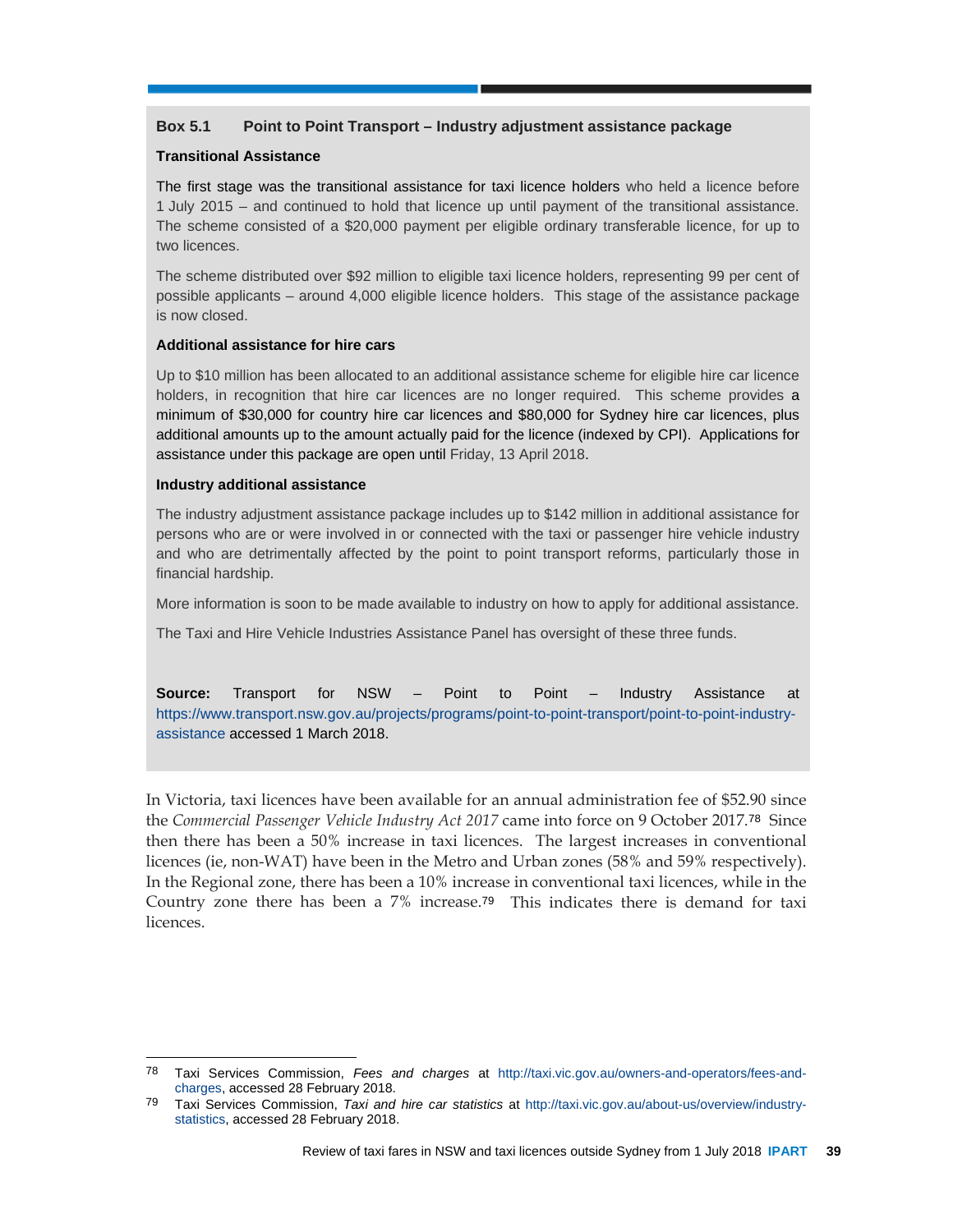## **5.3.2 In the year commencing 1 July 2018 a small number of annual licences should be released in three tranches**

The new regulatory framework allows for the release outside Sydney of non-transferable annual licences, renewable for up to 10 years, similar to arrangements that have been in place in Sydney since 2009. No new ordinary licences will be issued.

As discussed above, we are recommending that from 1 July 2020 annual taxi licences be available on demand, for an administration fee. This would require legislative change. Therefore, as a transition and to allow the taxi industry to adjust to the new point to point transport regulatory regime, we are recommending that TfNSW issue a small number of annual licences in three tranches of 12 each during the year from 1 July 2018. This would allow the taxi industry to adjust to a more flexible supply of licences.

We consider that three tranches of 12 annual licences each would provide for additional taxis in areas where there is high demand for taxi services. Releasing the licences in three tranches would provide information on their market value for subsequent rounds.

## **5.3.3 Moving licences 'on hold' is not an alternative to issuing new licences**

Currently, a taxi licence owner is able (by notifying RMS) to put a  $T$  or  $T\text{C}^{80}$  registration plate 'on hold' – that is, to maintain ownership of the licence but not have the licence attached to a vehicle which is operating as a taxi.<sup>81</sup> As at 1 September 2017 there were 78 T and TC registration plates on hold outside Sydney (73 in country areas and five in Newcastle).82 This represents 7% and 3% of existing licences in these areas respectively.

Owners of T and TC registration plates may put a licence plate 'on hold' due to their assessment that there is insufficient demand at current fares, or because the licence holder doesn't want to operate all their taxis but wants to retain the licence rather than selling it. We have observed that there are T or TC registration plates on hold in operating areas where there have been high value transfers recently. While the supply of taxi licences remains regulated, the ability of licence owners to put T and TC registration plates on hold further distorts the market including the value of taxi licences.

In its submission to our Issues Paper, the NSW Taxi Council proposed that licences on hold must be the priority before releasing new licences and that "the release of any new licences must not occur, at least until a review of all current licences on hold takes place." Part of the Taxi Council's proposed review would consider changing the area of operation for a licence on hold to an area where it is needed.83 The Taxi Council has continued to address licences on hold in our public forums and in its submission to our Draft Report.<sup>84</sup>

<sup>80</sup> Taxis in the Metropolitan Transport District, Newcastle Transport District and Wollongong Transport District have T registration plates. Taxis in the rest of NSW have TC registration plates.

<sup>81</sup> *Road Transport (Vehicle Registration) Regulation 2017*, cl 26.

<sup>82</sup> RMS data from TfNSW, as at 1 September 2017.

<sup>83</sup> NSW Taxi Council submission to IPART Issues Paper, October 2017, p 13.

<sup>84</sup> NSW Taxi Council submission to IPART Draft Report, 9 February 2018, pp 5-6, 8; and NSW Taxi Council -M Rogers, Transcript of Public Forum, Dubbo, 6 February 2018, p 5.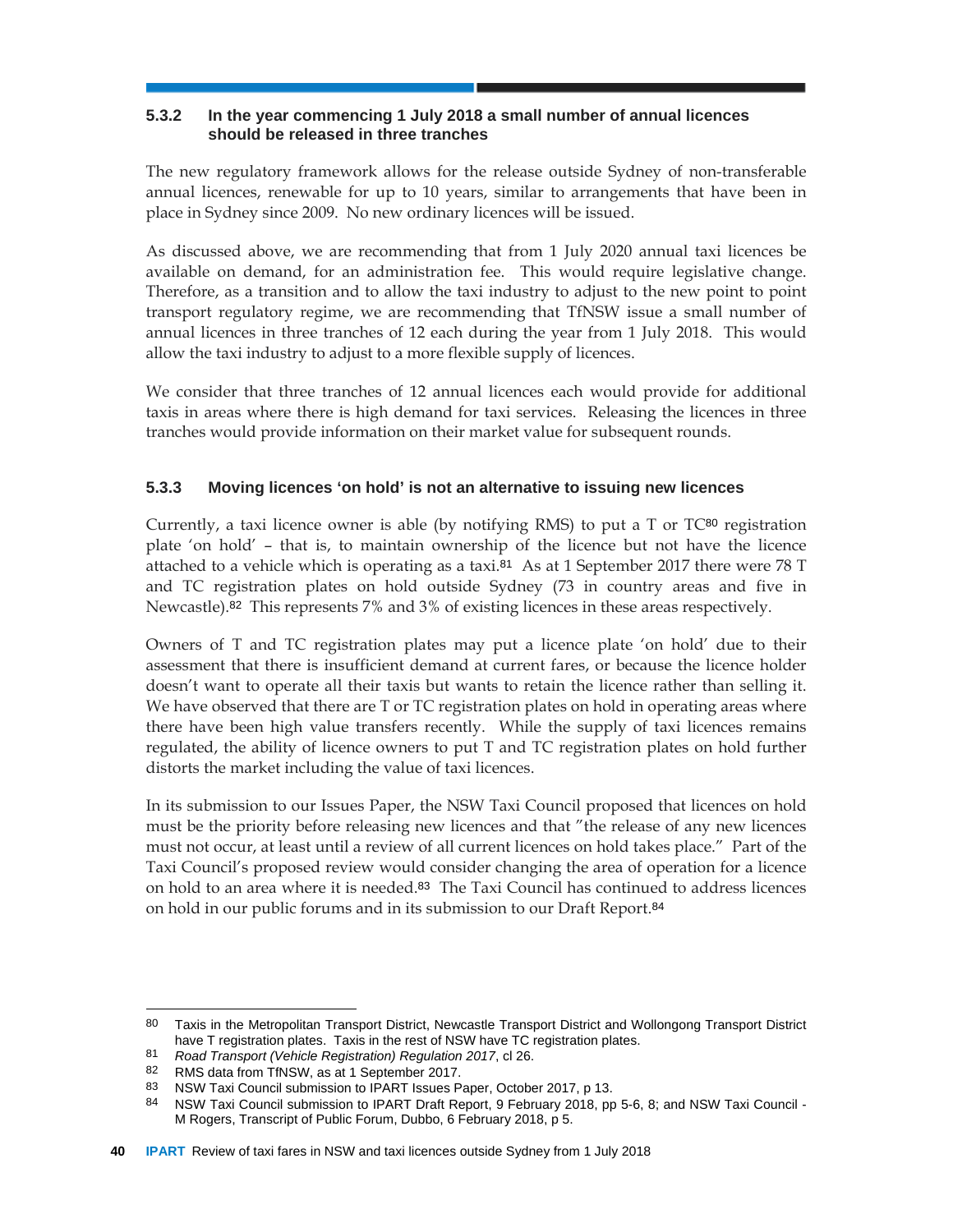A number of stakeholders also suggested that rather than issuing new licences, taxi licences 'on hold' should be bought back by the Government or moved to an area where there is higher demand.<sup>85</sup>

We considered whether changing the operating area for licences 'on hold' would be an option to increase the number of taxi licences in operation. Although this alternative could provide more taxi services in areas where there is greater demand, it would also create 'winners' and 'losers', particularly while rank and hail operating area restrictions apply for existing licences. Those with licences 'on hold' in areas with lower licence values could potentially make a windfall gain if allowed to move or sell this licence into a higher value area. Such a process could also disadvantage the holders of other underutilised licences that have not been put 'on hold' if these licences were not also able to be transferred to a higher demand operating area.

Our recommendation for fares to be deregulated in the Country Fare Area could provide incentives for licence holders to operate licences currently 'on hold'. Alternatively, our recommendation to increase the supply of licences would allow new licences to enter areas where licences are currently 'on hold'.

## **5.4 New licences should be able to provide rank and hail services anywhere in NSW outside Sydney**

As Chapter 2 discussed, operating area restrictions for booked services have been removed as part of the point to point transport reforms.86 However, they remain on existing taxi licences for rank and hail taxi services, preventing rank and hail journeys commencing outside that taxi's operating area.87 The Point to Point Transport Taskforce recommended that new licences released outside Sydney be able to provide rank and hail services anywhere in this area. The NSW Government supported this recommendation.<sup>88</sup>

We consider that removing operating area restrictions (for rank and hail services) for new licences would improve the efficiency of the rank and hail market. We consider that new licences should be permitted to provide rank and hail services anywhere outside Sydney, consistent with the new WAT licences issued under the *Point to Point Transport (Taxis and Hire Vehicles) Act 2016*. We are no longer recommending that there be two zones outside Sydney as in our Draft Report.

## **5.4.1 Separate Designated and Exempt Zones are no longer necessary**

In our Draft Report, we recommended the creation of two zones – a Designated Zone and an Exempt Zone – with a separate allocation of new licences and different operating areas for each. We recommended that new licences issued for:

 the proposed Designated Zone would be able to provide rank and hail services anywhere in NSW outside Sydney, and

 $\overline{a}$ 85 See for example, N. Donaldson submission to IPART Draft Report, 9 February 2018, p 1; Mr Casey and N McKenzie, Transcript of Public Forum, Coffs Harbour, 1 February 2018, pp 17-19.

<sup>86</sup> Point to Point Transport Act, s 56(5).

<sup>87</sup> Point to Point Transport Act, s 56(4).

<sup>88</sup> NSW Government, *Response to the Taskforce Recommendations,* December 2015, Recommendation 39.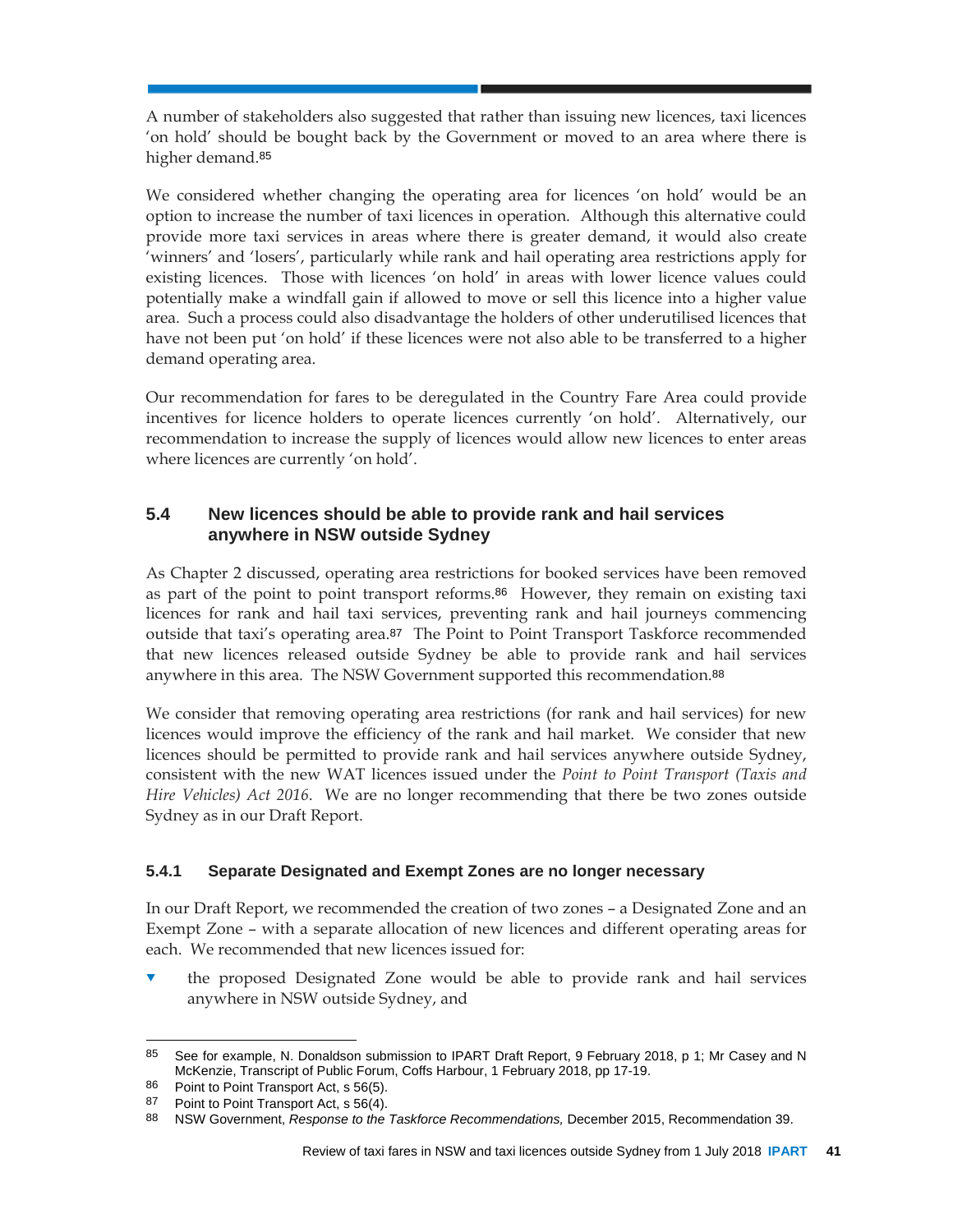the proposed Exempt Zone would be able to provide rank and hail services anywhere in this Exempt Zone, but not in the Designated Zone.

We proposed these two zones to ensure that some new licences would be available in those regional and remote areas that would not otherwise be able to attract a new taxi licence under a competitive tender process with a limited supply of new licences.

Given our recommendation that licences be available on demand from 1 July 2020, we consider it is no longer necessary to allocate a number of new licences to these smaller towns and remote areas. This is because they would not be competing for a limited supply of new licences against areas with higher demand for taxi services. In addition, as these licences would be available for an administration fee it would be easier for a taxi business to acquire a new licence to operate in areas where currently it may not be viable.

## **5.4.2 Industry stakeholders do not support new licences being able to provide rank and hail services across NSW**

Our draft recommendation to classify existing operating areas into a Designated Zone and an Exempt Zone was not the main focus of submissions or in the public forums. Industry stakeholders were more concerned that new licences would be able to provide rank and hail services anywhere, potentially undermining local businesses.

Industry stakeholders were concerned that if new licences were permitted to provide rank and hail services across NSW they would travel around and 'cherry pick' festivals and events and take the 'cream' of the busy times, undermining the viability of local taxi businesses, which service the community the rest of the year. Many industry stakeholders argued that without these busier times, they would not be able to continue to provide a 24/7 service, which they consider a community service.<sup>89</sup>

We recognise that in some country areas taxi service providers may rely on high demand during seasonal events (such as festivals or shows) to remain viable in other parts of the year when demand may be much lower. In such places, where licence values are low and there is little economic rent in fares, the threat of new licences being able to move around NSW could impact existing businesses, and potentially leave areas without a permanent taxi service.

However, under the new regulation, taxis are already able to provide booked trips anywhere in NSW, and there are no operating area restrictions for other hire vehicles or newly issued WAT licences. Therefore, we consider that removing rank and hail operating area restrictions on new licences should not have as large an impact as industry stakeholders expect, particularly in areas where rank and hail work is a smaller proportion of the point to point transport market. Furthermore, we are recommending that fare regulation for rank and hail services in the Country Fare Area be removed from 1 July 2020 or earlier (see Chapter 6). This, combined with deregulation of the supply taxi licences, could enable taxi service providers to move into towns where previously it has not been profitable to operate.

l 89 See for example, Regional Taxi Lines Pty Ltd - G Ferris submission to IPART Draft Report, 8 February 2018, pp 1-2.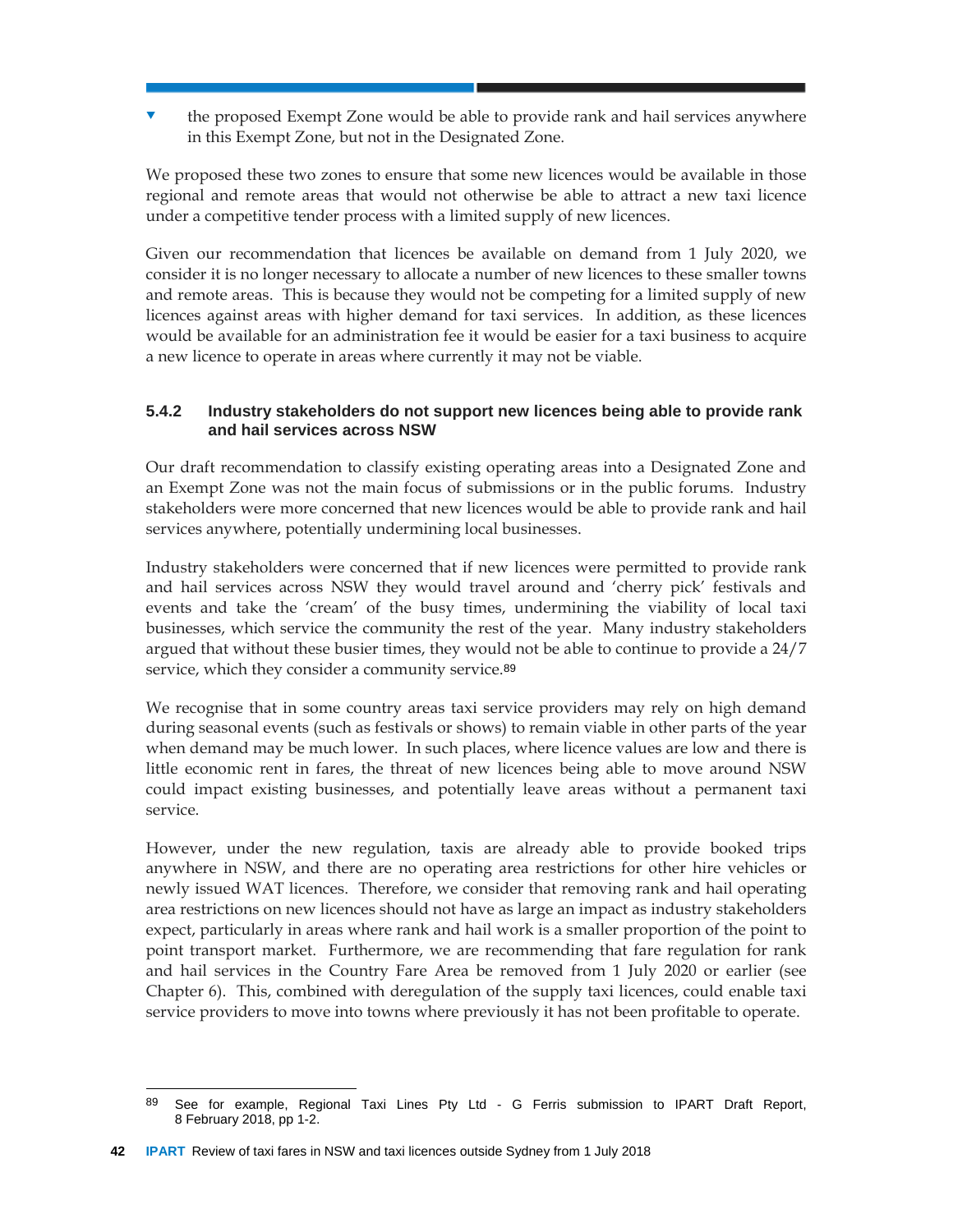The Taxi Council considers that allowing new licences to operate across the State would create an uneven playing field with current licences.90 We considered this issue in our Draft Report, recognising that while existing licences outside Sydney have area-based restrictions for rank and hail services, there is a risk that removing such restrictions for new licences would introduce a two-tier system, putting current, existing licence holders at a competitive disadvantage. However, we consider this is a small risk, given operating restrictions on booked services have been removed. We also consider this risk is outweighed by the benefits of removing operating area restrictions on new licences.

## **5.4.3 New licences should be able to provide rank and hail services anywhere in NSW outside Sydney**

As the Point to Point Transport Taskforce found, some operating areas no longer reflect the urban footprint that existed when licences were first issued for the area. This creates complexities for passengers and drivers.91 For example, currently taxis that drop passengers at a destination outside their specified operating area cannot pick up a return fare at a rank or in the street, and passengers may be charged the cost of the empty return trip. Restrictions also generally increase compliance costs.

As such, we consider that removing restrictions on where the new licences can provide rank and hail services would improve the efficiency of the rank and hail market. We would expect that the small number of new licences we have recommended TfNSW issue by tender from 1 July 2018 would flow to the areas with the highest unmet demand for taxi services. This would address any shortages of taxi licences and reduce waiting times for passengers in those areas.

We note that newly issued WAT annual licences under the *Point to Point Transport (Taxis and Hire Vehicles) Act 2016* can operate anywhere in NSW outside Sydney. As at February 2018, 64 of these WAT licences were in operation, some of which replaced expiring short-term WAT licences.

Our review is not considering changes to current area-based restrictions for existing taxi licences, as this is the Point to Point Transport Commissioner's role. As recommended by the Point to Point Transport Taskforce, the NSW Government has stated it will consider the scope to rationalise area boundaries for existing licences outside Sydney.<sup>92</sup> As more new licences are issued and supply becomes less constrained, it will become less likely that removing operating area restrictions would lead to some towns being left without a taxi service. With our recommendation for licences to be available on demand from 1 July 2020, we support the review of operating areas for existing licences.

<sup>90</sup> NSW Taxi Council submission to IPART Draft Report, 9 February 2018, p 7.

<sup>91</sup> NSW Government Point to Point Transport Taskforce, *Report to the Minister for Transport and Infrastructure,* November 2015, p 93.

<sup>92</sup> NSW Government, *Response to the Taskforce Recommendations,* December 2015, Recommendation 42.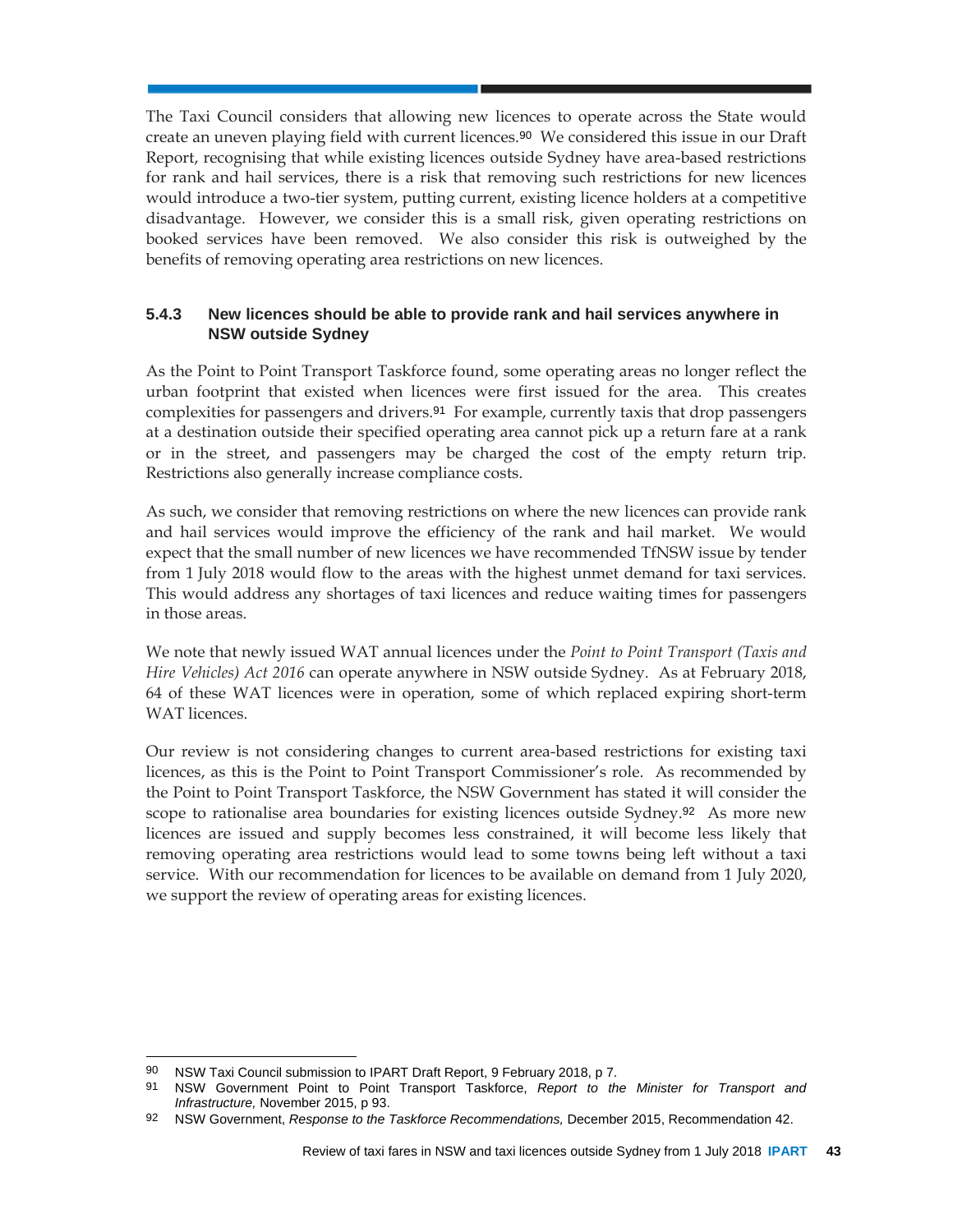#### Recommendation

- 2 To better meet passenger needs and to enhance the viability of the taxi industry, from 1 July 2020 annual taxi licences to operate anywhere in NSW outside Sydney be available on request, for an administration fee.
	- For the year commencing 1 July 2018, new annual taxi licences be issued by tender in three tranches of 12 licences each to operate anywhere in NSW outside Sydney.

## **5.5 No other restrictions are necessary for new licences**

Under our terms of arrangement, we are also to consider whether there should be:

- restrictions on operating in cross-border areas,
- **v** any other operating restrictions,
- a number of new licences issued to persons authorised to provide taxi services, and
- any restrictions on how many new licences can be granted to the same or related applicants.

In our Draft Report, the only restrictions we recommended were regarding the operation of new licences in Queanbeyan due to the reciprocal arrangements in place between Queanbeyan and the ACT. As advised by the Point to Point Transport Commissioner, a cross-border arrangement is being finalised with the ACT Government, under which this restriction would not be necessary.93 We have therefore removed the draft recommendation.

As we are recommending a smaller number of licences be issued in 2018-19 than in the Draft Report, it is possible that one applicant could purchase a majority (or all) of these new licences. However, we do not expect this small number would allow them to exercise market power. As such, we are not recommending any restrictions on how many new licences can be granted to the same or related applicants, or any other restrictions for the new licences.

<sup>93</sup> NSW Point to Point Transport Commissioner, Transcript of Public Forum, Sydney, 30 January 2018, pp 61-62.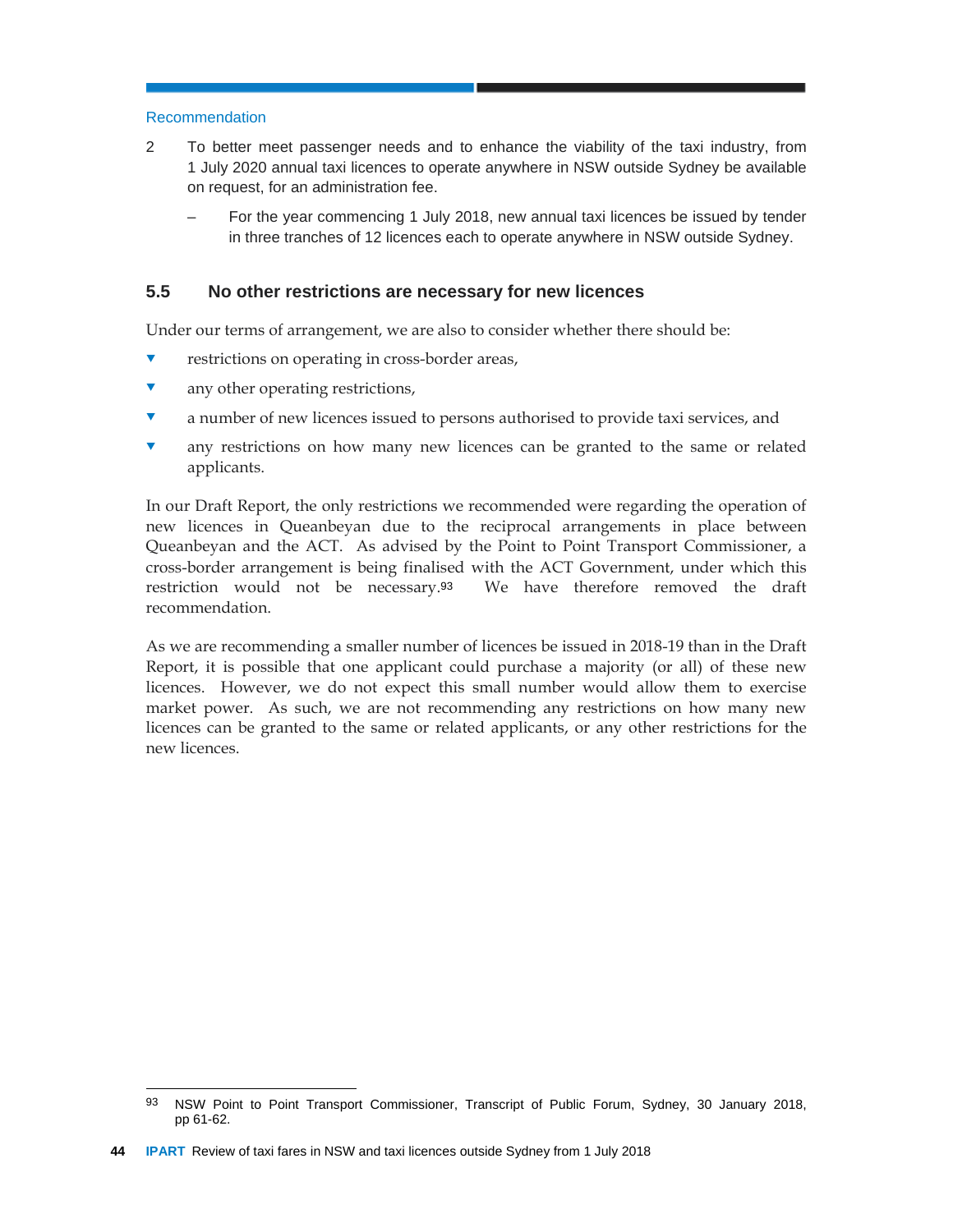# 6 Maximum fares for rank and hail services

As Chapter 3 discussed, our overarching objective for this review is to help to improve taxi services, both for taxi passengers and for taxi service providers. In recommending maximum fares for rank and hail taxi services across NSW to apply from 1 July 2018, we aim to ensure that authorised taxi service providers can recover the efficient cost of providing the services, and that fares are affordable for passengers and can be understood by them.

We consider the best way to achieve this is through effective competition, rather than prescriptive regulation. We have revised our assessment of competition since the Draft Report, and found competition in the Country Fare Area is sufficient to remove maximum fare regulation for rank and hail fares, and that while competition is developing quickly in the Urban Fare Area it is not yet sufficient to remove maximum rank and hail fare regulation.

The sections below summarise our findings and recommendations on maximum fares for rank and hail taxi services, and then discuss them in more detail.

## **6.1 Summary of recommendations on maximum fares for rank and hail services**

As discussed in Chapter 4, we concluded competition is currently not sufficient in the Urban Fare Area to deregulate rank and hail fares. We found that the current maximum fares for rank and hail services are above the efficient cost of providing the services in Sydney and parts of NSW. Therefore, we are recommending a nominal freeze for rank and hail fares in Sydney and the Urban Fare Area. This would help transition rank and hail fares to an efficient level. We consider that there is no strong case to change the tariff structure or for regulated non-tariff charges to change. Further competition in the point to point transport market could develop quickly in the Urban Fare Area and maximum fare regulation for rank and hail fares may not be required for much longer. Fares for booked services provided in taxis are already not subject to maximum fare regulation, but a customer must be provided with a fare estimate before the journey starts.

We found that competition in country NSW is sufficient to remove maximum fare regulation (see Chapter 4) for rank and hail services, based on the current level of competition from services such as courtesy transport, community transport and, in some areas, buses, hire vehicles and rideshare. The threat of competition from hire vehicles has also increased due to changes to the regulatory framework for point to point transport, and most taxi work is booked in the Country Fare Area and thus already not subject to maximum fare regulation.

Maximum fare deregulation in the Country Fare Area would allow taxi service providers to adjust prices and services for rank and hail business to suit the market. For example, it would provide the possibility of charging different fares at different times of day to suit the specific characteristics of the taxi service provider's area of operation.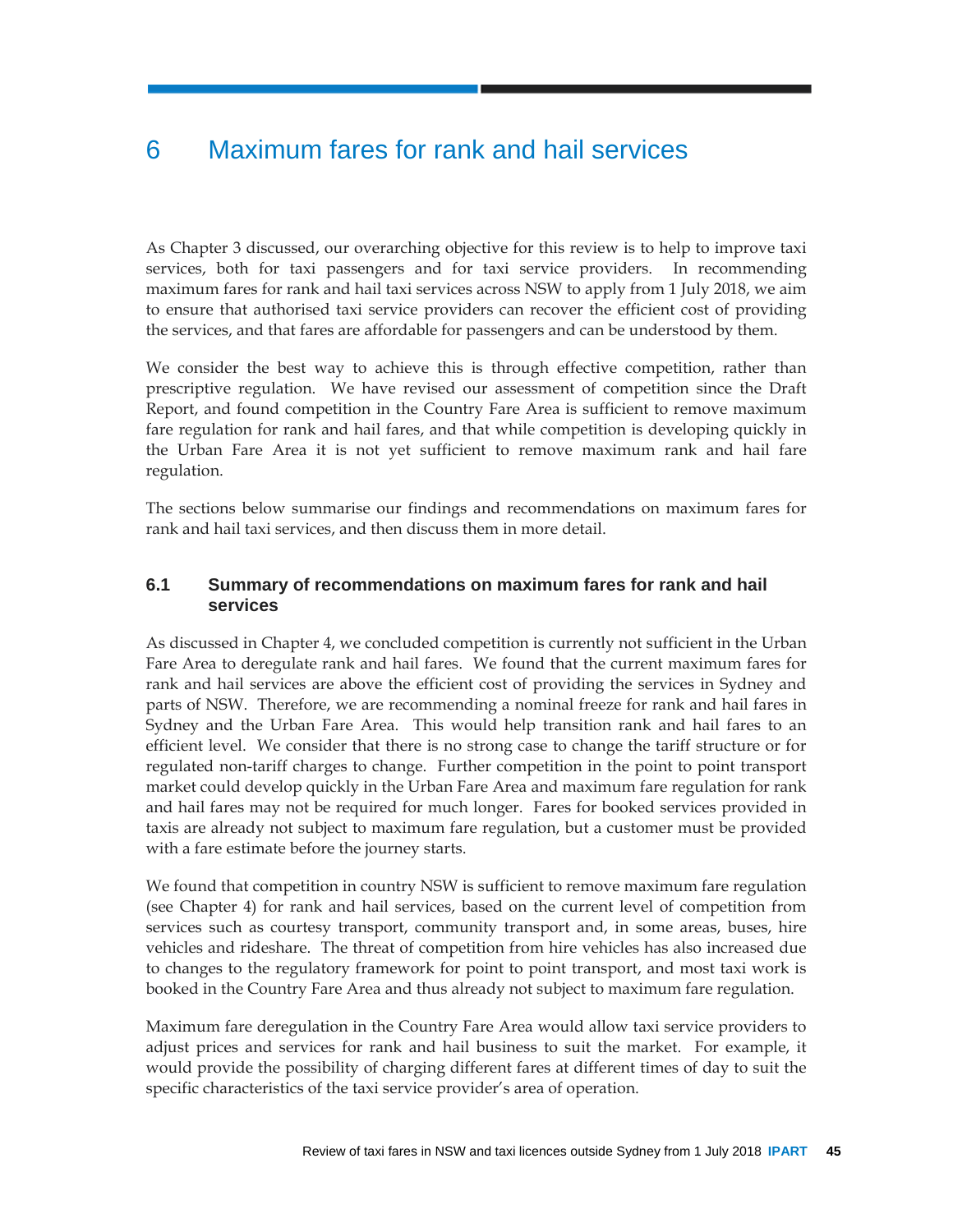Removing maximum rank and hail fare regulation for the Country Fare Area would be a relatively straightforward matter of amending the fares order to remove any references to the Country Fare Area.

The taxi industry is in transition from a highly regulated industry to a less regulated one and deregulating maximum rank and hail fares will provide the taxi industry with more flexibility to adjust to the changes it has been experiencing. We consider it would be prudent in the transition to maximum fare deregulation, for a three year interim period, to implement alternative consumer protection measures and assess outcomes for customers through fare notification and monitoring. This would require regulatory change.

We have also had regard to our recommendations on licences when developing our recommendations for fares. While we assessed competition from hire vehicles and other types of point to point transport providers as sufficiently effective to allow for maximum fare deregulation, deregulation of the supply of taxi licences would further develop competition within the rank and hail market.

In Chapter 5, we recommended that from 1 July 2020 annual taxi licences outside Sydney be made available on demand, for an administration fee. This would require legislative change.

On balance, we consider that rank and hail fares should be deregulated in the Country Fare Area from 1 July 2020 or earlier if possible, at the same time as the supply of licences is deregulated. This would also allow for notification and monitoring arrangements to be put into place. In the meantime, we are recommending a nominal fare freeze for rank and hail trips in the Country Fare area from 1 July 2018.

## **6.2 A nominal fare freeze for urban and country fares from 1 July 2018**

We are recommending no change to the current regulated maximum rank and hail fares and charges in the Urban and, for a transitional period, Country Fare Areas from 1 July 2018.

As discussed in Chapter 4, our analysis of competition found that competition in the Urban Fare Area is not yet sufficient to remove maximum fare regulation for rank and hail fares. In reaching this finding we considered the:

- high value of taxi licences in this area (such as around \$170,000 in Sydney94 and \$250,000 on the Central Coast95),
- freeze on issuing new annual licences for growth in Sydney, and
- high proportion of rank and hail trips in the Urban Fare Area.

We found that competition in the Country Fare Area is sufficient to remove maximum fare regulation for rank and hail fares, based on:

growing competition from alternative point to point transport providers,

 $\overline{a}$ 

<sup>94</sup> https://www.pointtopoint.nsw.gov.au/taxi-licence-transfer-prices, accessed 2 March 2018.<br>95 **IDAPT** applysis of PMS data and Point to Point Transport Commissioner data provide

IPART analysis of RMS data and Point to Point Transport Commissioner data provided by TfNSW (see Figure 4.1).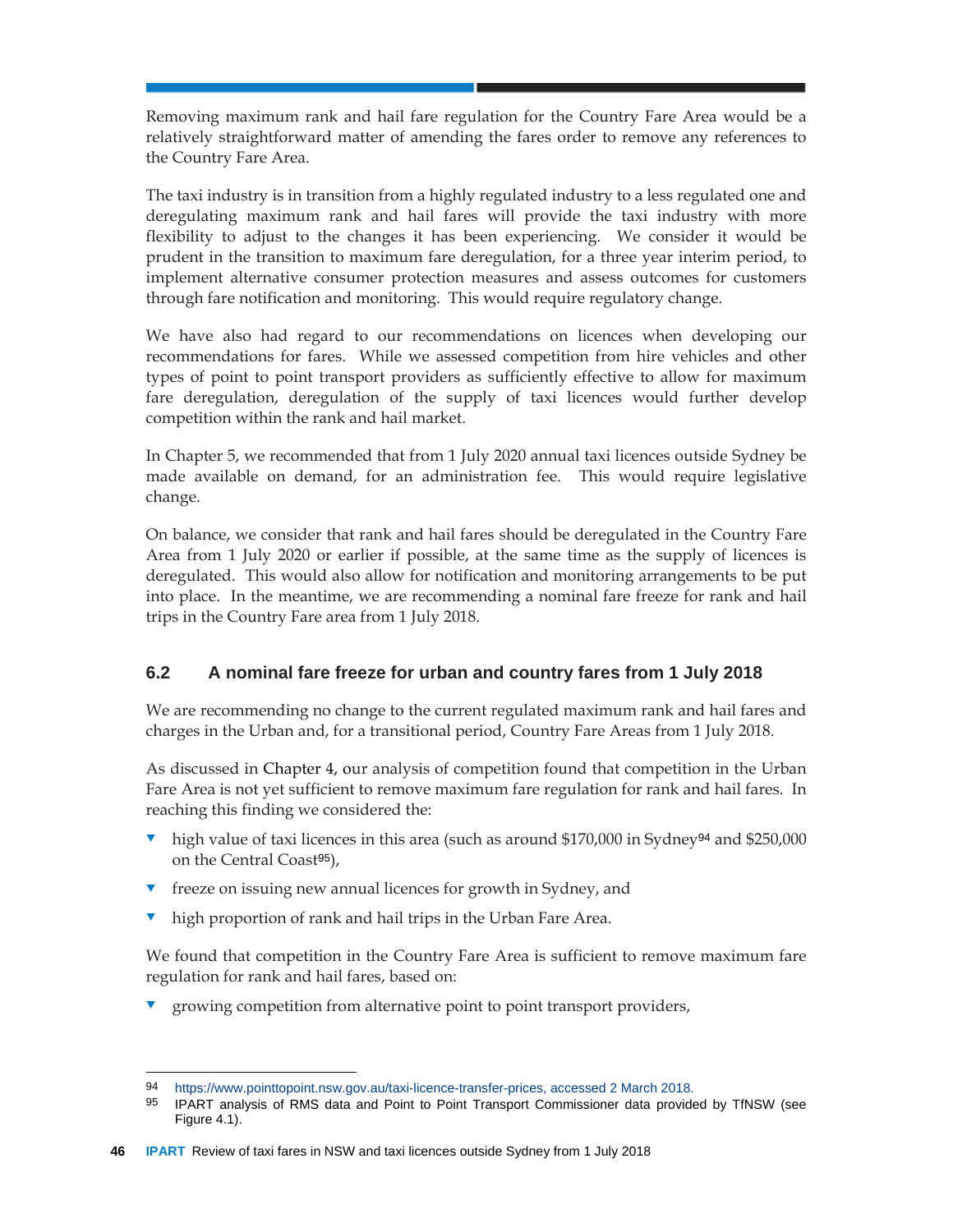- deregulation of fares for booked trips (which are a larger proportion of trips in the Country Fare Area than in the Urban Fare Area), and
- Victoria's experience deregulating country and regional taxi fares.

However, we consider that the move away from regulating maximum rank and hail fares should be supported by fare notification and monitoring and these require legislative change. Therefore, we are recommending a nominal fare freeze for the Country Fare Area from 1 July 2018. Section 6.3 sets out our recommendation to not regulate maximum rank and hail fares in the Country Fare Area from 1 July 2020 or earlier if possible.

Our Draft Report recommended a nominal freeze on maximum rank and hail fares in Sydney and a proposed 'Designated Zone'. The proposed Designated Zone was made up of taxi operating areas outside Sydney that are in, or partly within, Significant Urban Areas or had more than five taxi licences, had recent high value taxi licence transfer values or were adjacent to busy tourist areas. Many of these areas were in the Country Fare Area.

The sections below set out the feedback we received from stakeholders on a nominal freeze on fares, and more detail about the analysis that led to our final recommendations.

#### **6.2.1 Stakeholder feedback on a nominal freeze on fares**

Views on our fare recommendations were mixed. Many industry stakeholders did not support a freeze on maximum rank and hail fares on the grounds that:

- $\bullet$  taxi drivers are receiving inadequate remuneration, in some cases making it difficult for operators to find and retain drivers<sup>96</sup>
- $\bullet$  fares have not increased for four to five years and have not kept up with inflation<sup>97</sup>
- v costs have increased and a fare increase is needed for the business to remain viable<sup>98</sup>
- they preferred the Taxi Cost Index method previously used by IPART<sup>99</sup>
- $\bullet$  the removal of the return harbour crossing toll has meant a reduction in fares and reduced driver income,100 and
- passengers will accept a small increase in fares, for example, if it means the taxi service remains in business,101 or because their need for transport is not very flexible.<sup>102</sup>

Other stakeholders said that they should be able to set their own fares103 or that fares should not rise as this would result in loss of business.104 In its submission to the Issues Paper the

 $\overline{a}$ 96 For example, Katoomba Taxis - J Clark submission to IPART Draft Report, 5 February 2018, p 1; T Mullins submission to IPART Draft Report, 8 February 2018, p 5.

<sup>97</sup> For example R Walters, Transcript of Public Hearing, Sydney, 30 January 2018, p 24; F Lukabyo, Transcript of Public Hearing, Sydney, 30 January 2018, p 14.

<sup>98</sup> F Lukabyo, Cabcharge, Transcript of Public Hearing, Sydney, 30 January 2018, p 13; NSW Taxi Drivers Association submission to IPART Draft Report, 9 February 2018, p 4; J Spence, Transcript of Public Forum, Dubbo, 6 February 2018, pp 17-18.

<sup>99</sup> T Bradley, Transcript of Public Hearing, Sydney, 30 January 2018, pp 47-48; NSW Taxi Drivers Association submission to IPART Draft Report, 9 February 2018, p 4.

<sup>100</sup> M Jools, Transcript of Public Hearing, Sydney, 30 January 2018 p 16.

<sup>101</sup> D Taylor, Transcript of Public Forum, Dubbo, 6 February 2018, p 18.

<sup>102</sup> M Mahoney, Transcript of Public Forum, Dubbo, 6 February 2018, pp 22-23; D Taylor, Dubbo Public Hearing submission to IPART Draft Report, 6 February 2018, p 18.

<sup>103</sup> J Berne submission to IPART Draft Report, 5 February 2018, p 1.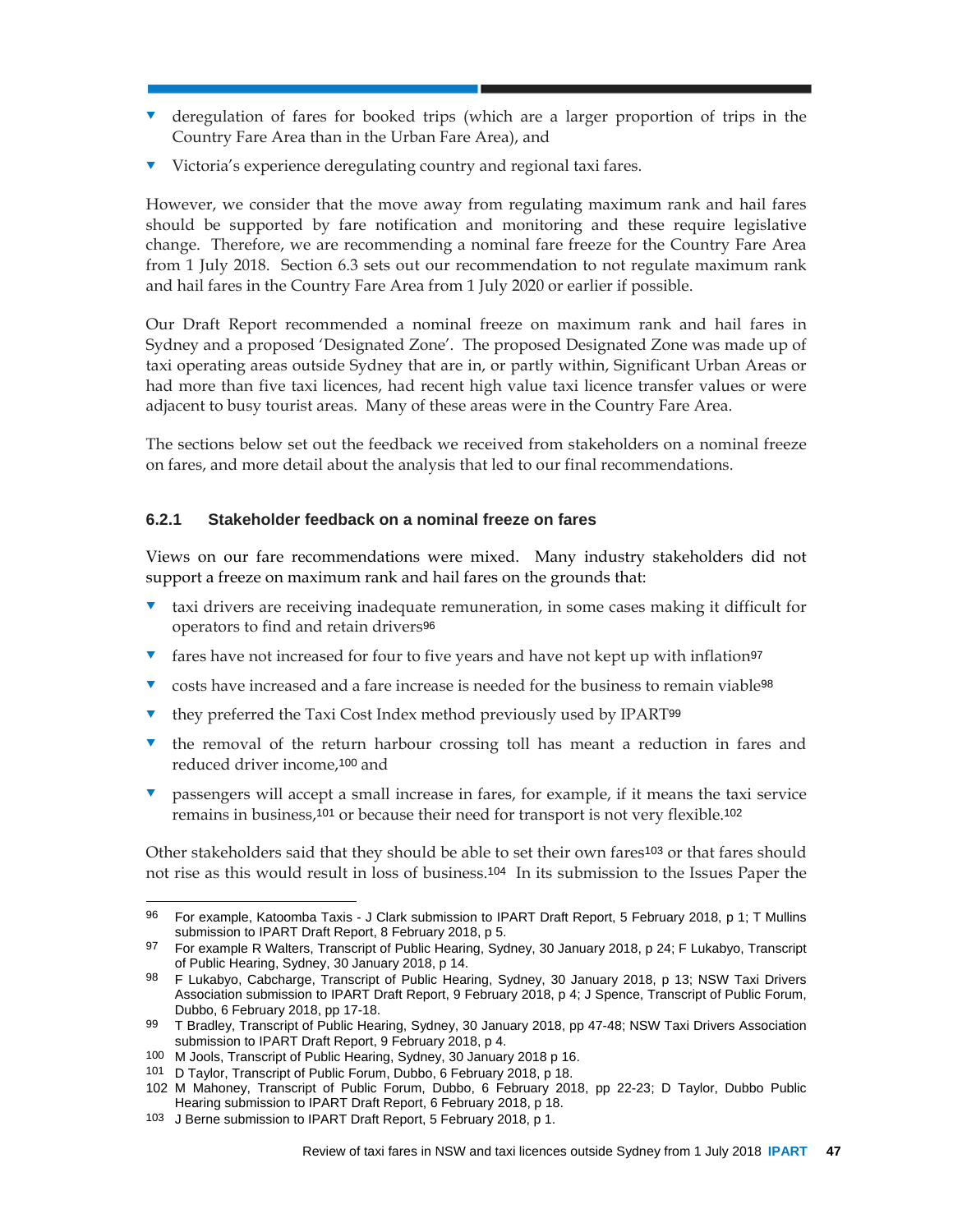NSW Taxi Council submitted that 'taxi fares are about right' for both Sydney Metro and Country. In its submission on the Draft Report the Taxi Council submitted that it would not be seen as reasonable for there to be no increase in drivers' earnings.<sup>105</sup>

Stakeholders expressed concern about the viability of the taxi industry in some regional areas,106 reporting difficulties in finding buyers for taxi licences.107 One stated

In remote areas and small towns the potential of operating a taxi service even when the licence is given out free of charge is marginal at best.108

#### **6.2.2 Our response to stakeholder feedback**

We are no longer recommending a Designated Zone for new licences (see Chapter 5). Our final recommendations on maximum fares are based on the existing Urban and Country Fare Areas (see Glossary for a description of the fare areas).

Our referrals require us to consider the need for greater efficiency in the supply of taxi services so as to reduce costs for the benefit of consumers and taxpayers. In parts of NSW where licence values are high we consider that fares are above the efficient cost of providing taxi services as fares are sufficient to cover the 'scarcity value' of licences. We do not consider this to be an efficient cost. We consider that a nominal fare freeze would transition fares closer to the efficient costs of providing rank and hail taxi services.

Compared to our draft recommendations, our final recommendation is to retain maximum fare regulation for rank and hail fares across NSW for the year beginning 1 July 2018. We are recommending deregulating rank and hail fares in the Country Fare Area from July 2020 or earlier if possible (see section 6.3).

In some parts of the Country Fare Area the demand for taxi services is currently low, licence values are low or unknown and licence owners report difficulty in finding buyers for licences. The regulated maximum rank and hail fares in these areas may already be at a level reflecting the efficient cost of providing rank and hail services. Taxi industry stakeholders highlighted the breadth and quality of service they provide, meeting the community's needs 24 hours a day, seven days a week,109 picking up people following domestic violence incidents, or taking people to hospital. 110 For example,

We are on call 24 hours a day, seven days a week. We do stuff in early hours in the morning, such as transferring nurses to and from hospitals to keep the ambulances on the road doing what

<sup>104</sup> M Jools, Transcript of Public Hearing, Sydney, 30 January 2018 p 16; M Burrage, Transcript of Public Hearing, Sydney, 30 January 2018, pp 22,57.

<sup>105</sup> NSW Taxi Council submission to Issues Paper 20 October 2017, p 10 and Taxi Council submission to IPART Draft Report, 9 February 2018, p 7.

<sup>106</sup> T Mullins submission to IPART Draft Report, 31 January 2018, pp 1, 5; P Porteous, Transcript of Public Forum, Coffs Harbour, 1 February 2018, p 37.

<sup>107</sup> R Stapleton, Transcript of Public Forum, Dubbo, 6 February 2018, p 9; G Casey, Transcript of Public Forum, Coffs Harbour, 1 February 2018, pp 9-10; R Walters, Transcript of Public Hearing, Sydney, 30 January 2018, p 24; J Faulkner, Transcript of Public Forum, Dubbo, 6 February 2018, p 39; R Angelopoulos, Transcript of Public Hearing, Sydney, 30 January 2018, p 28.

<sup>108</sup> T Mullins submission to IPART Draft Report, 31 January 2018, p 2.

<sup>109</sup> J Collins, Transcript of Public Hearing, Sydney, 30 January 2018, p 57; M Rogers, Transcript of Public Forum, Coffs Harbour, 1 February 2018, p 6.

<sup>110</sup> L Stewart, Transcript of Public Hearing, Sydney, 30 January 2018, p 25.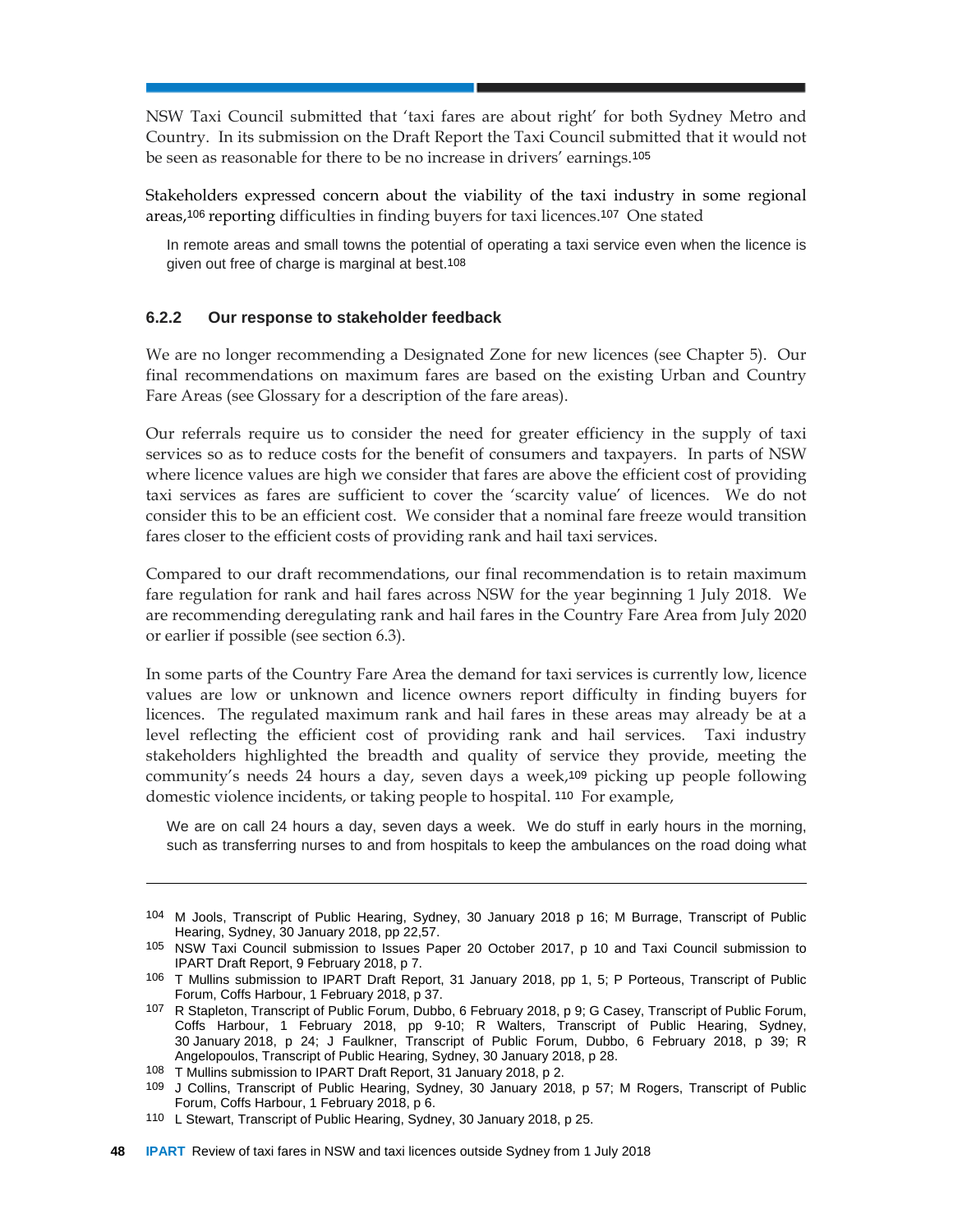they should be doing. We do little things for a lot of people in the early hours of morning, making sure they get on trains, picking up people from trains, taking them to and from the airport.<sup>111</sup>

We have taken into consideration that setting maximum fares too low could threaten the viability of rank and hail services in some areas. In the Country Fare Area, rank and hail work accounts for a small proportion of taxi work. In some areas the regulated maximum rank and hail fare may not cover the costs of providing a 24 hour a day, seven day a week service. However, the majority of the examples of early morning trips given by stakeholders were booked trips for which fares are not regulated. Taxi service providers are not required to recoup the cost of providing these services via the rank and hail fare, and can set booked fares at a level that does cover costs.

We do not consider that drivers would earn more money if fares increased. The supply of and demand for driver labour determines driver earnings, not the level of fares. This reflects the structure of the taxi industry, where drivers are not employees of a taxi service provider but 'bailees' of a taxi vehicle. (See Box 6.1). Increasing fares is also likely to lead to reduced demand for taxi services and so may have a negative impact on fare revenue.

#### **Box 6.1 Fare increases have not generally resulted in increased driver earnings**

Taxis may be driven by the taxi licence holder or the taxi can be bailed to a driver (or both).

Bailee drivers pay the licence holder for the use of the taxi. While the arrangements vary, most Sydney drivers pay a fixed 'pay-in'. Outside Sydney, it is more common for licence holders to enter into a revenue-sharing arrangement with bailee drivers.

In the (Sydney) Metropolitan Transport District the maximum pay-in is determined by the Industrial Relations Commission, although actual pay-ins may be lower than the maximum. The pay-in is likely to vary with supply of and demand for drivers – many drivers willing to drive is likely to push pay-ins higher, while a shortage of drivers would mean pay-ins have to be set lower to get a driver to take a shift.

Outside Sydney, the percentage payment to a driver can be adjusted similarly, again most likely in response to supply of and demand for drivers.

As part of our 2012 and 2015 Sydney taxi reviews, we engaged consultants, The CIE, to carry out surveys of all taxis drivers and operators in NSW. The findings of these surveys indicated that driver earnings are unrelated to fares: CIE found that, with nominal increases in the maximum taxi fare in 2012, 2013 and 2014, total driver earnings per taxi were about the same in nominal terms as they were in 2011 – that is, they were lower in real terms in 2014 than in 2011.

**Source:** IPART, *Sydney taxi fares to apply and new licences to be released from July 2015*, p 3; The CIE, *2014 Survey of taxi drivers and operators*, February 2015 p 6; *IPART review of taxi fares outside Sydney to apply from July 2015*, June 2015, p 3.

Our referrals require us to consider the social impact of our recommendations. For some people, taxis facilitate access to employment, services and social activities. A nominal fare freeze is a real fare decrease which means that the price customers pay for taxis would not increase, even though the price of other goods and services is, on average, increasing. This would help to ensure that people remain able to access employment, services and social activities. It may also encourage people to use taxis more frequently and improve access to

<sup>111</sup> A Clark-Smith, Transcript of Public Forum, Coffs Harbour, 1 February 2018, p 16.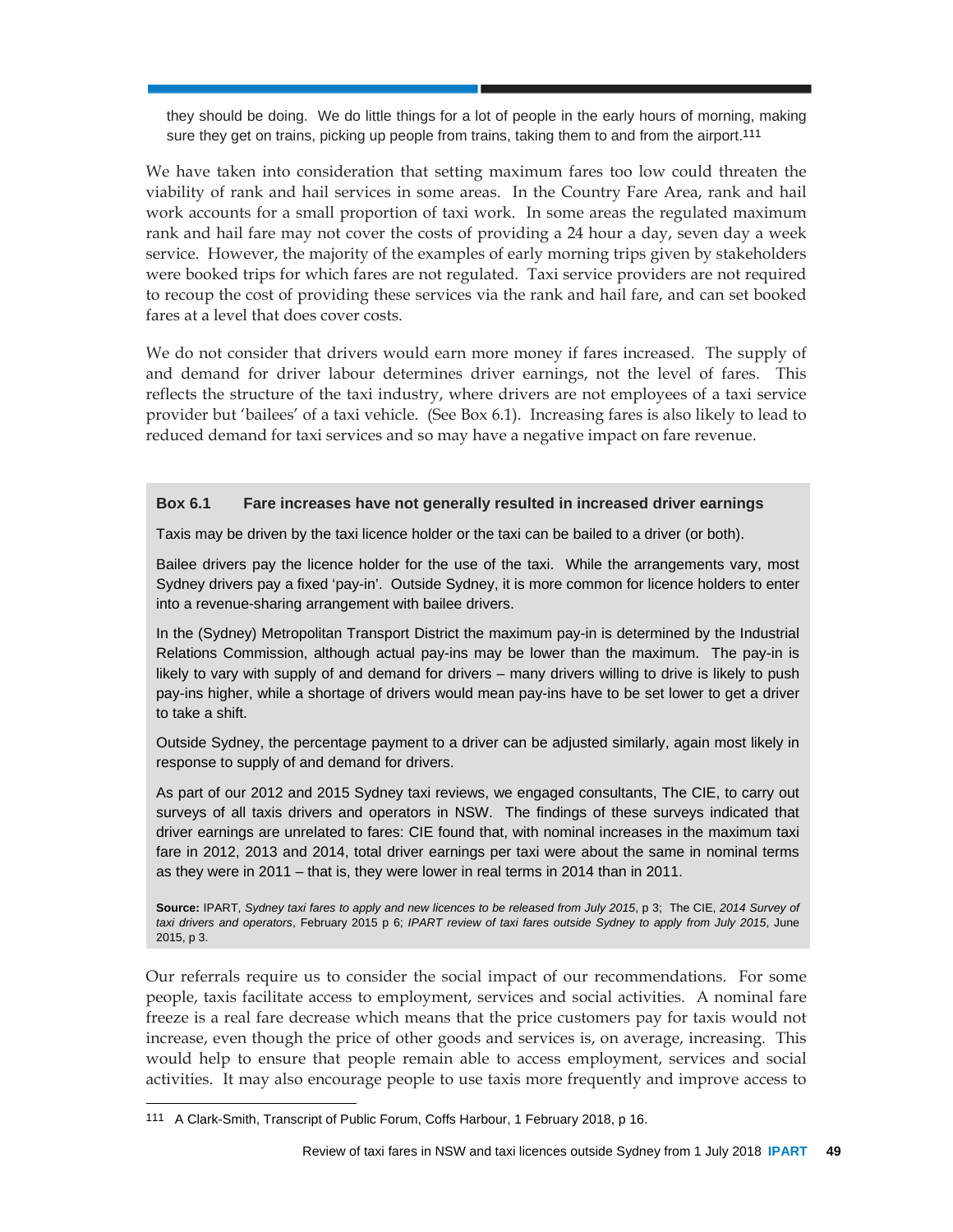employment, services and social activities. Maximum fare deregulation from 1 July 2020, or earlier if possible, would give taxi service providers the flexibility to charge fares to cover costs at times and in places when it would be uneconomic to do so at regulated fare prices. This would have a positive social impact for communities for whom the desired services remain available, while competition and the additional protection of fare notification and monitoring would protect passengers from excessive prices.

We are also required to consider the impact of our recommendations on the use of the public passenger transport network and the need to increase the proportion of travel undertaken by sustainable modes such as public transport. Taxis may be a substitute for public transport in some instances, and a nominal freeze (which is a real decrease) in rank and hail fares may encourage some customers to switch from public transport to taxis. However, we expect that the magnitude of this impact would be very small. We also note that some customers may rely on taxi services to connect them to public transport. For these customers, lower real rank and hail fares would support their use of public transport.

## **6.2.3 We are not recommending changes to non-tariff charges**

The non-tariff components of a rank and hail fare apply only to certain trips. They currently include road tolls, the Sydney airport rank fee, additional charges for hiring a maxi-cab and for multiple hiring, and a cleaning fee. In addition, a surcharge may apply for non-cash payments. Drivers may accept tips or gratuities but cannot demand that they are paid.

Road tolls and the Sydney airport rank fee are passed through to the customer (ie, the customer pays the actual toll or fee incurred by the driver). Prior to 1 November 2017 drivers could charge a return toll when travelling northbound across the Sydney Harbour Bridge or Sydney Harbour Tunnel.112 This is no longer the case.

The 2018 Fares Order sets the maximum amounts for the other non-tariff components. We considered whether the maxi taxi surcharge, the multiple hiring fee or the cleaning fee set out in the fares order should be changed.

One stakeholder submitted that the maxi taxis should be able to charge for luggage113 and another disagreed with the removal of the return Sydney Harbour crossing toll.114 As we found that competition is developing quickly in urban areas and fare (and licence) regulation may not be required much longer (see Chapter 4), we also consider that it is not appropriate to recommend changes to the non-tariff charges of the Fares Order in the absence of significant evidence for change. Consistent with our Draft Report, we did not find any convincing case for recommending changes to these amounts.

The Passenger Service Levy115 came into effect on 1 February 2018. The 2018 Fares Order states that this levy may be added to the fare for a taxi service. This is consistent with the

 $\overline{a}$ 

<sup>112 2014</sup> Fares Order.

<sup>113</sup> M Khan submission to IPART Draft Report, 15 December 2017.

<sup>114</sup> NSW Taxi Drivers Association submission to IPART Draft Report, 9 February 2018, p 4.

<sup>115</sup> Taxi service providers and booking service providers must pay a Passenger Service Levy of \$1 per passenger service transaction for up to 5 years to fund the Government's industry assistance package. It can be passed on to customers, and if so, it is subject to GST. It does not apply when the trip starts in another State or Territory, if the authorised taxi service provider carries out fewer than 150 passenger service transactions per year or if the passenger service is carried out in remote and very remote areas of NSW.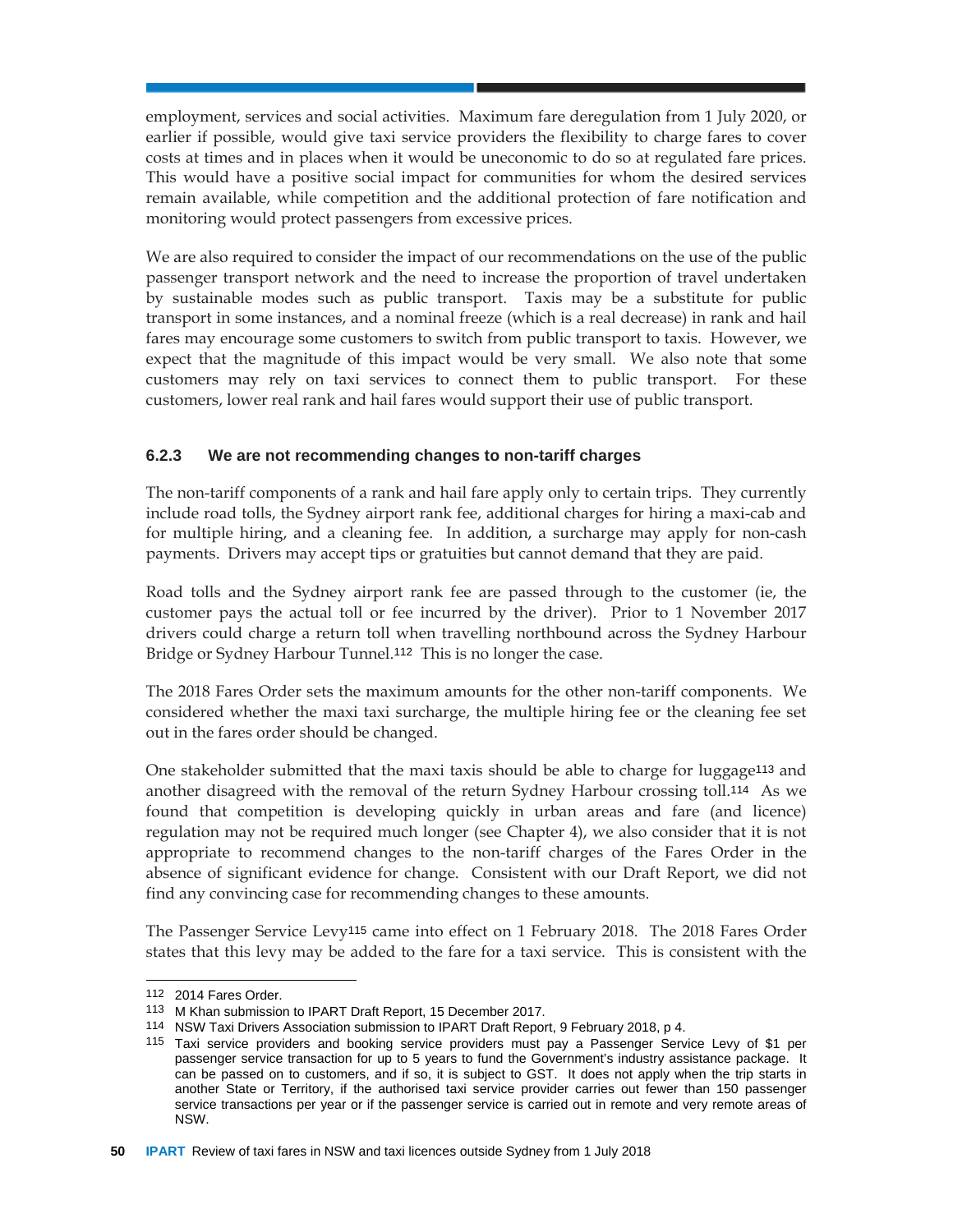recommendation in our Draft Report and enables taxi service providers to pass on the full cost of the levy to customers if they choose to. As this has come into effect we have not made a final recommendation on this.

#### Recommendation

3 Maximum fares and charges for rank and hail taxi services remain unchanged in nominal terms for taxis in the Urban Fare Area from 1 July 2018.

## **6.3 No maximum fare regulation in the Country Fare Area from 1 July 2020 or earlier if possible**

We consider that rank and hail taxi services in the Country Fare Area should not be subject to regulated maximum fares from 1 July 2020, or earlier if possible. The townships of Moama, Barham, Tocumwal, Mulwala, Barooga and Deniliquin are already exempt from maximum rank and hail fare regulation. (See Chapter 2.)

Booked trips in taxis have not been subject to maximum fare regulation since 1 November 2017. Taxi service providers can have different fares for booked and rank and hail trips. The only requirement for booked fares is that the passenger receives a fare estimate before the journey commences.

If rank and hail maximum fare regulation were removed, taxi service providers would still be required to develop a fare schedule, publish it on their website, if they have one, and provide it to passengers on request. However, the fare schedule would not be constrained by a regulated maximum fare.

Our draft recommendation was to deregulate from 1 July 2018 maximum rank and hail fares in an Exempt Zone consisting of currently exempt areas, as well as other parts of the Country Fare Area that were not in, or partly within, Significant Urban Areas, or had fewer than six taxi licences, had no recent high value taxi licence transfer values and were not adjacent to busy tourist areas.<sup>116</sup>

The sections below set out the feedback we received from stakeholders on deregulating rank and hail fares, and more detail about the analysis that led to our final recommendations.

#### **6.3.1 Stakeholder feedback on deregulation of rank and hail fares**

The few specific comments on the draft recommendation to deregulate fares in the proposed Exempt Zone were generally neutral or supportive. The NSW Taxi Council and Regional Taxi Lines raised no objections.117 An individual submitted

… suppression of fare schedules …should be done away with … let the market set the price without the irresponsible release of uncontrolled go anywhere licences. 118

<sup>116</sup> IPART, Review of taxi fares in NSW and taxi licences outside Sydney from 1 July 2018, Draft Report, December 2017, p 44.

<sup>117</sup> NSW Taxi Council submission to IPART Draft Report, p 7; Regional Taxi Lines Pty Ltd - G Ferris submission to IPART Draft Report, 8 February 2018, p 2.

<sup>118</sup> T Mullins submission to IPART Draft Report, 31 January 2018, p 5.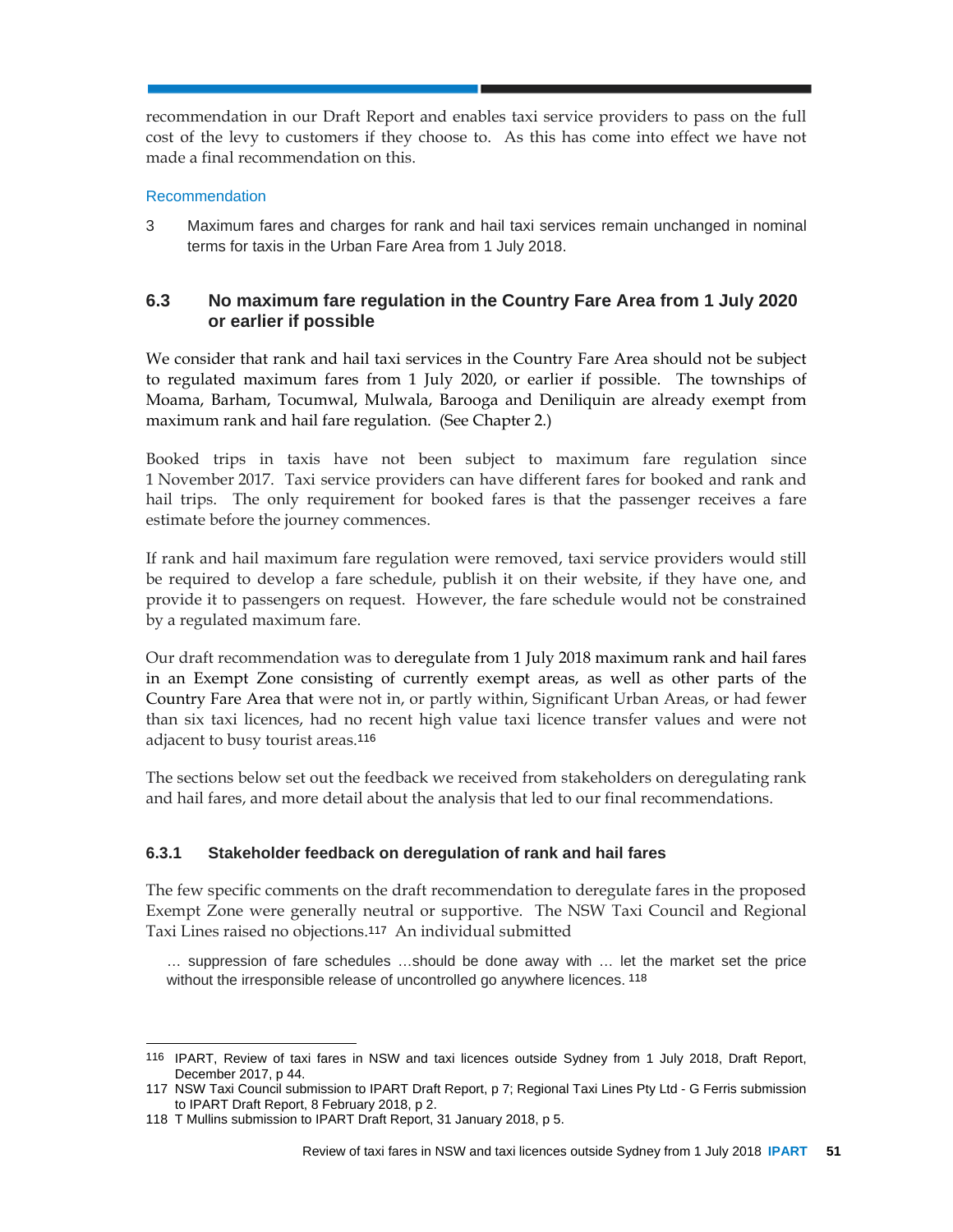However, this submission considered there was inconsistency in our proposal to regulate fares in the proposed Designated Zone but not the Exempt Zone. Another individual submitted that taxi plate holders should be able to set their own fares as competitors have lower costs (such as Green Slips) and community transport is subsidised.<sup>119</sup>

However, some in the industry favour price regulation. For example, one individual commented

When you want to deregulate, that's great, but don't regulate us as well - it should be one or the other. … If telling us what to do, gives you control over the taxi industry so that we get quality out there for the customer, that would be great. That is why we pay half a million dollars for a taxi licence, so that we can go out and provide that service, being told what to do, regulated, for the protection of customer and the protection of the driver.120

#### **6.3.2 Our response to stakeholder feedback on deregulating rank and hail fares**

Deregulating maximum rank and hail fares would give taxi service providers flexibility to structure fares in a way that suits their market and reflects the costs of providing a service at different times. For example with maximum fare deregulation taxi service providers could charge higher rank and hail fares during peak demand and lower fares in off peak times.

Fare regulation is not costless. There is the direct cost of the regulatory process and compliance. There is potentially a more significant cost in the stifling of price and service innovation.

We note that the Victorian Government deregulated fares for all country and regional areas in 2014. The impact of fare deregulation in Victoria is discussed in Chapter 4.

Our final recommendation delays, but extends the area of, proposed deregulation of maximum rank and hail fares to the whole Country Fare Area. This is a larger area than proposed in our Draft Report. As discussed in Chapter 4, we found that competition in the Country Fare Area is sufficient to remove maximum fare regulation for rank and hail fares.

#### **6.3.3 Deregulated rank and hail fares should be notified and monitored initially**

We are recommending that, at the same time maximum rank and hail fares are deregulated in the Country Fare Area, a system of price notification and monitoring of rank and hail fare schedules in these areas be introduced. Price notification would provide consumers with information about fares to support a move from a regulated market where consumers can rely on Government-mandated maximum fares to one in which they seek information for themselves and make decisions about what rank and hail taxi to pick. Competition is a dynamic process. Price monitoring would allow the community and Government to understand the performance and competitiveness of the point to point transport market and to identify any areas where competition may not be sufficient to support the expected better consumer outcomes.

 $\overline{a}$ 

<sup>119</sup> J Berne submission to IPART Draft Report, 5 February 2018, p 1.

<sup>120</sup> N McKenzie, Transcript of Public Forum, Coffs Harbour, 1 February 2018, p 12.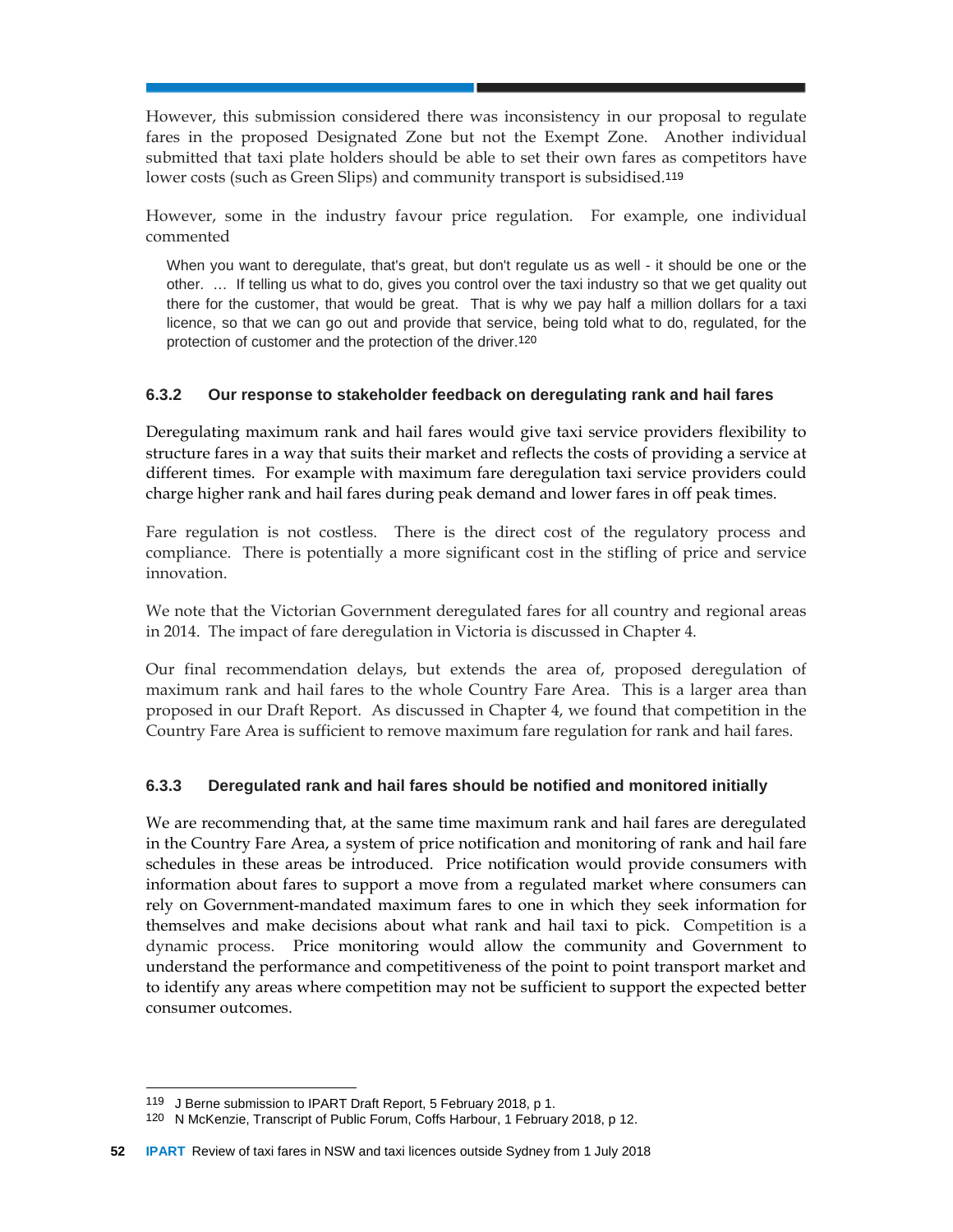Our Draft Report recommended that taxis be required to display their rank and hail fares on the outside of the vehicle to facilitate competition.121 There was no support in submissions or at public forums for this recommendation. Some saw it as an unfair regulatory burden on taxis. For example, the NSW Taxi Council submitted that this is not required of buses, trains and other point to point transport; would make it difficult to change prices and compete; may create confusion at ranks and at airports; and will endanger safety as a passenger may hail a taxi then decide they want a different one behind.<sup>122</sup> Cabcharge also submitted it is not required of public transport or road tolls and commented that it was overly prescriptive and will result in a "race to the bottom for fares at a time when taxis are building services and brands".123 One individual questioned if this "would make it easier for ride share to take hold in country towns"124 and another saw it as "stupidity that will not benefit passengers who in practice take the first taxi parked at a rank."<sup>125</sup>

We have decided not to recommend fare notification on the exterior of taxis and instead are recommending that from 1 July 2018 to 30 June 2020 (three years following deregulation of maximum rank and hail fares) in the Country Fare Area:

- country taxi service providers be required to notify the Point to Point Transport Commissioner of changes in their rank and hail fare schedule, and
- **the Point to Point Transport Commissioner publish each taxi service provider's rank and** hail fare schedule on its website.

These changes may require the Government to amend the *Point to Point Transport (Taxis and Hire Vehicles) Regulation 2016*. We are also recommending that rank and hail prices are monitored and publicly reported on annually for three years following fare deregulation. We are recommending that monitoring and reporting be undertaken by IPART or another appropriate body.

Taxi service providers are currently required to display fares inside the taxi, provide information about fares and charges on a taxi service provider's website (if they have one) and provide copies of that information to potential passengers on request.126 If a taxi service provider does not have an official website, they are only required to display fares inside the taxi and have copies of information about fares and charges available to potential passengers on request.

We consider our recommendations for publishing and monitoring fares aid both consumer protection and competition by providing:

- a single point where passengers can access rank and hail fare information, providing transparency about rank and hail fares that can be expected in a town
- information on trends and regional variations in taxi fares which would aid competition and highlight potential areas of misuse of market power, and

 $\overline{a}$ 

<sup>121</sup> This was to be in addition to the requirement for taxis to display fares and charges inside the taxi. Point to Point Regulation, cl 15.

<sup>122</sup> Taxi Council submission to IPART Draft Report, 9 February 2018, p 4.

<sup>123</sup> F Lukabyo, Cabcharge, Transcript of Sydney Public Hearing, 30 January 2018, p12-13.

<sup>124</sup> P Brasher submission to IPART Draft Report, 9 February 2018, p 1.

<sup>125</sup> T Mullins submission to IPART Draft Report, 31 January 2018, p 3.

<sup>126</sup> Point to Point Regulation, cl. 54.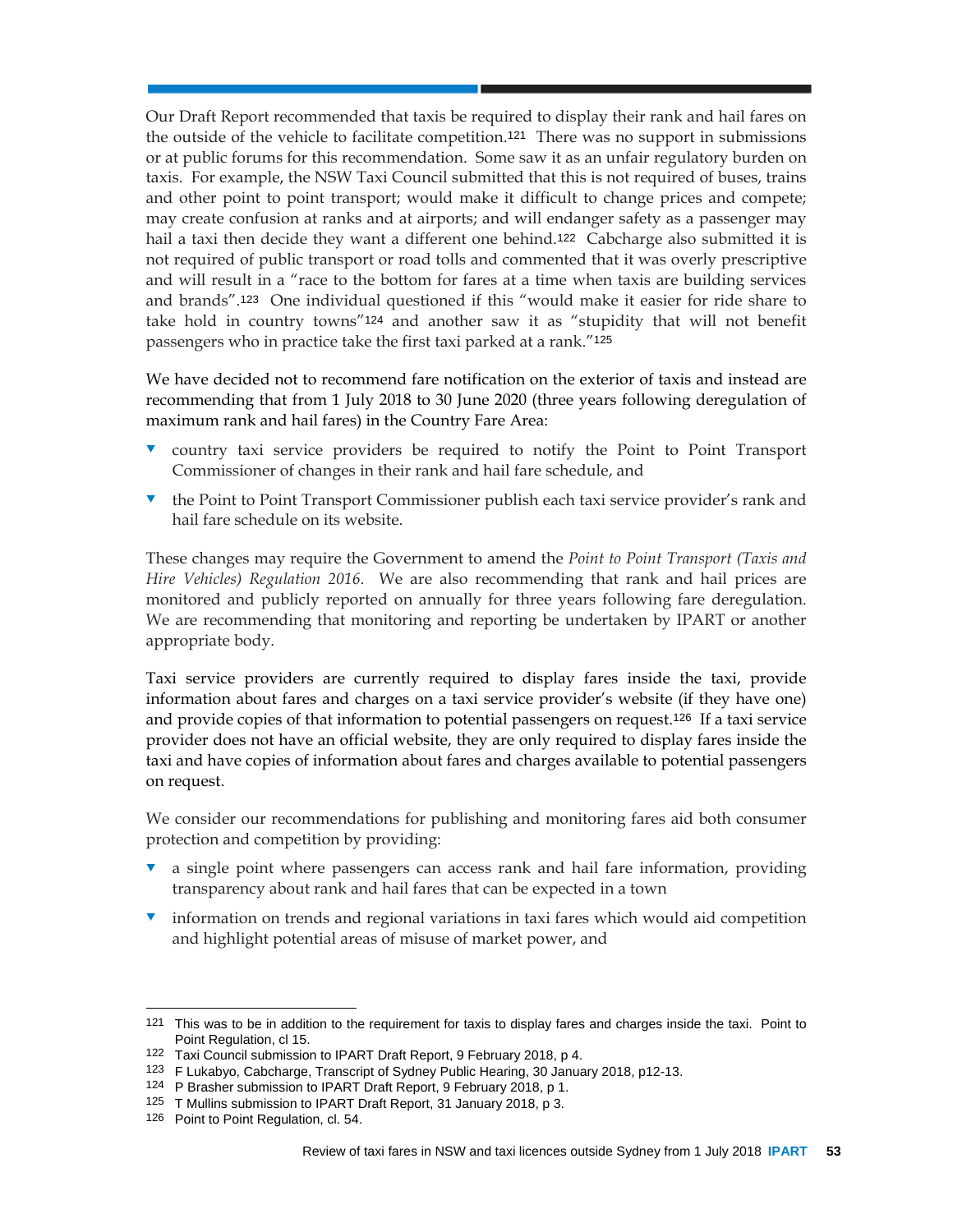**v** a disincentive for providers or drivers to price opportunistically and potentially exploit passengers who are unfamiliar with the new arrangements.

A notified rank and hail fare schedule could specify flag fall, distance rates and waiting times at different times of days, or be structured in a way that suits the taxi service provider's operations and market. For example, it could specify a flat fare for trips in town between certain hours and a higher flag fall at specified times.

When the Victorian Government deregulated taxi fares for all country and regional areas in 2014 it replaced maximum fare regulation with a requirement to notify the regulator if fares are set at other than the "default" fare schedule (which is the fare schedule that applied immediately prior to deregulation). The regulator publishes notified fares and the Essential Services Commission monitors and reports on them annually (See Box 6.2). A similar notification model to that used in Victoria could be adapted for use in the deregulated Country Fare Area, with the current country fare schedule taken to be the default fare. However, we consider that customers should have access to information about all providers' fare schedules, including those who have maintained the 'default fare schedule'.

## **6.3.4 We are not recommending an immediate move to deregulate maximum rank and hail fares in the Country Fare Area**

We considered, but are not recommending, immediate deregulation of maximum rank and hail fares in the Country Fare Area even though we found competition sufficient to do so. Our recommended delay recognises that it would take time to set up the legal framework and regulatory systems to put deregulation into effect. Deregulation of fares done as a package with deregulation of the supply of licences, together, and/or with fare notification and monitoring, and would deliver consumer protection. Deregulated supply would facilitate new competitors entering a market if demand was not being met or a taxi service provider was charging above the efficient costs of providing the service, thus placing competitive pressure on prices and services.

#### Recommendations

- 4 Maximum fares and charges for rank and hail services in the Country Fare Area are deregulated from 1 July 2020, or earlier if possible.
	- Until then, as a transitional measure, maximum fares and charges for rank and hail services in the Country Fare Area remain unchanged in nominal terms.
- 5 From 1 July 2020 to 30 June 2023, (or three years from the date of deregulation of maximum fares and charges for rank and hail services in the Country Fare Area):
	- taxi service providers in the Country Fare Area are required to notify the Point to Point Transport Commissioner of changes in their rank and hail fare schedule
	- the Point to Point Transport Commissioner publish on its website the fare schedules of all taxi service providers in the deregulated area, and
	- IPART, or another suitable body, annually monitor and publicly report on rank and hail fares in the Country Fare Area.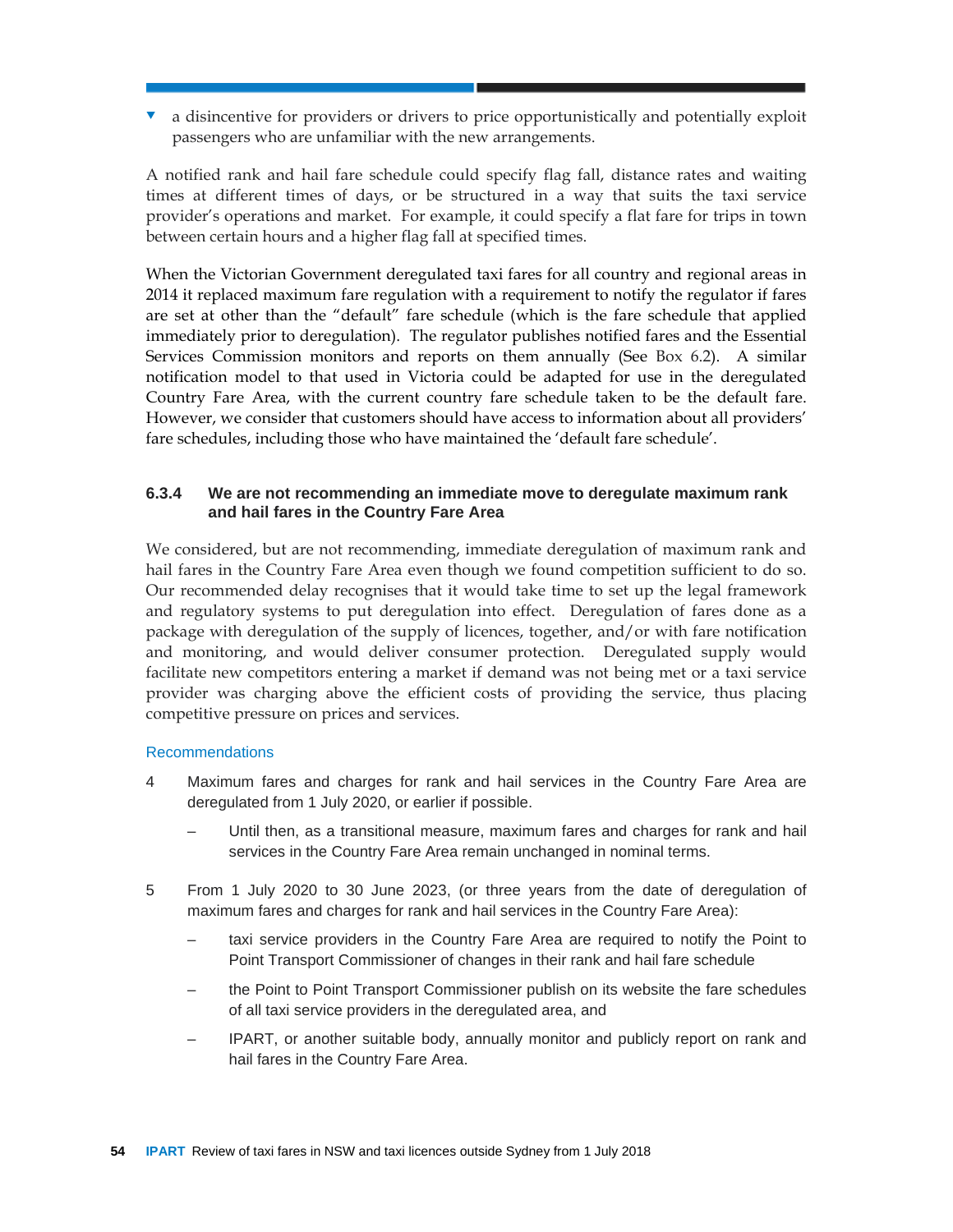#### **Box 6.2 Fare notification and monitoring in Victoria regional and country zones**

Taxi operators in Victorian country and regional zones can set their own fares which may be higher, lower or consistent with standard fares (the former regulated fares).

Taxi operators participating in price notification (ie whose fares differ from the standard fare) need to inform the Taxi Services Commission (TSC) and passengers of their notified fares.

The TSC has an electronic Price Notification System. Operators and booking service providers (on behalf of an operator) can register an account and notify their fares.

All operators' fares are automatically published on the TSC website within five business days of receipt, once they have been verified by the TSC. Notified fares cannot be charged until this (among other things) has occurred.

There is no limit to how often an operator can change their notified fares.

The Essential Services Commission publishes an annual report on regional and country taxi fares and costs to identify and highlight potential areas of misuse of market power.

**Sources:** Taxi Services Commission website, https://taxi.vic.gov.au/taxi-reform/about-taxi-and-hire-car-reforms/pricenotification, accessed 23 February 2018; Essential Services Commission, *Taxi Fare Monitoring Annual Report 2016-17*, December 2017, p 1.

## **6.4 Our recommendations would not have an impact on the TTSS**

The Taxi Transport Subsidy Scheme (TTSS) provides support for NSW residents with a severe and permanent disability. A subsidy covers 50% of the total fare with a maximum subsidy of \$60 per trip. The TTSS participant pays half the fare and tenders a TTSS docket as payment for the other half. The driver claims against the docket. An additional \$15 (ex GST) is paid when the driver is carrying a passenger in a wheelchair to cover the time it takes to load and unload the passenger from the vehicle.<sup>127</sup>

The Physical Disability Council of NSW is concerned about the lack of competition in the point to point transport market in some regions of NSW and how this might impact the cost of booked services, which are no longer regulated.128 We note that customers who use the TTSS will only pay the rank and hail fares set by the authorised taxi service providers.<sup>129</sup>

Our recommendation for a nominal fare freeze would mean that fares for TTSS customers do not increase.

We note that the Government is currently reviewing the TTSS and the incentives provided to Wheelchair Accessible Taxi operators and drivers to provide services to customers with disability. It published a discussion paper in September 2017 which raised the option of making passenger subsidies for people with a disability available to other (non-taxi) point to

<sup>127</sup> TfNSW, *Taxi Transport Subsidy Scheme*, https://www.transport.nsw.gov.au/community/concessions-andschemes/taxi-transport-subsidy-scheme, accessed 7 March 2018.

<sup>128</sup> Physical Disability Council of NSW (PDCN) submission to IPART Issues Paper, 13 October 2017, p 4.

<sup>129</sup> Sub-clause 81(2) of the Point to Point Regulation provides that a taxi that is operated as a result of a booking must use the fare calculation device if the fare is subject to payment by TTSS voucher. Clause 14 (6)(c) prescribes that a fare calculation device must be calibrated so that it determines the fare in accordance with the authorised fares. An authorised fare (see  $(3)$   $(1)$  – definitions) is the amount chargeable for the hiring in accordance with a fares order.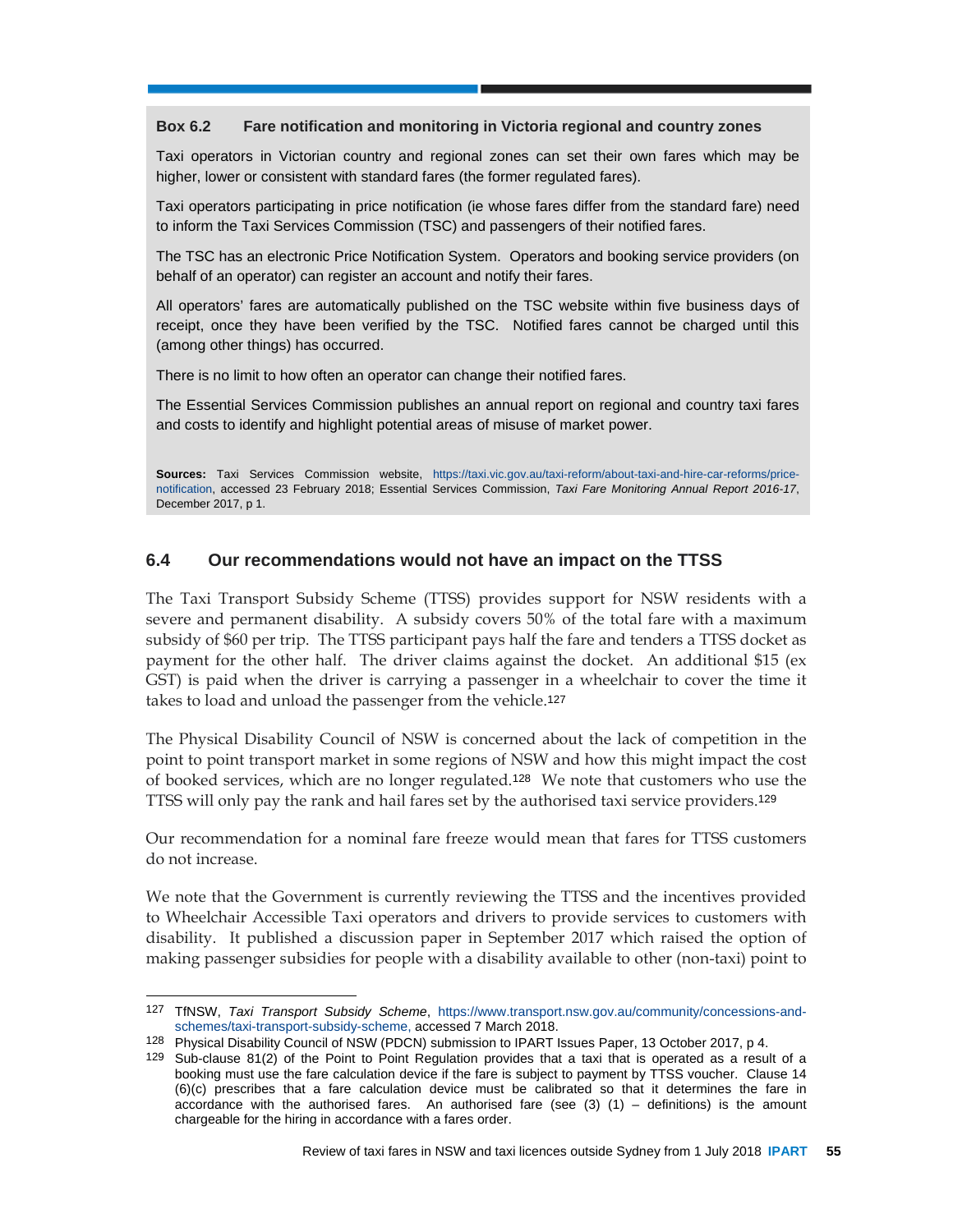point transport service providers.130 These subsidies could be tied to the existing fare schedule until the TTSS review is completed.

## **6.5 No changes to out-of-area fare arrangements**

A taxi driver can charge a rank and hail fare that exceeds the authorised fare if a passenger is being taken outside the taxi's area of operation, and the fare is agreed with the passenger.<sup>131</sup> This includes trips that cross state borders.

We have not received any information that suggests there are any problems with the current out-of-area fare arrangements. The NSW Taxi Council supports the existing policy on out of area fares and the Australian Taxi Drivers Association said there are no significant issues with the current arrangements.<sup>132</sup> Therefore, we are not recommending any changes.

We are recommending that new annual licences permit the licence holder to provide rank and hail services anywhere in NSW outside Sydney (see Chapter 5). This means that taxis with this type of licence would only be able to use the out-of-area provisions if they were taking a passenger into Sydney. We do not consider this to be a problem.

<sup>130</sup> TfNSW, *Transport Disability Incentives and Subsidies Review - Discussion Paper*, September 2017, p 11.

<sup>131</sup> Point to Point Regulation, cl 57.

<sup>132</sup> NSW Taxi Council submission to IPART Issues Paper, 20 October 2017, p 12; Australian Taxi Drivers Association submission to IPART Issues Paper, 22 October 2017, p 5.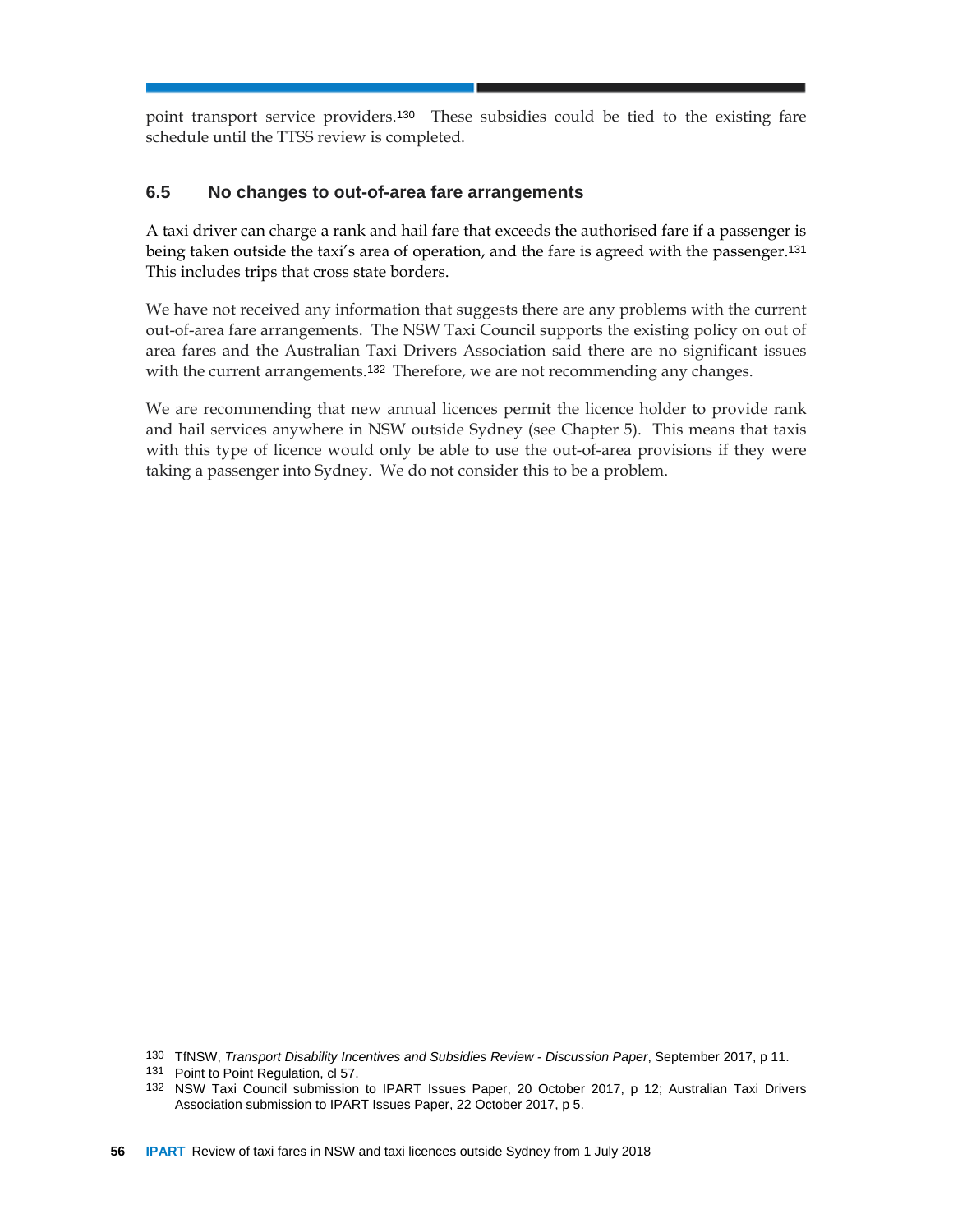A Terms of Arrangement for taxi licence review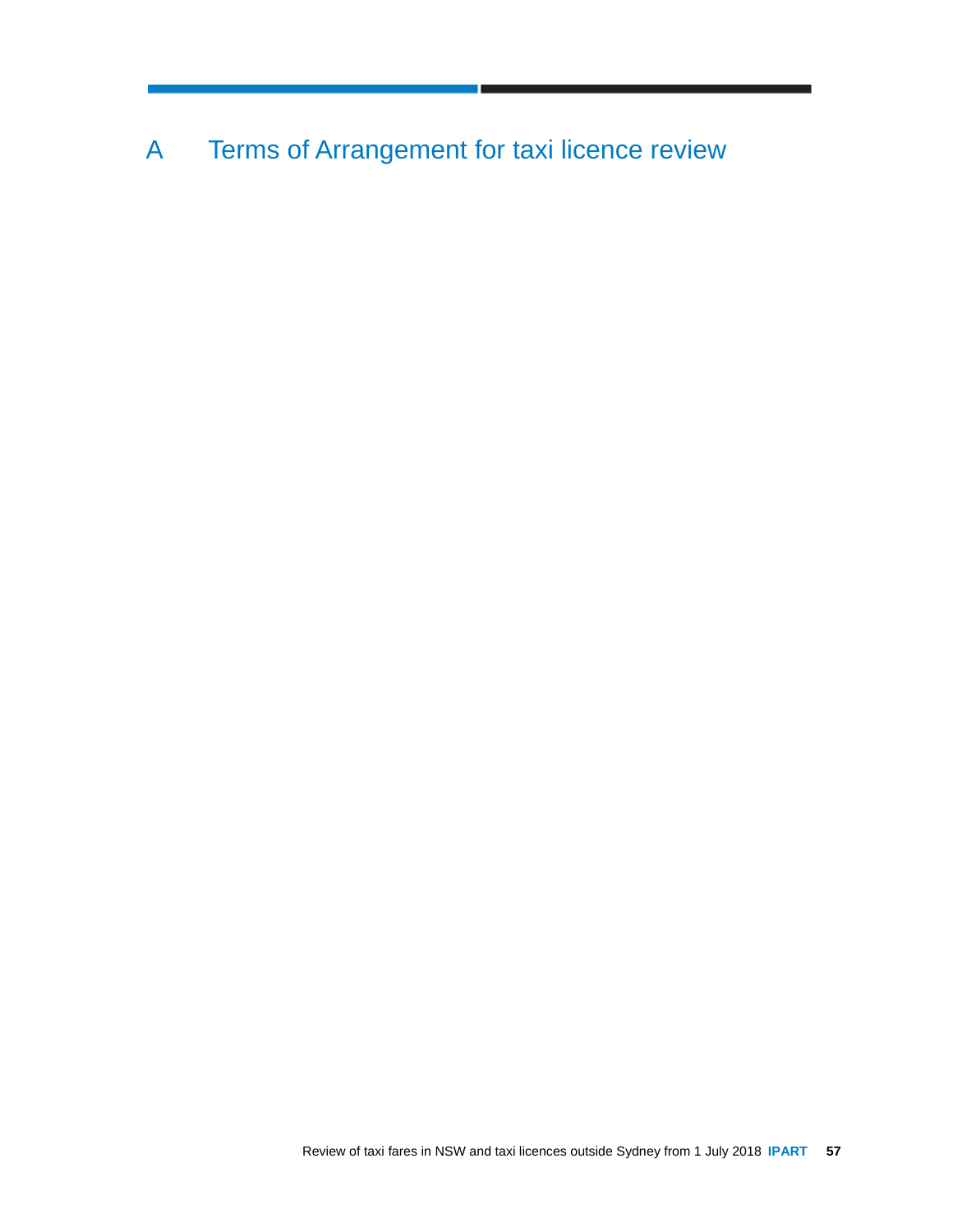## **TERMS OF ARRANGEMENT FOR TAXI LICENCE REVIEW** FOR TAXI SERVICES OUTSIDE SYDNEY UNDER THE INDEPENDENT PRICING **AND REGULATORY TRIBUNAL ACT 1992 (NSW)**

With the approval of the Hon, Gladys Berejiklian MP, Premier of NSW and Minister administering the Independent Pricing and Regulatory Tribunal Act 1992 (IPART Act), pursuant to section 9(2) of the IPART Act, the Independent Pricing and Regulatory Tribunal (IPART) will enter into arrangements with Transport for NSW.

The services to be provided by IPART are the conduct of an investigation into, and the preparation of a report containing recommendations concerning the number of taxi licences (other than licences for wheelchair accessible taxis) to be issued to operate in areas outside Sydney during the year commencing 1 July 2018.

For the purpose of this referral outside Sydney means that part of New South Wales other than the Metropolitan transport district (defined under section 108(1) of the Transport Administration Act 1988).

In making its recommendations IPART is to consider:

- (a) likely passenger demand and latent demand for taxi services,
- (b) the performance of existing taxi services,
- (c) the demand for new taxi licences.
- (d) the viability and sustainability of the taxi industry,
- (e) any other matters IPART considers relevant, having regard to the objective of ensuring improved taxi services.

IPART may also consider and make recommendations concerning:

- (a) the number and type of taxi licences that are to be issued to persons who are also authorised to provide taxi services or who have applied for an authorisation to do so (under the Point to Point Transport (Taxis and Hire Vehicles) Act 2016)
- (b) the number of taxi licences that may be granted to the same applicant or related applicants.

In making its recommendations IPART is to consider the Point to Point Transport Taskforce: Report to the Minister for Transport and Infrastructure (November 2015) and the NSW Government's response. In particular, IPART is to consider whether there should be any restrictions placed on any of the taxi licences to be issued, and whether the licence should specify the operating area to be anything other than outside the Metropolitan transport district.

The services to be provided by IPART should include a public consultation process involving the NSW Taxi Council, taxi industry participants and, other stakeholders and the general community.

IPART should publish a draft report containing its preliminary recommendations by no later than 31 December 2017 and consider public submissions in response to these recommendations before making final recommendations.

IPART is to provide the Minister for Transport and Infrastructure with a report containing its final recommendations by no later than 9 March 2018.

 $\frac{1}{\sqrt{1-\frac{1}{2}}}\left(1-\frac{1}{2}\right)$ Signed

**Andrew Constance MP** The Hon Minister for Transport and Infrastructure

Date........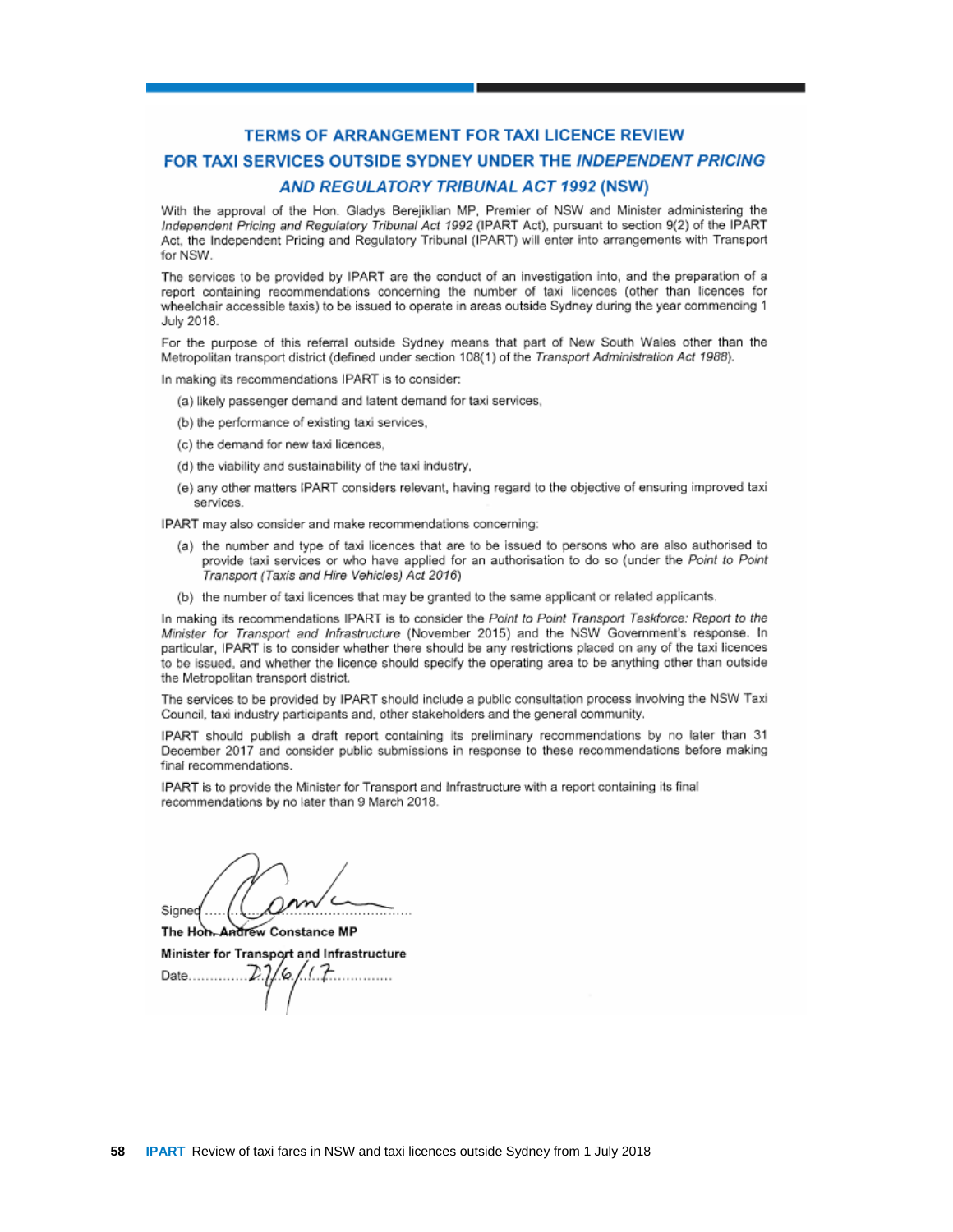B Referrals for fare reviews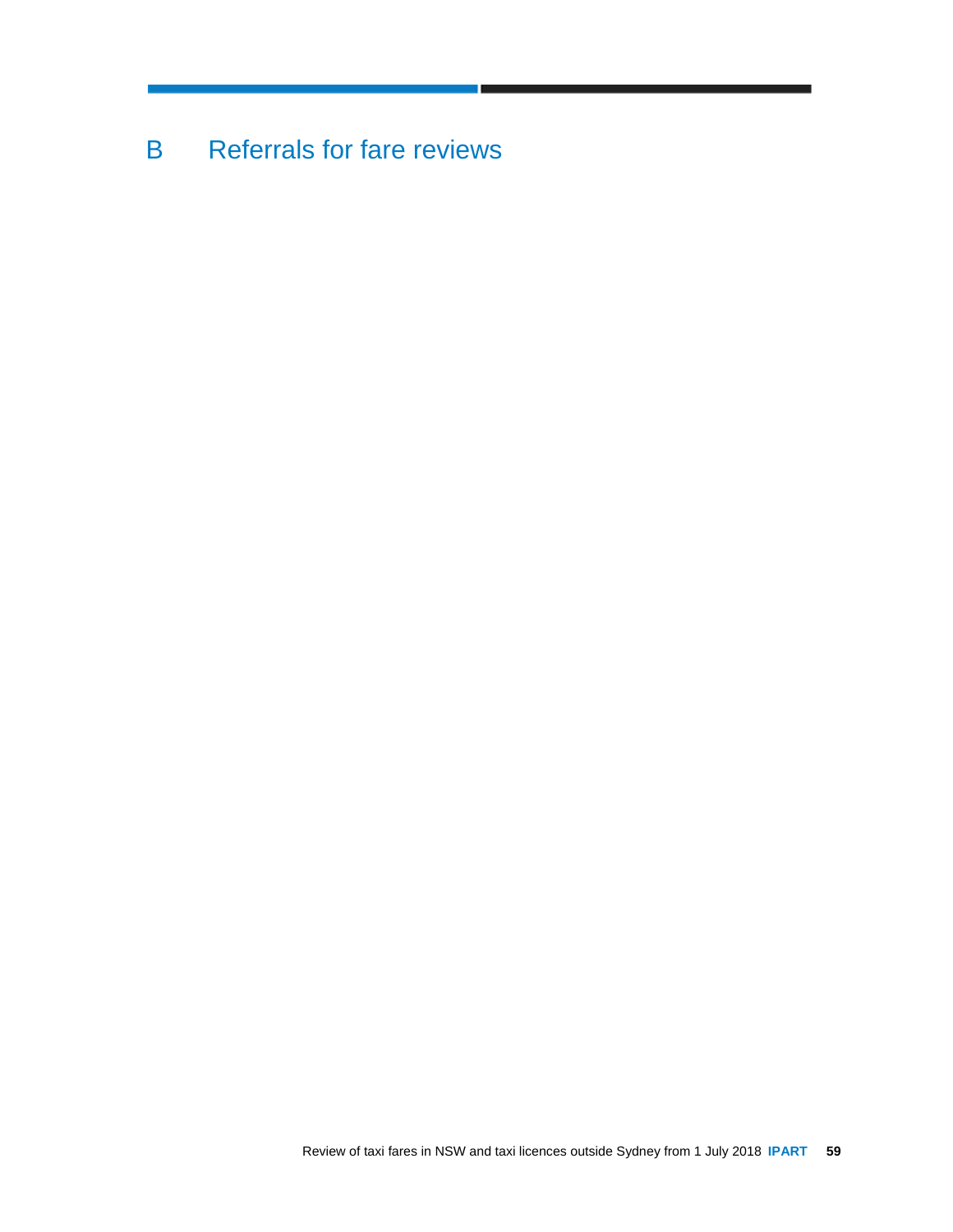#### **FARE REVIEW FOR TAXIS THAT PLY OR STAND FOR HIRE ON A ROAD** OR ROAD RELATED AREA OUTSIDE SYDNEY **REFERRAL UNDER THE PASSENGER TRANSPORT ACT 2014**

I, the Hon, Andrew Constance MP, Minister for Transport and Infrastructure, with the approval of the Hon. Gladys Bereilklian MP, Premier of NSW and Minister administering the Independent Pricing and Regulatory Tribunal Act 1992, pursuant to section 123(1) of the Passenger Transport Act 2014 (NSW) (PT Act 2014), refer taxi services that ply or stand for hire on a road or a road related area (as defined under section 8(1)(a) of the PT Act 2014) outside Sydney to IPART for investigation and preparation of a report containing recommendations regarding the appropriate maximum fares for those services to apply from 1 July 2018.

For the purpose of this referral outside Sydney means that part of New South Wales other than the Metropolitan transport district (defined under section 108(1) of the Transport Administration Act 1988).

In making its recommendations IPART is to consider the matters contained in section 124 of the PT Act 2014, including:

- (a) the cost of providing the services,
- (b) the need for greater efficiency in the supply of services so as to reduce costs for the benefit of consumers and taxpayers,
- (c) the protection of consumers from abuses of monopoly power in terms of prices, pricing policies and standards of service.
- (d) the social impact of the recommendation,
- (e) the impact of the recommendation on the use of the public passenger transport network and the need to increase the proportion of travel undertaken by sustainable modes such as public transport.
- (f) standards of quality, reliability and safety of the services (whether those standards are specified by legislation, agreement or otherwise),
- (g) the effect of the recommendation on the level of Government funding.
- (h) any matter specified in the referral to IPART,
- (i) any other matter IPART considers relevant.

In making its recommendations IPART is to consider the Point to Point Transport Taskforce: Report to the Minister for Transport and Infrastructure (November 2015) and the NSW Government's response, In particular, IPART is to consider whether Transport for NSW should continue to determine the components of the maximum fare including flagfall, distance rate and waiting time rate.

IPART is to indicate what regard it has had to the matters specified above in its report containing its recommendations.

IPART should publish a draft report containing its preliminary recommendations by no later than 31 December 2017 and consider public submissions in response to its recommendations before making final recommendations.

IPART is to report to the Minister for Transport and Infrastructure on its recommendations by no later than 31 March 2018.

Signed

The Hon. Andrew Constance MP Minister for Transport and Infrastructure

 $16/17$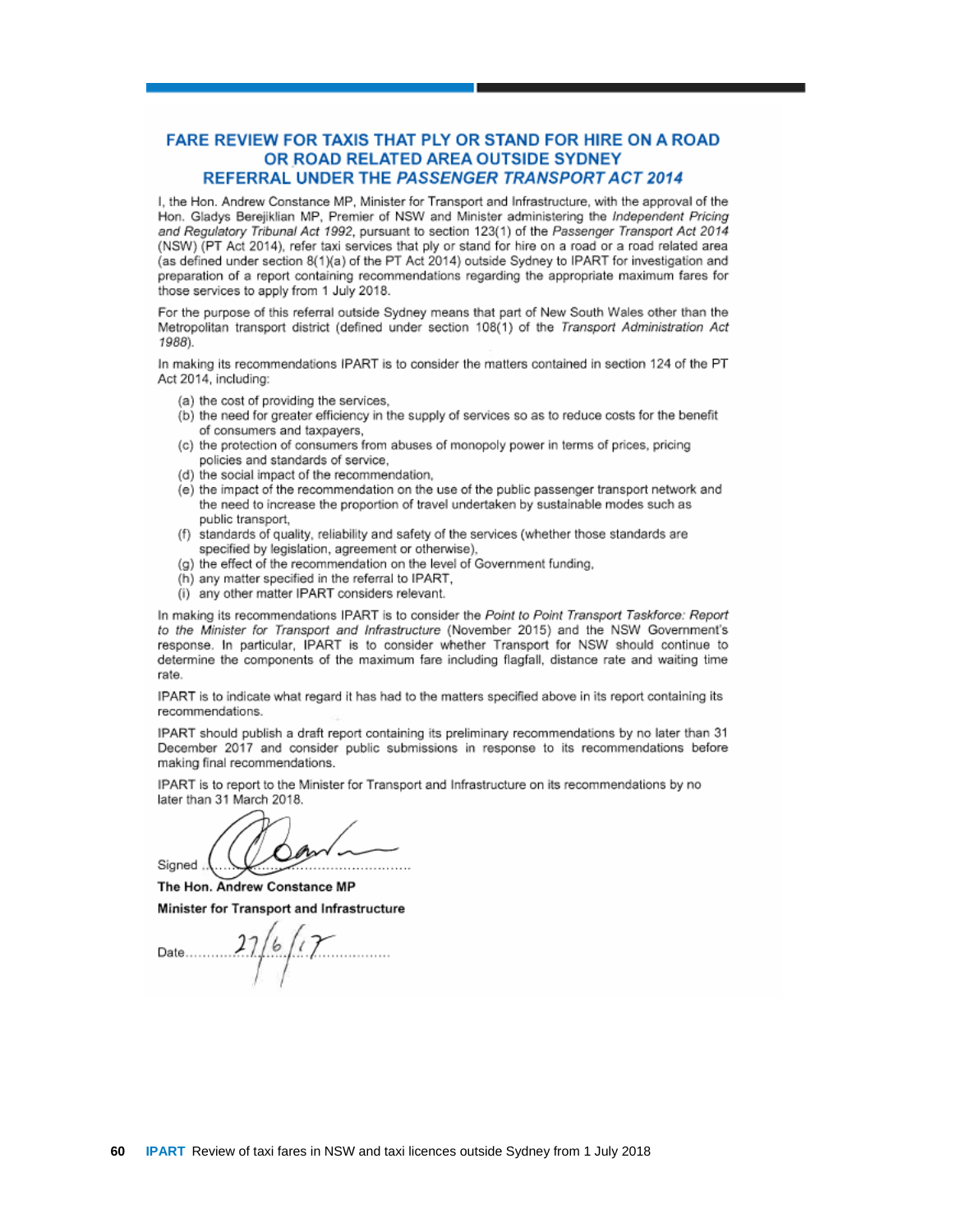## **FARE REVIEW FOR TAXIS THAT PLY OR STAND FOR HIRE ON A ROAD** OR ROAD RELATED AREA IN SYDNEY

#### REFERRAL UNDER THE PASSENGER TRANSPORT ACT 2014

I, the Hon. Andrew Constance MP. Minister for Transport and Infrastructure, with the approval of the Hon. Gladys Berejiklian MP, Premier of NSW and Minister administering the Independent Pricing and Regulatory Tribunal Act 1992 (NSW), pursuant to section 123(1) of the Passenger Transport Act 2014 (PT Act 2014), refer taxi services that ply or stand for hire on a road or a road related area (as defined under section 8(1)(a) of the PT Act 2014) in Sydney to IPART for investigation and preparation of a report containing recommendations regarding the appropriate maximum fares for those services to apply from 1 July 2018.

For the purpose of this referral Sydney means the Metropolitan transport district as defined under section 108(1) of the Transport Administration Act 1988.

In making its recommendations IPART is to consider the matters contained in section 124 of the PT Act 2014, including:

- (a) the cost of providing the services.
- (b) the need for greater efficiency in the supply of services so as to reduce costs for the benefit of consumers and taxpayers,
- (c) the protection of consumers from abuses of monopoly power in terms of prices, pricing policies and standards of service,
- (d) the social impact of the recommendation.
- (e) the impact of the recommendation on the use of the public passenger transport network and the need to increase the proportion of travel undertaken by sustainable modes such as public transport.
- (f) standards of quality, reliability and safety of the services (whether those standards are specified by legislation, agreement or otherwise),
- (g) the effect of the recommendation on the level of Government funding,
- (h) any matter specified in the referral to IPART.
- (i) any other matter IPART considers relevant.

In making its recommendations IPART is to consider the Point to Point Transport Taskforce: Report to the Minister for Transport and Infrastructure (November 2015) and the NSW Government's response. In particular, IPART is to consider whether Transport for NSW should continue to determine the components of the maximum fare including flagfall, distance rate and waiting time rate.

IPART is to indicate what regard it has had to the matters specified above in its report containing its recommendations.

IPART should publish a draft report containing its preliminary recommendations by no later than 31 December 2017 and consider public submissions in response to its recommendations before making final recommendations.

IPART is to report to the Minister for Transport and Infrastructure on its recommendations by no later than 31 March 2018.

Signed

The Hon. Andrew Constance MP Minister for Transport and Infrastructure

Date........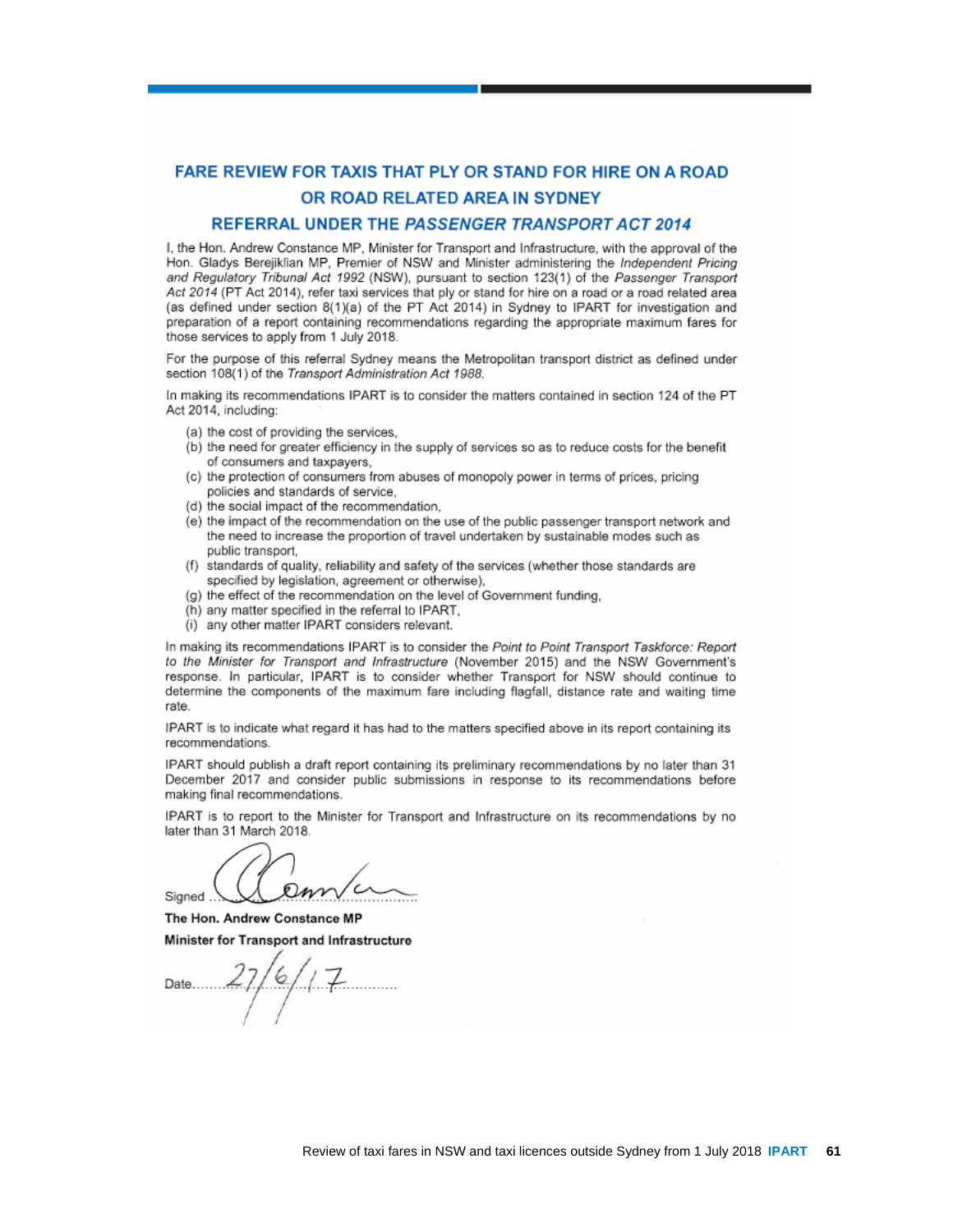# C List of submissions

## **Table C.1 List of submissions on IPART Issues Paper**

| <b>Submitter</b>                       | Date received     |
|----------------------------------------|-------------------|
| Individual $-$ R Smith                 | 14 September 2017 |
| Individual - M Khan                    | 11 October 2017   |
| Individual - Anonymous                 | 11 October 2017   |
| Australian Taxi Drivers Association    | 22 October 2017   |
| Cabcharge Australia Ltd (Confidential) | 23 October 2017   |
| <b>NSW Taxi Council</b>                | 20 October 2017   |
| Physical Disability Council of NSW     | 13 October 2017   |
| Tamworth Radio Cabs Cooperative Ltd    | 13 October 2017   |

## **Table C.2 List of submissions on IPART Draft Report**

| <b>Submitter</b>                      | Date received   |
|---------------------------------------|-----------------|
| Individual - T Bradley                | 9 February 2018 |
| Individual - Anonymous                | 6 February 2018 |
| Individual - Anonymous                | 6 February 2018 |
| Individual - Anonymous                | 6 February 2018 |
| Individual - Anonymous                | 6 February 2018 |
| Individual - F Al Hindi               | 9 February 2018 |
| Individual - R Curran                 | 9 February 2018 |
| Individual - P Brasher                | 9 February 2018 |
| Individual - Anonymous                | 9 February 2018 |
| Individual - Anonymous                | 9 February 2018 |
| Individual - T Newton (Confidential)  | 9 February 2018 |
| Individual - N Donaldson              | 9 February 2018 |
| Individual - Anonymous (Confidential) | 9 February 2018 |
| Individual - N Mohamad                | 9 February 2018 |
| Individual - M Choubassi              | 9 February 2018 |
| Individual - A Vento                  | 9 February 2018 |
| Individual - P Brasher                | 8 February 2018 |
| Individual - S McKenzie               | 8 February 2018 |
| Individual - Anonymous                | 8 February 2018 |
| Individual - T Mullens                | 8 February 2018 |
| Individual - Anonymous                | 7 February 2018 |
| Individual - J Berne                  | 5 February 2018 |
| Individual - Anonymous                | 5 February 2018 |
| Individual - Anonymous (Confidential) | 4 February 2018 |
| Individual - A Olsen                  | 1 February 2018 |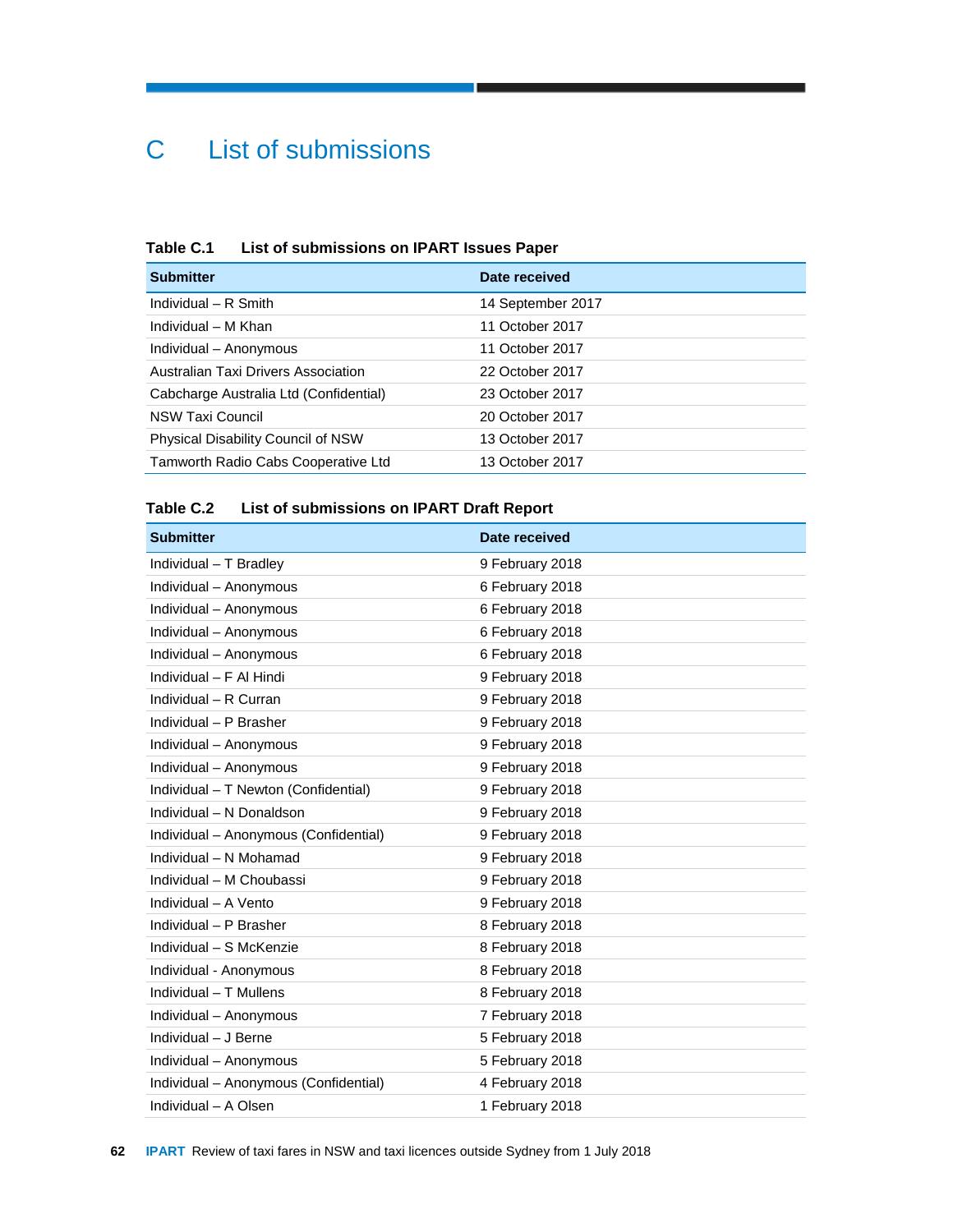| Individual - T Mullens                         | 31 January 2018  |
|------------------------------------------------|------------------|
| Individual - S Robinson (Confidential)         | 31 January 2018  |
| Individual - Anonymous                         | 31 January 2018  |
| Individual - Anonymous (Confidential)          | 31 January 2018  |
| Individual - Anonymous                         | 30 January 2018  |
| Individual - D Ward                            | 18 January 2018  |
| Individual - M Khan                            | 15 December 2017 |
| <b>NSW Taxi Drivers Association</b>            | 9 February 2018  |
| North Coast Taxi Council                       | 9 February 2018  |
| Cabcharge Australia Ltd (Confidential)         | 9 February 2018  |
| <b>NSW Taxi Council</b>                        | 9 February 2018  |
| Dubbo Radio Cabs                               | 9 February 2018  |
| Taxi Cabs Bathurst Co Operative Society Ltd    | 9 February 2018  |
| Griffith Taxis Pty Ltd                         | 9 February 2018  |
| <b>Regional Taxilines Pty Ltd</b>              | 9 February 2018  |
| Illawarra Taxi Network                         | 9 February 2018  |
| Macksville Taxi Service (Confidential)         | 7 February 2018  |
| Kiama Transport                                | 6 February 2018  |
| Katoomba Taxis                                 | 5 February 2018  |
| Wagga Taxis Co-Operative Society Ltd           | 29 January 2018  |
| <b>Batemans Bay Taxi Service</b>               | 2 February 2018  |
| Australian Taxi Drivers Association            | 26 January 2018  |
| Southern Highlands Taxi Service (Confidential) | 28 December 2018 |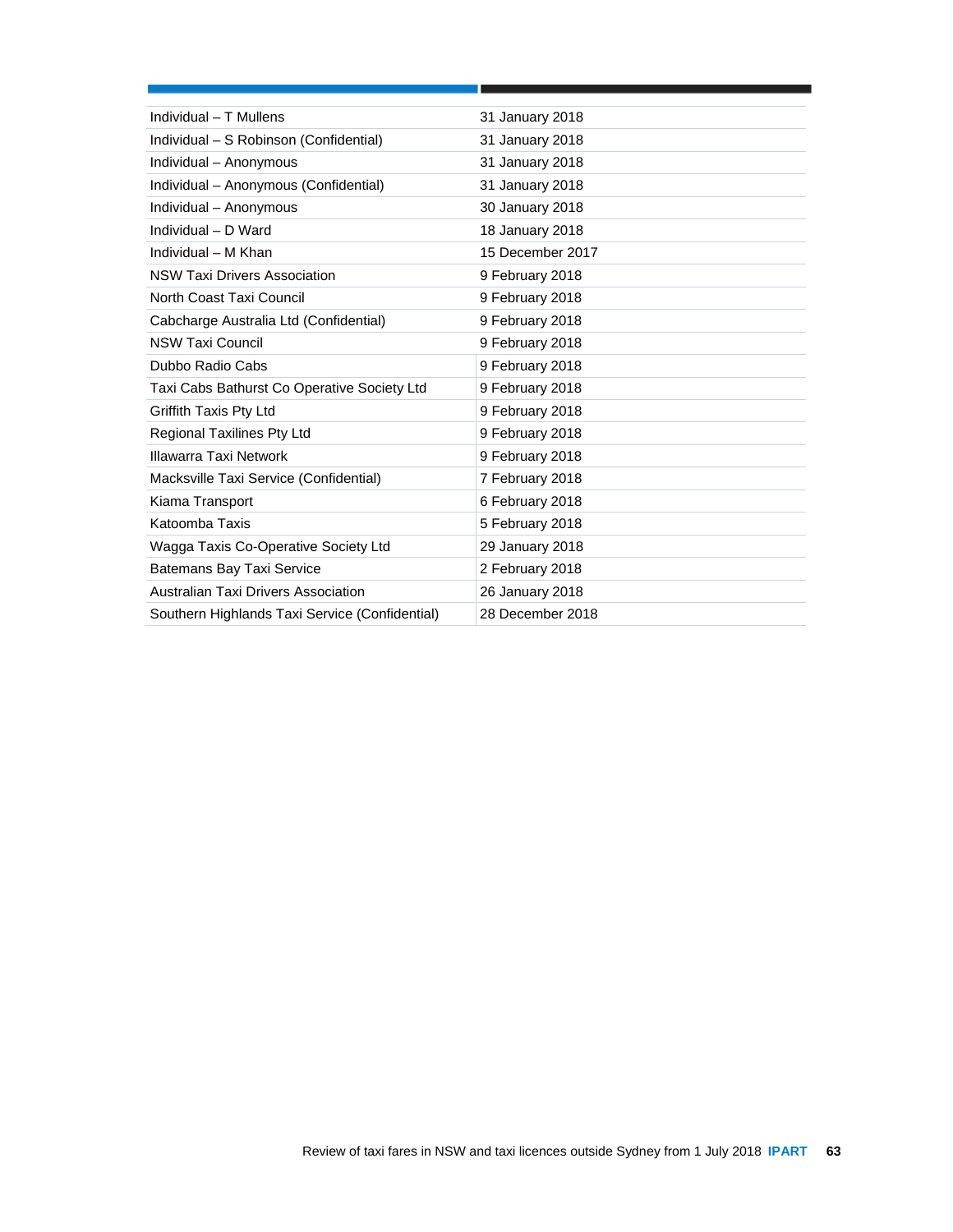## **Glossary**

Area

- Affiliated taxi service provider Provides a taxi service under the brand of an **authorised taxi service provider**.
	- Most taxi operators who were accredited under the *Passenger Transport Act 1990* automatically transitioned to the new regulatory system as affiliated taxi service providers.
- Authorised taxi service provider Provides a taxi service, sets their own fares, has their own branding, and makes their own arrangements for safety and security. They must be authorised by the Point to Point Transport Commissioner.

Taxi networks that were authorised under the *Passenger Transport Act 1990*, and taxi operators accredited under the *Passenger Transport Act 1990* and not affiliated with an authorised taxi network, automatically transitioned to the new regulatory system as authorised taxi service providers.

- Authorised fare The amount chargeable for hiring a taxi from a rank or on the street in accordance with a **fares order**, or the fare determined by the **authorised taxi service provider** if this is less than the fare under the applicable **fares order**.
- Booked service A point to point transport service in a taxi or hire vehicle that is obtained by making a booking through a **booking service provider.**
- Booking service provider Takes bookings for taxis and hire vehicles to provide passenger services. They must be authorised by the Point to Point Transport Commissioner.

Taxi networks that were authorised under the *Passenger Transport Act 1990*, and taxi operators accredited under the *Passenger Transport Act 1990* and not affiliated with an authorised taxi network, automatically transitioned to the new regulatory system as authorised booking service providers.

- **Community** transport Subsidised point to point transport available for older people who are frail, people with disabilities and their carers, and other transport-disadvantaged groups.
- Country Fare All areas in NSW excluding the Urban and Exempt Fare Areas.
- **Courtesy** transport Free transport provided by a pub, club or other venue to patrons.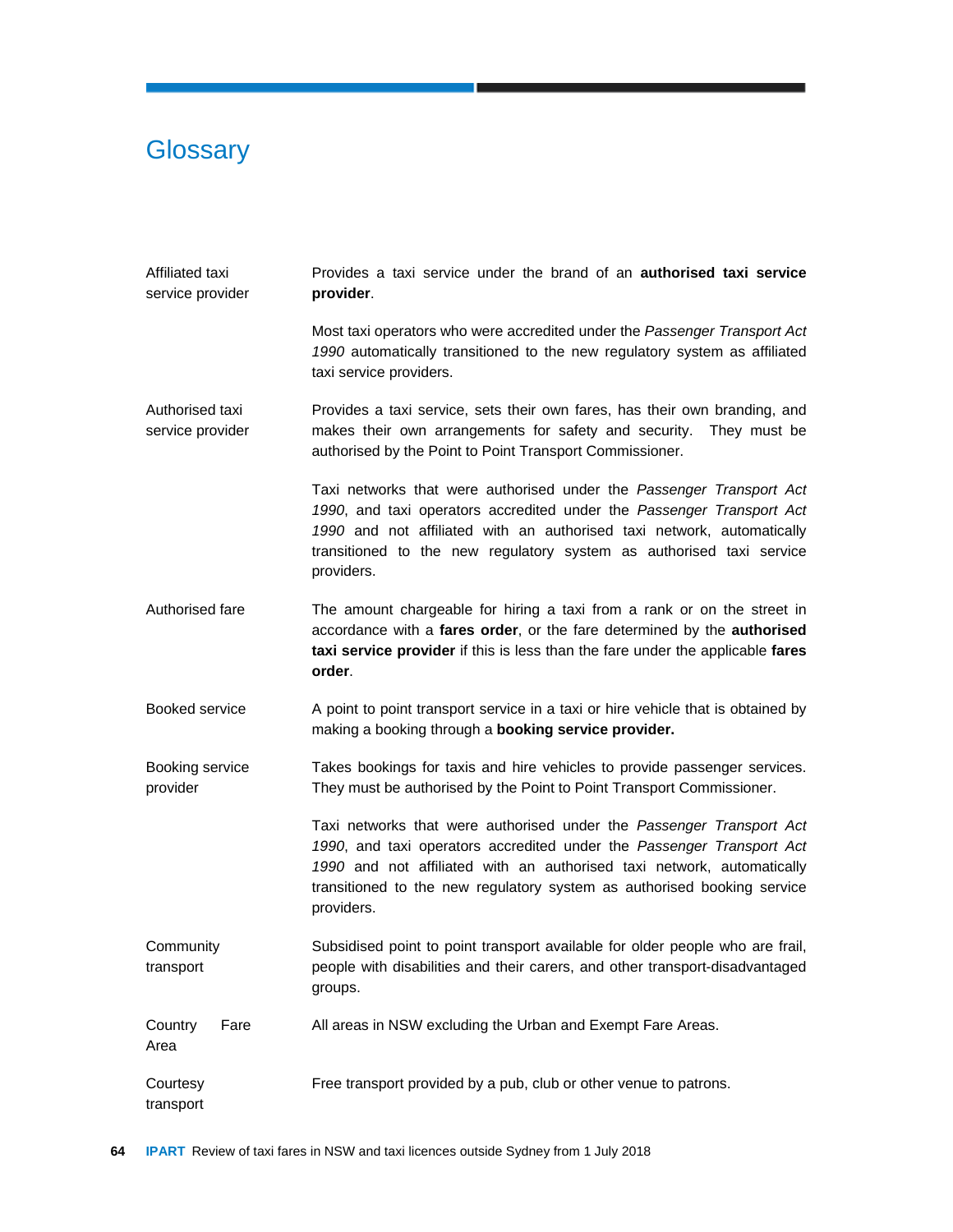| Fare<br>Exempt<br>Area                          | The townships of Moama, Barham, Tocumwal, Mulwala, Barooga and<br>Deniliquin.                                                                                                                                                                                                                                          |
|-------------------------------------------------|------------------------------------------------------------------------------------------------------------------------------------------------------------------------------------------------------------------------------------------------------------------------------------------------------------------------|
| Fares order                                     | TfNSW can make a fares order under section 76 of the Point to Point<br>Transport Act. The current fares for rank and hail taxi services commenced<br>1 February 2018.                                                                                                                                                  |
| Hire vehicle                                    | Under the Point to Point Transport Act, a hire vehicle means a motor vehicle<br>that is used to provide a passenger service that is not a taxi service.<br>Includes vehicles that were previously regulated as hire cars (HC licence<br>plates) or tourist vehicles (TV licence plates) as well as rideshare vehicles. |
| Operating area                                  | The area of operation specified in a taxi licence in accordance with section<br>56 of the Point to Point Transport Act.                                                                                                                                                                                                |
| Passenger<br>Service Levy                       | Taxi service providers and booking service providers must pay a Passenger<br>Service Levy of \$1 per passenger service transaction for up to five years to<br>fund the Government's industry assistance package. It can be passed on to<br>customers, and if so, it is subject to GST.                                 |
| Point to Point<br><b>Transport Act</b>          | Point to Point Transport (Taxis and Hire Vehicles) Act 2016                                                                                                                                                                                                                                                            |
| Point to Point<br>Regulation                    | Point to Point Transport (Taxis and Hire Vehicles) Regulation 2017                                                                                                                                                                                                                                                     |
| Point to Point<br>Transport<br>Commissioner     | The industry regulator for taxis and hire vehicles in NSW<br>(since<br>1 November 2017).                                                                                                                                                                                                                               |
| Point to Point<br>Transport<br><b>Taskforce</b> | An independent taskforce set up in 2015 to examine the future sustainability<br>of taxis, hire cars and other emerging point to point transport providers.<br>Made a final report with recommendations to the Government in November<br>2015.                                                                          |
| Rank and hail<br>taxi service                   | A service provided by a taxi that is hired at a taxi rank or from the street.                                                                                                                                                                                                                                          |
| Rideshare                                       | A type of hire vehicle booked service where the passenger travels in a<br>private vehicle driven by its owner for the payment of a fare.                                                                                                                                                                               |
| Sydney                                          | Metropolitan Transport District as defined in the Transport<br>The<br>Administration Act 1988.                                                                                                                                                                                                                         |
| Taxi service                                    | Under the Point to Point Transport Act, a taxi service means a passenger<br>service where the transport is by a motor vehicle that plies or stands for hire<br>on a road or road related area or is authorised to do so.                                                                                               |
| <b>TfNSW</b>                                    | Transport for NSW, the NSW Government agency that reforms, legislates<br>and ensures the safety of public transport.                                                                                                                                                                                                   |